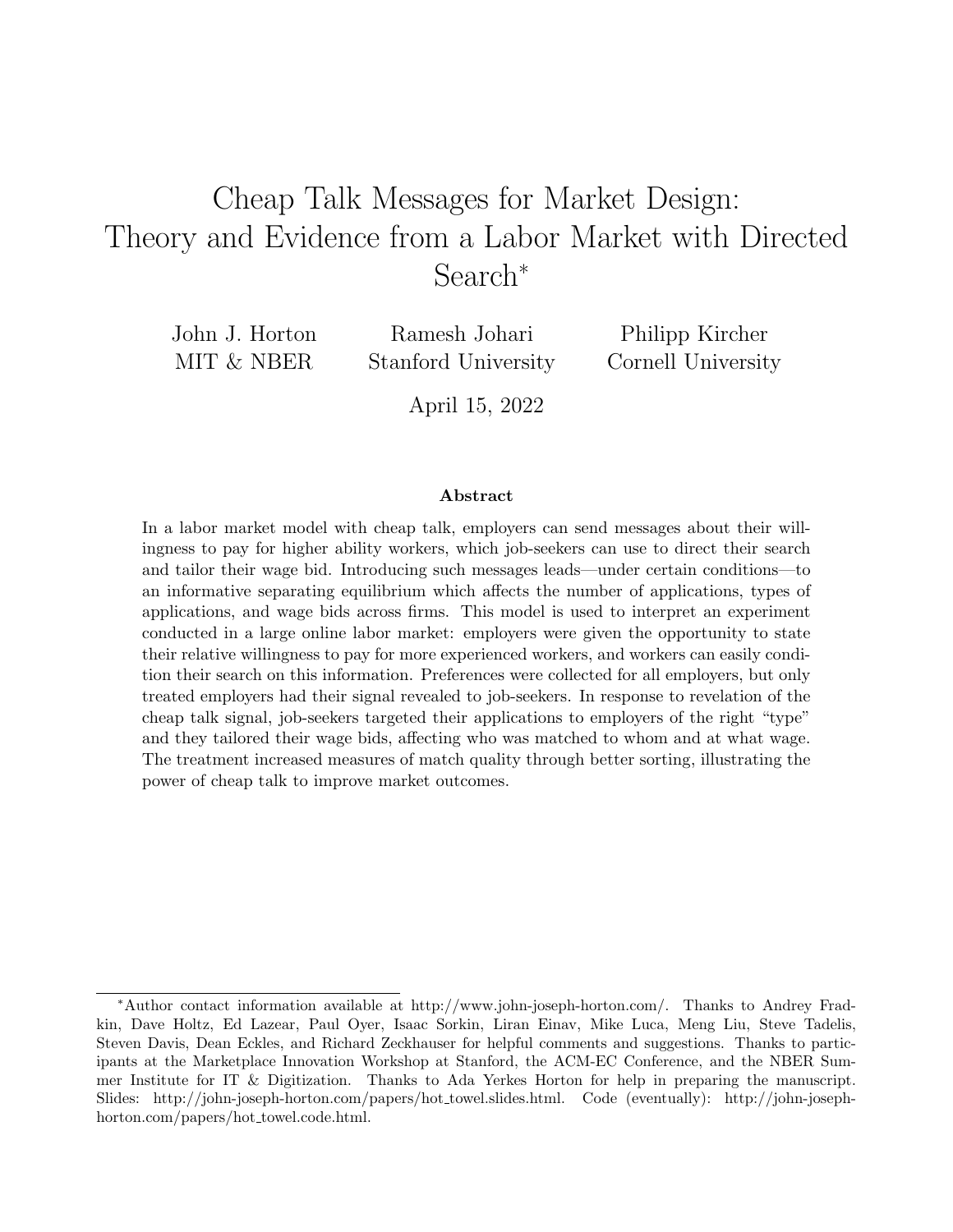## 1 Introduction

In this paper we study the facilitation of cheap talk in the sense of [Crawford and Sobel](#page-40-0) [\(1982\)](#page-40-0) as a tool to improve matching. Recent theory papers have pointed out that labor markets could become much more efficient when firms can use cheap-talk to signal how important it is for them to hire [\(Menzio,](#page-42-0) [2007;](#page-42-0) [Kim and Kircher,](#page-41-0) [2015\)](#page-41-0). There has been no attempt to investigate empirically the usefulness of such cheap talk. We extend the theory to allow for the empirically relevant setting where firms are not only interested in hiring per se, but also differentially care about worker ability. Then we investigate the implications in a field experiment where firms are provided with additional cheap-talk opportunities to express these preferences. We find that cheap talk is informative: job applications and hires exhibit more sorting, and wage demands and wages paid adjust to the messages that are posted. These findings are broadly in line with predictions from theory.

Consider an online matching platform that brings together workers with short-term jobs. The market designer understands that employers exhibit a preference for workers with more experience [\(Pallais,](#page-42-1) [2014;](#page-42-1) [Stanton and Thomas,](#page-43-0) [2015\)](#page-43-0) and are therefore often willing to accept higher wage bids over lower wage bids [\(Horton and Vasserman,](#page-41-1) [2020\)](#page-41-1). But firms likely differ in how strong this preference is, even within a narrow category of work: Some employers will pay more for more experienced, expert workers because of the importance or complexity of their tasks. This is important information for the workers, but it is hard to obtain objective information on this. So the planner contemplates to facilitate cheap talk by introducing an easy way to express such preferences for firms and to search across this for workers.

Since the use of cheap talk to improve market efficiency has not received much empirical attention, we rely on a simple theory to highlight potential channels through which it might operate. The market under consideration for our empirical analysis ( [\(Horton,](#page-41-2) [2010\)](#page-41-2)) exhibits a market structure that resembles the theoretical structure in [Kim and Kircher](#page-41-0) [\(2015\)](#page-41-0): workers apply to job openings and include a wage demand, and firms typically pick the worker they like and pay the demanded wage. The novel feature is the high premium on the experience and ability of applicants—a feature likely shared with most labor markets. To capture this, we extend the theory to accommodate (observable) ability differences between workers and we allow for higher value jobs to gain more from matching with higher ability workers. Firms can provide a cheap talk message about their "type"—whether they are primarily interested in high or low ability workers. This message resolves worker uncertainty about precisely what kind of firm they face. We characterize when an informative cheap talk equilibrium is possible, showing that a necessary condition for an informative separating equilibrium is sufficiently heterogeneous preferences among employers.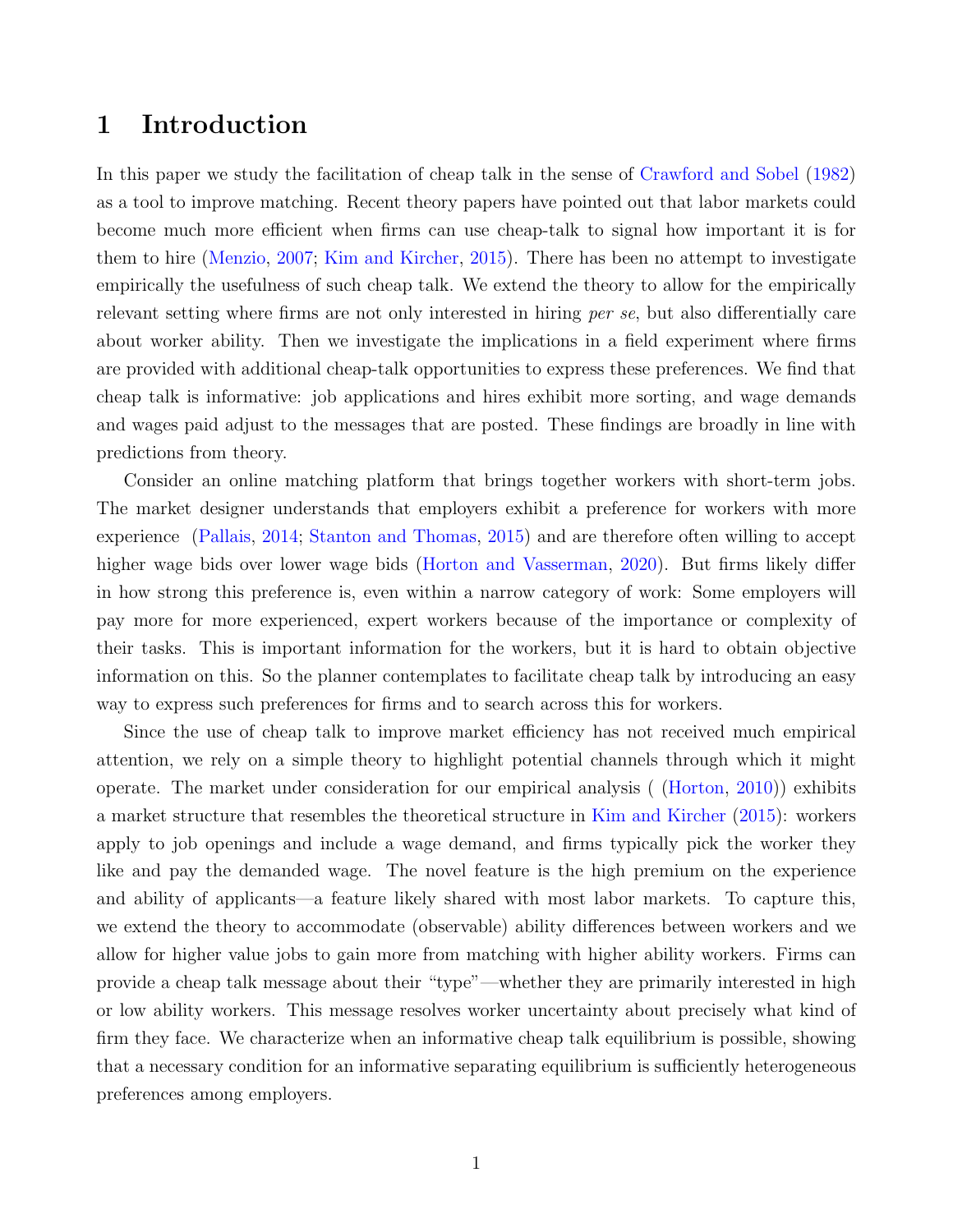We contrast the informative separating equilibrium to an equilibrium where cheap talk messages are not possible, but workers still obtain some information about what kind of firm they face once they decide to apply. When cheap talk signaling is possible, relatively high ability workers direct search only to high-type firms, leaving low-type firms without these higher ability applicants and thus fewer applicants overall. All workers adjust their wage bids: high-type firms "pay" for attracting high-ability workers as most workers raise their wage bids, while low-type firms are compensated for the lower application counts by workers lowering their wage bids. Note that the change in bids are conditional on worker type and are not just driven by ability sorting.

Our theory constructs a setting where cheap talk improves matching, but the theory also shows cheap talk is not always sustainable—there is always a "babbling" equilibrium where cheap talk messages convey no information. Whether an actual marketplace could benefit from introducing signaling therefore remains an empirical question. We approach this empirical question with our experiment.

Our experiment introduced a clear and searchable language for employers to express their vertical preferences. In the experiment, employers self-reported a message about their willingness to pay for worker productivity, as proxied by worker experience. Workers could easily search for particular messages and direct their applications towards these. All employers were asked this question, but only treated employers had their messages shown to job-seekers. This novel design allowed us to isolate the effects of the signal revelation on sorting.

We find that experimental revelation of the cheap talk message induced substantial additional sorting of job-seekers. In aggregate, job-seekers avoided firms revealed to have a low willingness to pay, especially those with higher measured experience. Job-seekers bid up against high-type firms and bid down against low-type firms. This sorting and bidding strongly affected who was matched to whom, and at what price, without changing the quantity of matches formed. This lack of a decrease in matches formed came despite somewhat fewer applications being sent overall, suggesting an improvement in matching efficiency.

In terms of match outcomes, the revelation of employer preferences increased total transaction volume on the platform by about 3%. This increase came from an increase in the quality of matches (but not the quantity), leading to larger within-relationship expenditure and hours-worked. This increase in hours-worked even occurred among employers selecting "high" vertical preferences who hired workers at higher wages. As employers decide on hours-worked, this is strong evidence of match quality improvements. In terms of subjective evaluations, there is marginally significant evidence that employers rated the platform more positively posttransaction.

One contribution of this paper is that we believe it is the first to explicitly explore the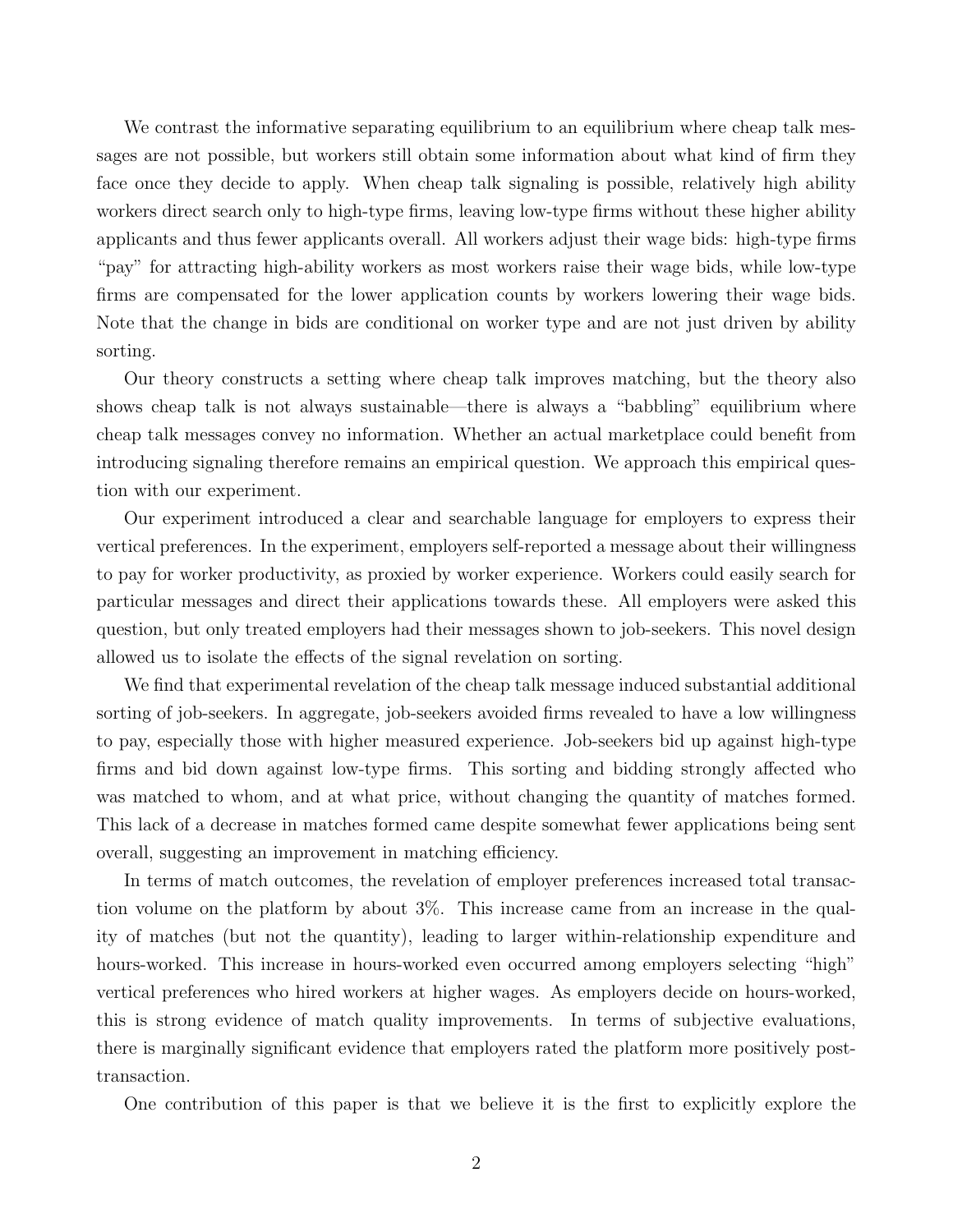use of cheap talk messages to improve the search process in matching markets, underpinning theoretical insights with experimental evidence. Although several papers have considered the effect of cheap talk in matching markets, these all have focused on 1:1 matching scenarios in which participants are privately signaling their interest in a particular counter-party [\(Lee and](#page-41-3) [Niederle,](#page-41-3) [2015;](#page-41-3) [Coles et al.,](#page-40-1) [2013;](#page-40-1) [Kushnir,](#page-41-4) [2013\)](#page-41-4). Our focus on searchable cheap talk messages about general preferences is novel. Perhaps the closest related paper is [Tadelis and Zettelmeyer](#page-43-1) [\(2015\)](#page-43-1), but in this case, it was the platform who invested in costly collection of additional objective information about quality to thicken markets and encourage sorting, as opposed to participants themselves using cheap talk for organization. [Belot et al.](#page-39-0) [\(2018\)](#page-39-0) study information provision about occupational fit for job-seekers, but it is their platform that determines the definition of "fit."

Another contribution of our paper is to show that that a market-designing platform can substantively improve market information with low cost market interventions. In contrast to conventional models that take information limitations as essentially a fixed feature, our paper shows these limitations are mutable. Furthermore, the exact intervention could be implemented by any other computer-mediated job board that controls how job posts are initially posted and displayed to job seeker.<sup>[1](#page-0-0)</sup> As more of economic life and the job search process becomes computermediated [\(Kuhn and Skuterud,](#page-41-5) [2004;](#page-41-5) [Kuhn and Mansour,](#page-41-6) [2014;](#page-41-6) [Varian,](#page-43-2) [2010;](#page-43-2) [Marinescu and](#page-42-2) [Wolthoff,](#page-42-2) [2016\)](#page-42-2), the opportunity to shape matching markets through purely informational interventions is likely to grow [\(Horton,](#page-41-7) [2017;](#page-41-7) [Belot et al.,](#page-39-0) [2018;](#page-39-0) [Gee,](#page-40-2) [2019;](#page-40-2) [Bhole et al.,](#page-39-1) [2021\)](#page-39-1).

A final contribution of the paper is providing strong evidence in favor of a directed search characterization of the matching process.<sup>[2](#page-0-0)</sup> As we can observe applications in our empirical setting, we can observe how much of search is already directed, with workers responsive to the observable attributes of jobs, not simply in where they apply, but in how they bid. Yet the explicit messages introduce a significant additional effect broadly in line with our model predictions. Although the sorting between workers and jobs has been studied both in random search models (e.g., [Shimer and Smith](#page-42-3) [\(2000\)](#page-42-3), [Teulings and Gautier](#page-43-3) [\(2004\)](#page-43-3); [Gautier and Teulings](#page-40-3) [\(2006\)](#page-40-3), [Eeckhout and Kircher](#page-40-4) [\(2010\)](#page-40-4), [\(Bagger and Lentz,](#page-39-2) [2019\)](#page-39-2)) as well as in directed search models (e.g., [Shi](#page-42-4) [\(2001,](#page-42-4) [2002\)](#page-42-5), [Shimer](#page-42-6) [\(2005b\)](#page-42-6), [Eeckhout and Kircher](#page-40-5) [\(2011\)](#page-40-5), [Cai et al.](#page-40-6) [\(2021\)](#page-40-6)), no paper that we are aware of has explored how cheap talk could be embedded in a job search platform to facilitate sorting. Although our empirical context is an online labor market, the

<sup>&</sup>lt;sup>1</sup>E.g., Monster, Indeed, SimplyHired, LinkedIn, Craigslist, Facebook Jobs.

<sup>2</sup>For an overview of directed or competitive search models, see [Wright et al.](#page-43-4) [\(2021\)](#page-43-4), with fundamental contributions going back to, e.g., [Peters](#page-42-7) [\(1991\)](#page-42-7), [Peters](#page-42-8) [\(1997\)](#page-42-8), [Moen](#page-42-9) [\(1997\)](#page-42-9), [Acemoglu and Shimer](#page-39-3) [\(1999\)](#page-39-3), and [Burdett](#page-40-7) [et al.](#page-40-7) [\(2001\)](#page-40-7). Apart from [Menzio](#page-42-0) [\(2007\)](#page-42-0) and [Kim and Kircher](#page-41-0) [\(2015\)](#page-41-0) discussed above, noteworthy recent contributions include [Kim](#page-41-8) [\(2012\)](#page-41-8) who studies market segmentation with a focus on adverse selection, and [Albrecht et](#page-39-4) [al.](#page-39-4) [\(2016\)](#page-39-4) who study signaling in the housing market where messages entail some real costs.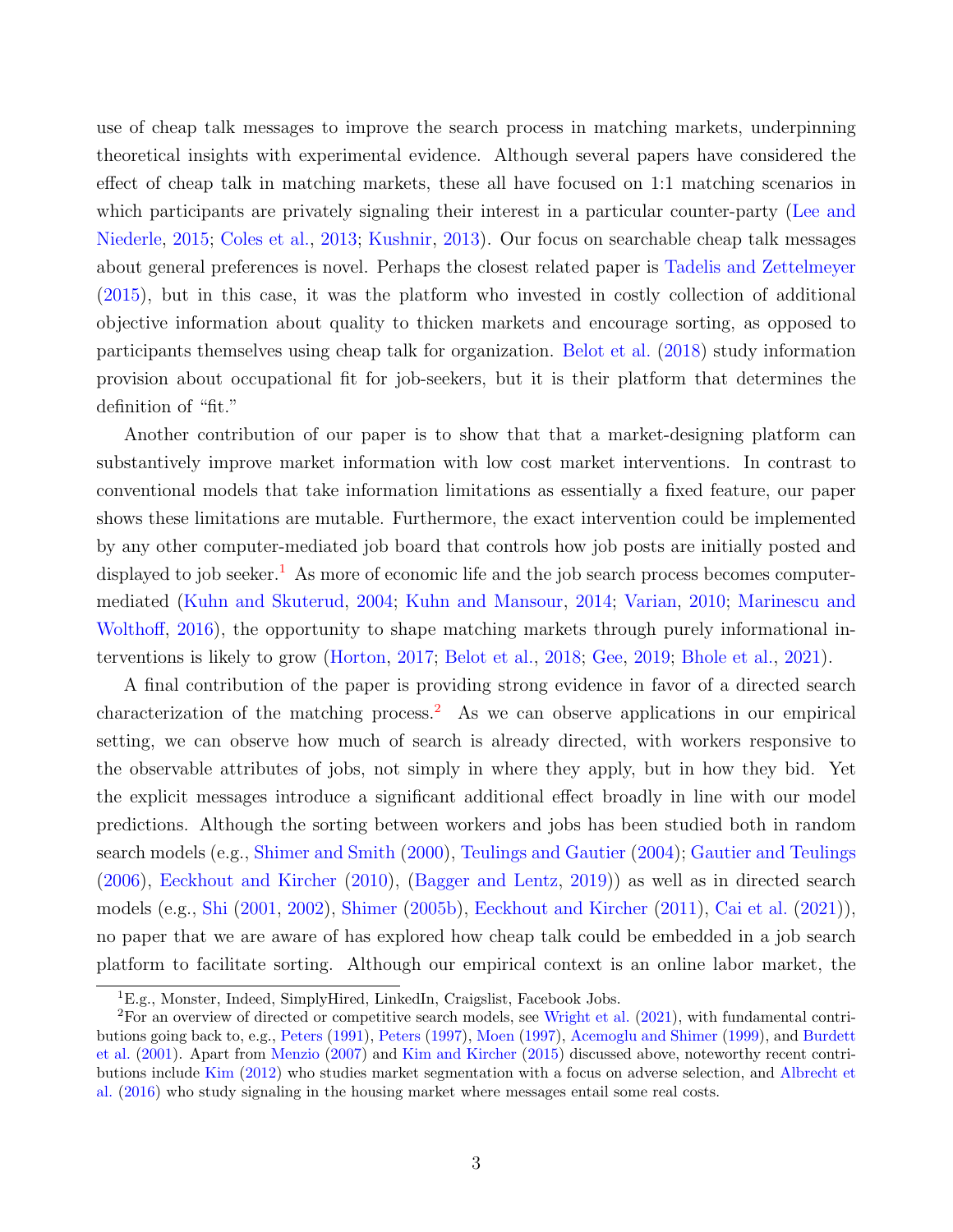search and matching process is quite similar in its fundamentals to the matching process in more conventional markets, and as such, it is likely that our characterization generalizes.

The rest of the paper is organized as follows: Section [2](#page-4-0) presents the model. Section [3](#page-14-0) explains the empirical context and design. Section [4](#page-18-0) presents results the results of the experiment on the matching process and outcomes. We discuss future directions for research and conclude in Section [5.](#page-34-0)

# <span id="page-4-0"></span>2 A model of cheap talk in a directed search labor market with complementarities

We first present a stylized model of a labor market that captures some of the salient features in our experimental setting. The salient features we have in mind are: workers can see a larger number of employment options online; they have to select a small number (in the model, just one) to apply for work and include a wage demand. Employers select the applicant they like best and pay the wage demanded. Workers differ in their ability, and jobs differ in their returns to worker ability. Job openings have text that entails a signal about the firm and its returns to work ability, but is not codified and hard to search. Cheap talk is explicitly introduced by asking employers to choose one from discrete set of options in the spirit of "looking for the highest ability even at high wages" or "looking to pay lowest wages, with less concern for ability", which are codified and easy for workers to search over.

The theory is intended to capture these features in a simple way, but does not attempt to provide the largest theoretical generality. Rather, we aim for tractability to help organize our thoughts regarding the kind of analysis and results we might expect to find in the experimental setting where cheap talk is or is not facilitated. The are collected in our key proposition (Proposition [4\)](#page-14-1). For our derivations, we assume that the researcher can observe the true type of the firm, even though in the model this is the firms' private information that workers need to infer through cheap talk or signals. The subsequent experimental setting uses several treatment arms to achieve this.<sup>[3](#page-0-0)</sup>

<sup>3</sup> In one treatment arm the firms first choose their message, and then the experimenter randomly decides whether to reveal that message to prospective workers or not. This ensures that the experimenter still observes the message even if when workers do not observe it. If messages are truthful, this means that the experimenter observes the firm type. In a different arm firms know whether their message is shown or not before they choose their message. Assuming that firms have no incentive to lie when the message is not shown, we can study truth-telling for those for whom it matters, i.e., where the message will be shown to workers.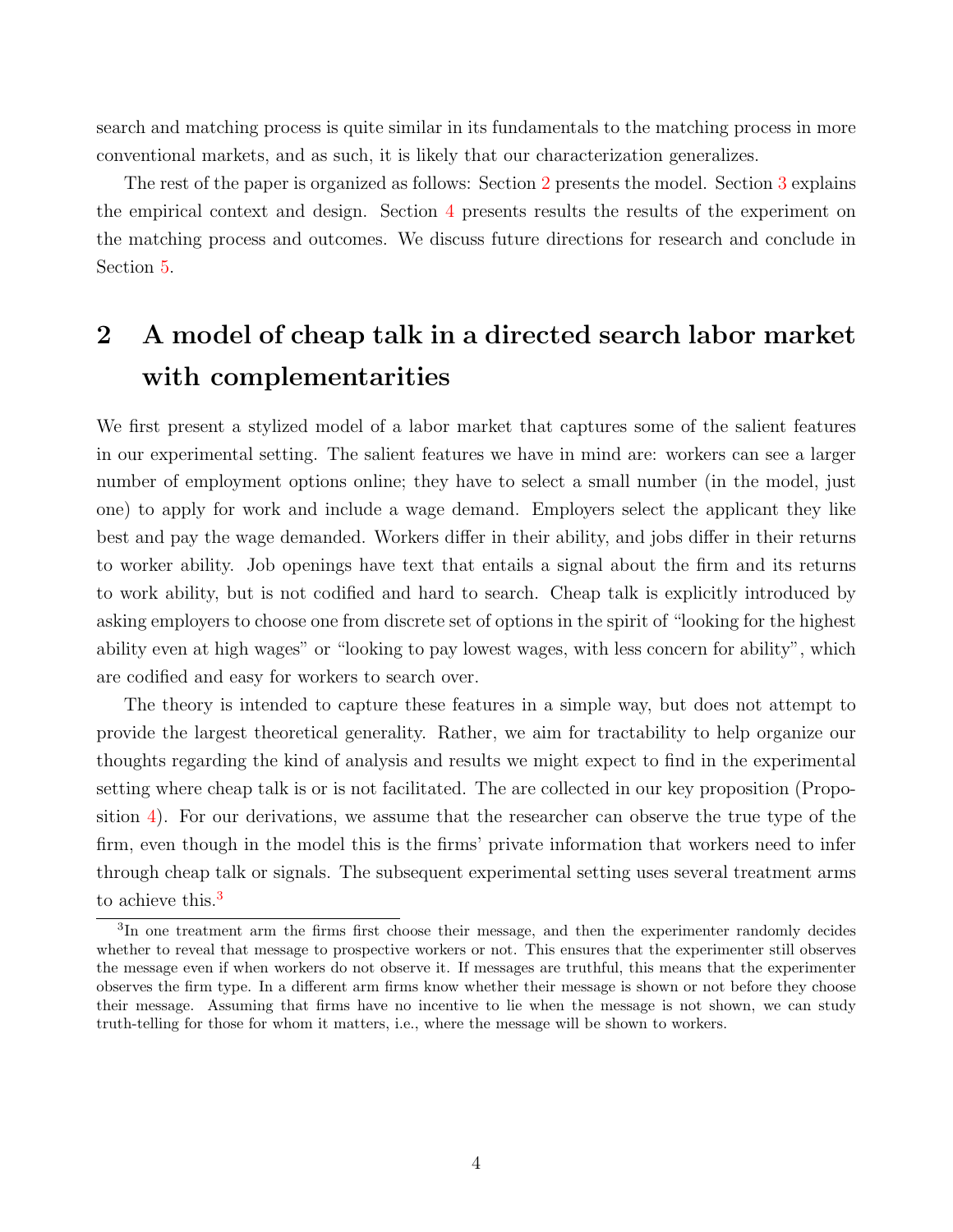### 2.1 Setup

Players: The economy consists of a mass of firms that try to hire, and a mass of workers looking for employment. There are two types of firms. Mass  $\delta_L$  of firms has type  $t = L$  and mass  $\delta_H$  of firms has type  $t = H$ . This type is their private information. Workers do not observe the firm type, but see only a signal about the firm's type which reflects their prior knowledge about the firm and their inference from the specific features of the job description. The signal  $s \in \{L, H\}$ of each firm matches its true type with probability  $\psi \in (\psi, 1)$ . We will consider settings with relatively informative signals, i.e., with  $\psi$  large.

The measure of workers is normalized to unity. This is without loss of generality because only the ratio  $\lambda \equiv 1/(\delta_L + \delta_H)$  of workers to firms matters. Workers differ in ability a drawn from distribution F with support on  $[\underline{a}, \overline{a}] \subset \mathbb{R}_{++}$ , with continuous strictly positive density  $f(a)$ . Ability is known and publicly observable.

Payoffs: Each firm can hire at most one worker, each worker can accept at most one job. A firm with valuation v that hires a worker of ability a produces va; and if it pays the worker b its profit  $\pi$  is

$$
\pi = va - b \tag{1}
$$

while the workers utility is b. Firms differ in their valuation: type t firms have valuation  $v_t$ . Throughout, we will consider only strictly positive valuations that are higher for high types  $(v_H > v_L)$  but that where it remains optimal for some workers to still visit low types (which turns out to imply the restrictions  $e^{-1/\delta_H}v_H < v_L$ ). The utility of an unmatched firm or worker are normalized to zero.

Timing: First, if cheap talk is possible each firm first posts a message  $m$ , where without loss of generality we consider  $m \in \{L, H\}$ . When we study settings in which firms do not have the possibility to send a message we write  $m = \emptyset$  and might omit the message indicator. Each firm also generates its signal  $s \in \{L, H\}$ .<sup>[4](#page-0-0)</sup> Let  $\iota = (m, s)$  denote the information about each firm. Workers then observe this information, and each worker chooses one firm to approach. Since there is no other information, workers can only choose whether to approach a high or low message firm with a high or a low signal, but then select among that group of firms at random.

Then the worker submits a wage bid  $b<sub>i</sub>(a)$  to its chosen firm. The bid conditions on his own type and the observable information about the firm. Each firm observes all the bids it receives, chooses the worker who delivers the highest payoff  $\pi$ , and pays this worker his wage bid. It can

<sup>4</sup>We will consider properties and existence of a fully revealing cheap-talk equilibrium, and for such analysis it does not matter whether the signal gets generated before or after the firm posted its message. For equilibrium that are not fully revealing this difference would matter.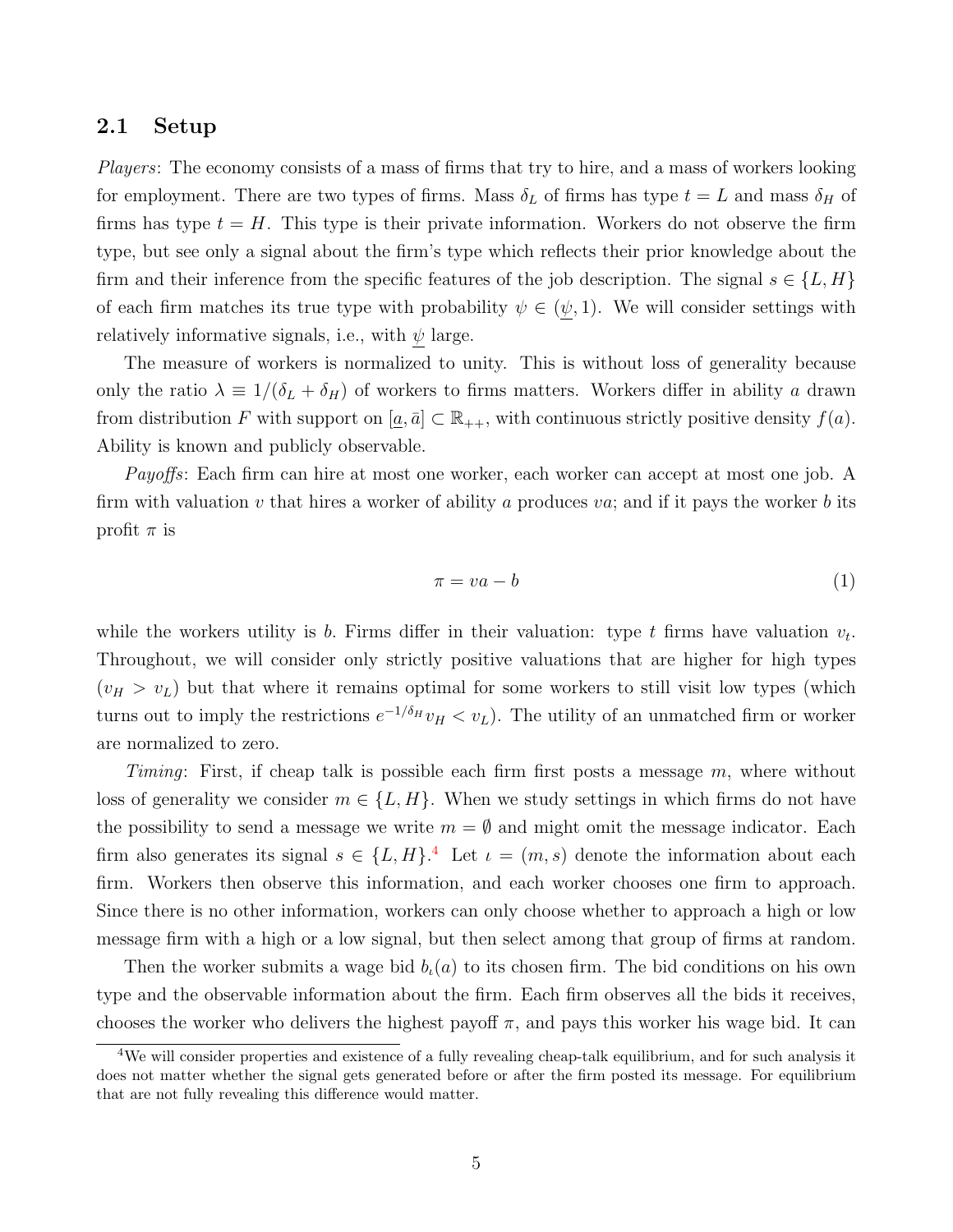reject all workers if it wants.

For the equilibrium analysis, let  $\mu_m(v)$  be the equilibrium fraction of firms of valuation v that post message m. Let  $\gamma_t$  denote the equilibrium fraction of workers that approach firms with information  $\iota$ . For some of the analysis it will be useful to define

$$
\lambda_{m,s} = \frac{\gamma_{m,s}}{\delta_m \mu_m(v_m) \Psi_{s,m} + \delta_{-m} \mu_m(v_{-m}) \Psi_{s,-m}}
$$

as the ratio of workers to firms with observable information  $\iota = (m, s)$ , where  $-m = L$  if  $m = H$ and vice versa, and where  $\Psi_{s,m} = \psi$  if  $s = m$  and  $\Psi_{s,m} = 1 - \psi$  otherwise. Since workers apply to firms at random conditional on the information  $\iota = (m, s)$ , it is a well-known result from the directed search literature that the number of applicants at a firm with that information is Poisson distributed with parameter  $\lambda_{\iota}$ <sup>[5](#page-0-0)</sup> Among workers that approach firms with this information, let  $F_{\iota}(a)$  denote the fraction of workers that have type weakly below a. Denote its density by  $f_{\iota}(a)$ whenever it exists. Within each message, workers lack further information and choose a firm at random (the usual anonymity assumption in directed search) and submit their bid according to their equilibrium bidding distribution  $b_{\iota}(a)$ . The equilibrium objects are  $(\mu_m(v), \gamma_{\iota}, F_{\iota}(a), b_{\iota}(a))$ for all  $\iota \in \{L, H\}^2$ .

The economy where cheap talk is disabled is exactly analogous, except that firms can send no messages. That is, the setup without cheap talk is identical to the babbling equilibrium of the game with cheap talk where all firms send a message at random.

### 2.2 Analysis of truthful cheap talk in the market game

Assume cheap talk is enabled and firms truthfully reveal their types:  $\mu_L(v_L) = \mu_H(v_H) = 1$ . We will check at the very end when truthful revelation is incentive compatible. Truthful revelation implies that workers are certain about the type of the firm when they see the message, and the signal does not provide any additional information value. We therefore suppress the subscript s for the signal here, and denote by  $\bar{\gamma}_m = \gamma_{m,s=L} + \gamma_{m,s=H}$  the visit strategy to firms of the same message independent of signal. $6$  Given this, workers know the type of firms they face. Let

$$
\pi_m(a) = v_m a - b_m(a) \text{ for } m \in \{L, H\}
$$

denote the utility that the firm obtains when it hires a worker of type a in equilibrium.

<sup>&</sup>lt;sup>5</sup>This is usually established by taking a market with a finite number of workers and firms with a worker-firm ratio of  $\lambda_m$ , and then by increasing the market size to infinity while keeping that ratio constant. See, e.g., [Burdett](#page-40-7) [et al.](#page-40-7) [\(2001\)](#page-40-7), [Peters](#page-42-8) [\(1997\)](#page-42-8) or [Wright et al.](#page-43-4) [\(2021\)](#page-43-4).

<sup>&</sup>lt;sup>6</sup>In principle the signal could serve as a coordination device in this market, but it is easy to show that in this economy the market tightness neither the  $\lambda_{m,s}$  nor the bids  $bm, s(a)$  vary in s in equilibrium.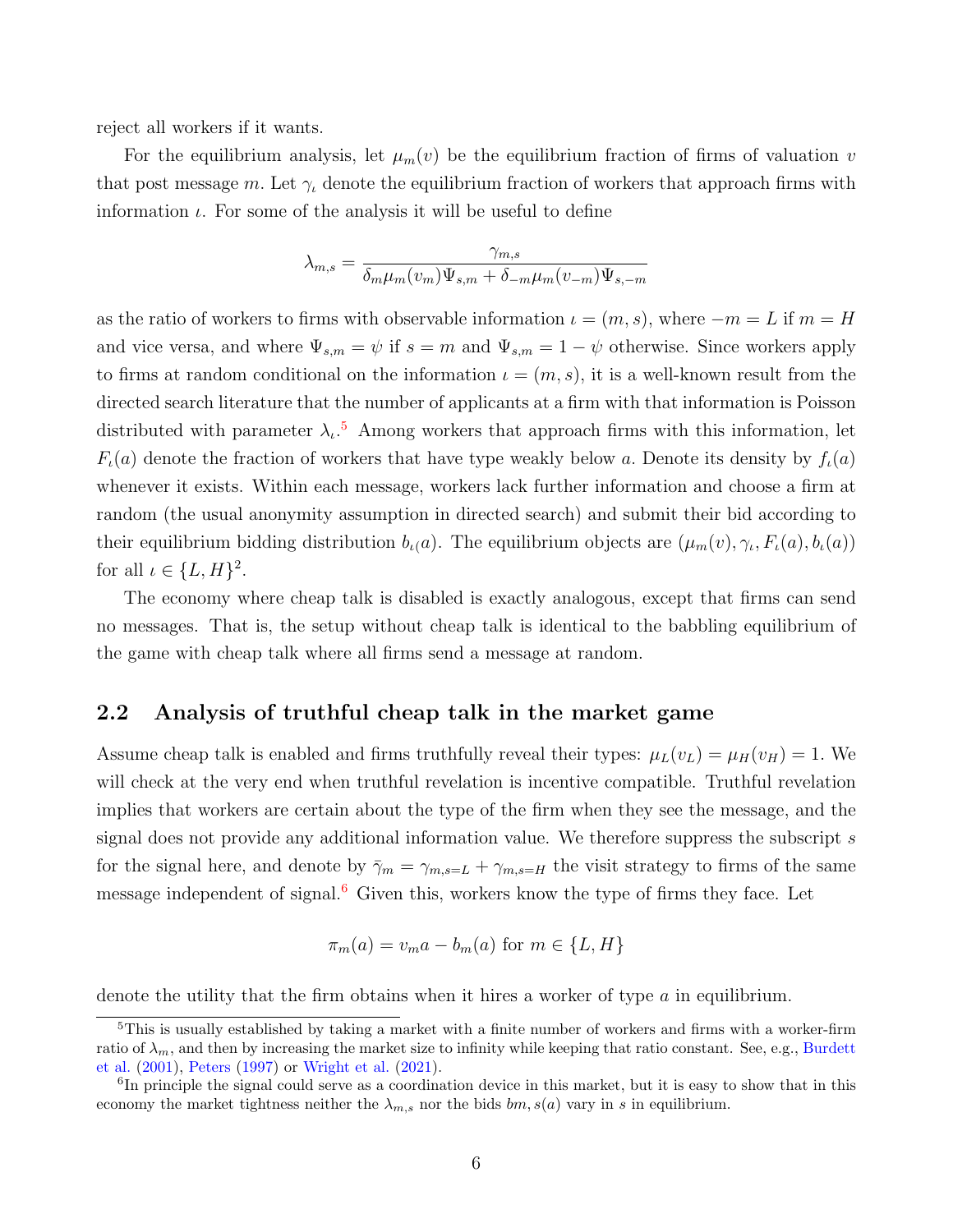Denote by  $D_m$  the equilibrium distribution of profits  $\pi_m$  at message m. That is,  $D_m(\pi)$  =  $\int_{a:v_ma-b_m\leq \pi} dF_m$ . In analogy to standard results in the auction literature,  $D_m$  cannot have a mass point: if there was a mass point then those workers would tie and have a strictly positive probability of losing the job to someone who bids exactly the same, while a tiny reduction in the wage demand would have negligible costs to the worker but he would always obtain the job in such circumstances.[7](#page-0-0)

Now consider a worker of type a who leaves profit  $\pi$  to the firm with message m. He wins if no other worker at this firm leaves a higher profit. There are in total  $\lambda_m(1 - D_m(\pi))$  such workers at message m, and divided by the mass of firms  $\delta_m$  this yields the queue length of more profitable workers. Bidders are Poisson distributed across auctions, where the Poisson parameter is the queue length. So the chance that no better worker arrives at the firm is  $e^{-\lambda_m(1-D_m(\pi))}$ . This is the winning probability for this worker. To generate  $\pi$ , he had to bid  $b = v_m a - \pi$ , and therefore his total expected utility is

<span id="page-7-0"></span>
$$
e^{-\lambda_m(1-D_m(\pi))}(v_m a - \pi). \tag{2}
$$

Note that this is supermodular in  $(a, \pi)$ . Therefore, if  $\pi_m(a)$  is the optimal profit that worker type a wants to leave, then it is optimal for lower worker types to leave less and for higher worker types to leave more. Since  $D_m$  has no mass points,  $\pi_m(a)$  is strictly increasing among those types that actually approach message m. We can therefore invert  $\pi_m$  on the support of  $F_m$  to find the worker type who left this amount of profit, and call the inverse  $\alpha_m$ . The distribution of profits equals the distribution of types that generates these profits:  $D_m(\pi) = F_m(\alpha_m(\pi))$ . We can then rewrite the equilibrium utility [\(2\)](#page-7-0) directly in terms of the bids as

<span id="page-7-1"></span>
$$
e^{-\lambda_m(1-F_m(\alpha_m(v_ma-b)))}b.\tag{3}
$$

In a truthful equilibrium workers choose where to go and what to bid to maximize [\(3\)](#page-7-1), taking equilibrium objects  $\{\bar{\gamma}_L, \bar{\gamma}_H, F_L(a), F_H(a), b_L(a), b_H(a)\}\$ as well as truth-telling  $(\mu_m(v_m) = 1)$  as given.

We will now establish in sequence some key properties of the equilibrium: A) Indifference of the lowest worker type between both messages. B) Indifference of all low worker types between messages, implying that all types up to some cutoff  $\hat{a}$  are indifferent between both messages. C) Random visits of low worker types, meaning that the queue length of types below  $\hat{a}$  at both

<sup>7</sup>This argument does not apply to workers who bid zero as they cannot cut their wage lower. But bidding zero never happens in equilibrium as the worker obtains nothing, while he could obtain a strictly positive utility from demanding, e.g.,  $v_m a/2$  which is clearly accepted if the worker is the only bidder, which happens with strictly positive probability since bidders are Poisson distributed.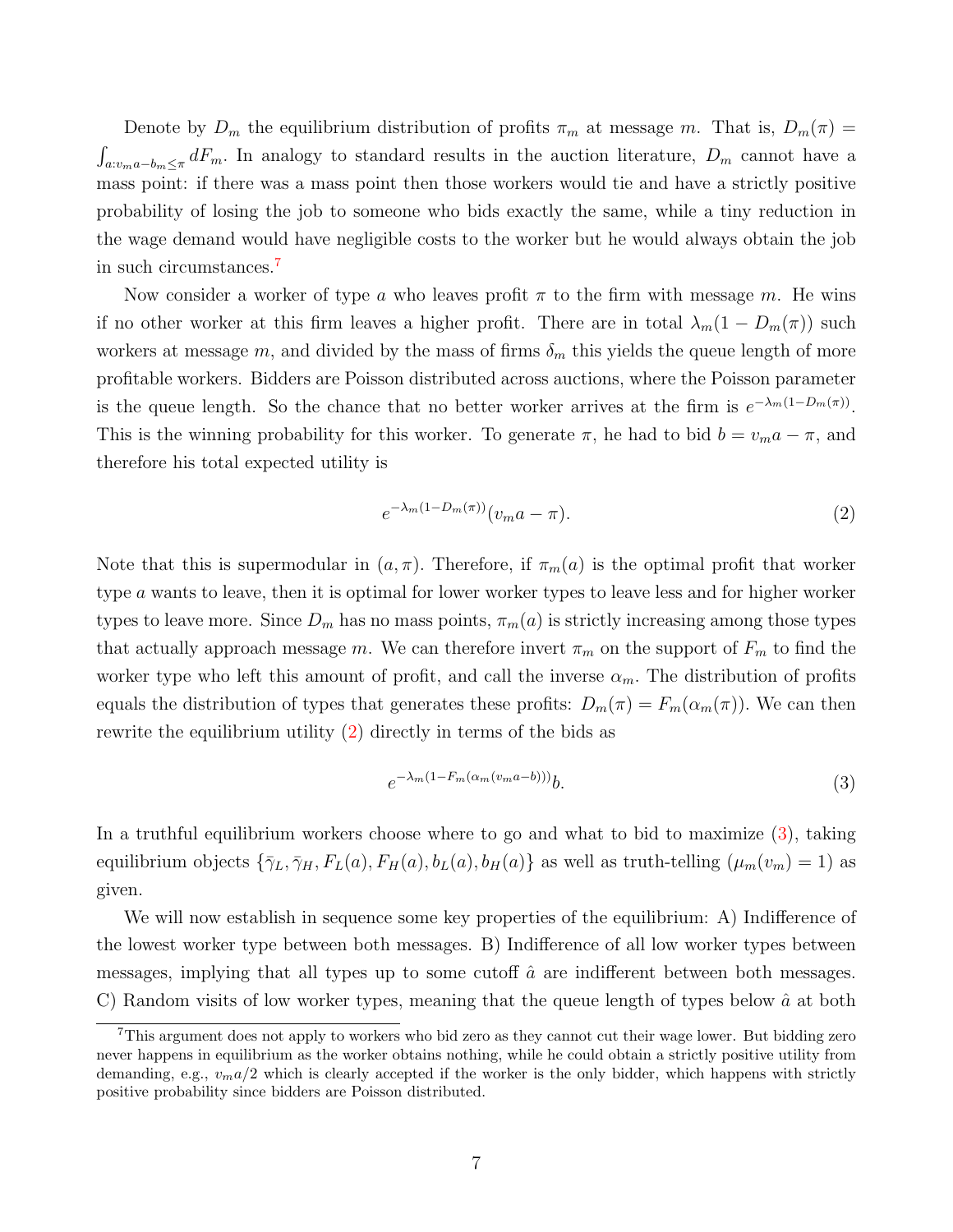messages is as if these workers choose firms at random. D) High worker types like high messages, so types above  $\hat{a}$  only visit those firms. We will show these properties in turn.

Indifference of the lowest worker type: If any workers visit the low message at all, let  $\alpha_m$ be the lowest type that visits message m (i.e., the infimum of the support of  $F_m$ ). Since in equilibrium the lowest type only wins if no higher type is present, this types demands all surplus  $b = v_m \underline{a}_m$  and wins with probability  $e^{-\lambda_m}$ . He could have visited the firms of the other message and demanded all surplus there, but chooses not to, implying:

$$
e^{-\lambda_L}v_L \underline{a}_L \ge e^{-\lambda_H}v_H \underline{a}_L,
$$
  

$$
e^{-\lambda_L}v_L \underline{a}_H \le e^{-\lambda_H}v_H \underline{a}_H,
$$

which readily establishes

<span id="page-8-0"></span>
$$
e^{-\lambda_L}v_L = e^{-\lambda_H}v_H.
$$
\n<sup>(4)</sup>

Clearly the lowest type on the population will approach one of the two messages, so  $\underline{a} = \underline{a}_m$  for some message  $m$ , and from  $(4)$  he is indifferent between both messages.

Indifference of all low worker types: Now assume some worker type is indifferent between both messages. We will show that all types below will be indifferent as well, and proceed by proof by contradiction. If not, there would have to be types  $a'$  and  $a'' > a'$  that are indifferent between both messages but all types inbetween strictly prefer message  $m$  over message  $m'$ . Therefore, the types inbetween will only approach message  $m$ . The marginal utility at  $m$  improves according to the envelope theorem applied to [\(3\)](#page-7-1) by

<span id="page-8-1"></span>
$$
U'_{m}(a) = e^{-\lambda_{m}(1 - F_{m}(a))}v_{m}
$$
\n(5)

The marginal utility at  $m'$  for  $a \in [a', a'']$  improves according to  $U'_{m'}(a) = e^{-\lambda_{m'}(1-F_{m'}(a'))}v_{m'}$ since no types above a' joins there and so the competition for the job is determined by  $F_{m'}(a')$ . Recall that  $a'$  and  $a''$  are indifferent between messages, so intermediate types only prefer  $m'$  if their utility there improves more around  $a'$ , and they return to indifference only if their utility there falls around  $a''$ :

$$
e^{-\lambda'_m(1-F_{m'}(a'))}v_{m'} \ge e^{-\lambda_m(1-F_m(a'))}v_m,
$$
  

$$
e^{-\lambda_{m'}(1-F_{m'}(a'))}v_{m'} \le e^{-\lambda_m(1-F_m(a''))}v_m,
$$

which yields a contradiction because  $F_m(a') < F_m(a'')$  as workers in  $[a', a'']$  do approach message  $\,m.$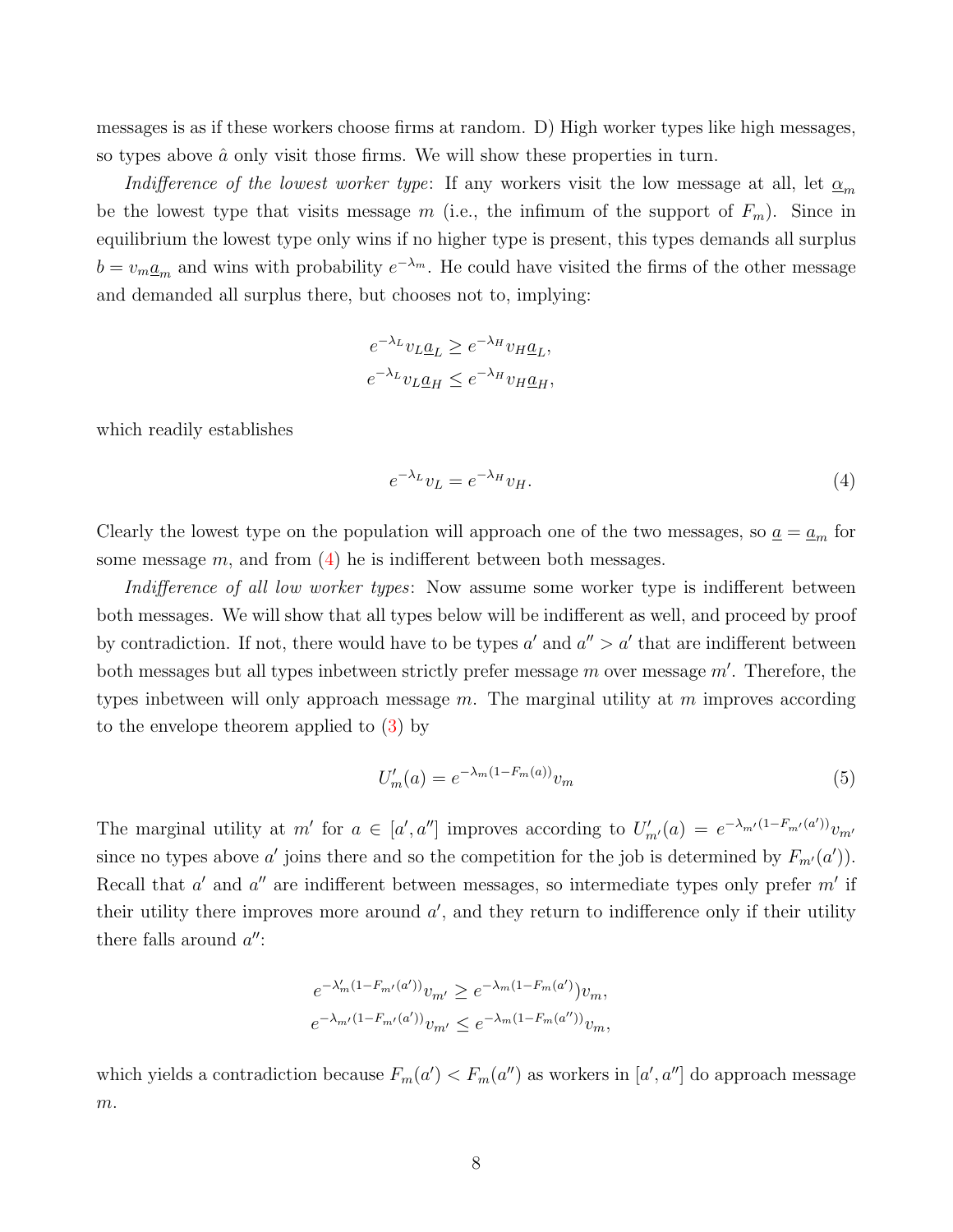Random visits by all low worker types: If worker types a below  $\hat{a}$  choose among firms at random this implies that

<span id="page-9-0"></span>
$$
\lambda_L F_m(a) = \lambda_H F_h(a),\tag{6}
$$

i.e., the queue of workers with types weakly below  $a$  is equalized at all firms. Any equilibrium needs to have that feature. We know that the lowest worker type is indifferent between messages. For other low types to be indifferent, the marginal utility increase at message  $m$  according to  $(5)$ has to equal the corresponding expression at  $m'$ . Applying  $(4)$  and cancelling terms yields  $(6)$ .

High worker types prefer the high message: Worker types above  $\hat{a}$  all strictly prefer the same message m. This message has to be the high one  $m = H$ . Otherwise, there would be indifference at  $\hat{a}$  and the utility rise  $e^{-\lambda_m(1-F_L(a))}v_L$  at the low message would need to strictly exceed the marginal gain  $e^{-\lambda_m(1-F_H(\hat{a}))}v_H$  at the high message for all  $a \in (\hat{a}, \hat{a}+\epsilon)$  for some strictly positive  $\epsilon$ . Again substituting [\(6\)](#page-9-0) leads to a contradiction as  $\lambda_L F_L(a)$ )  $\lambda_H F_H(a)$  when types up to  $\hat{a}$ choose firms at random and above they only choose firms with message L.

With these insights on where workers bid, we can now characterize the queue length at each message, and we can differentiate the bidding function [\(3\)](#page-7-1) along the equilibrium path to characterize the bids: The bid distributions follow a similar path both at low and high message firms, only scaled up by the productivity differences. Since bidding is revenue-equivalent to a second price auction, workers choose to bid where their social contribution to surplus is highest conditional on other worker's strategies, which is exactly the condition for constrained efficiency in this market derived in [Shimer](#page-42-10)  $(2005a)$ .<sup>[8](#page-0-0)</sup> These insights are summarized in more detail in the following proposition:

<span id="page-9-1"></span>**Proposition 1.** Assume firms reveal their type truthfully so that message  $m = H$  is sent only by  $v_H$  firms and  $m = L$  only by  $v_L$  firms. The remaining equilibrium conditions imply a unique market outcome, in which all workers with types below some cutoff  $\hat{a} \in [a,\bar{a}]$  choose among all firms at random, while workers with type above  $\hat{a}$  only approach firms with the high message. That means that the expected number of applicants with types below  $a \in [a, \hat{a}]$  has the form

$$
\lambda_L F_L(a) = \lambda_H F_H(a) = \lambda F(a),
$$

where the queue length at the firms is

$$
\lambda_L = \frac{1 - \delta_H \ln(v_H/v_L)}{\delta_H + \delta_L}, \ \lambda_H = \frac{1 + \delta_L \ln(v_H/v_L)}{\delta_H + \delta_L} \tag{7}
$$

<sup>8</sup>Constrained efficiency means that the planner cannot increase output if he can only change the strategies of the agents, but cannot avoid the matching frictions that arise when agents apply randomly for a given message as embedded in the Poisson matching process.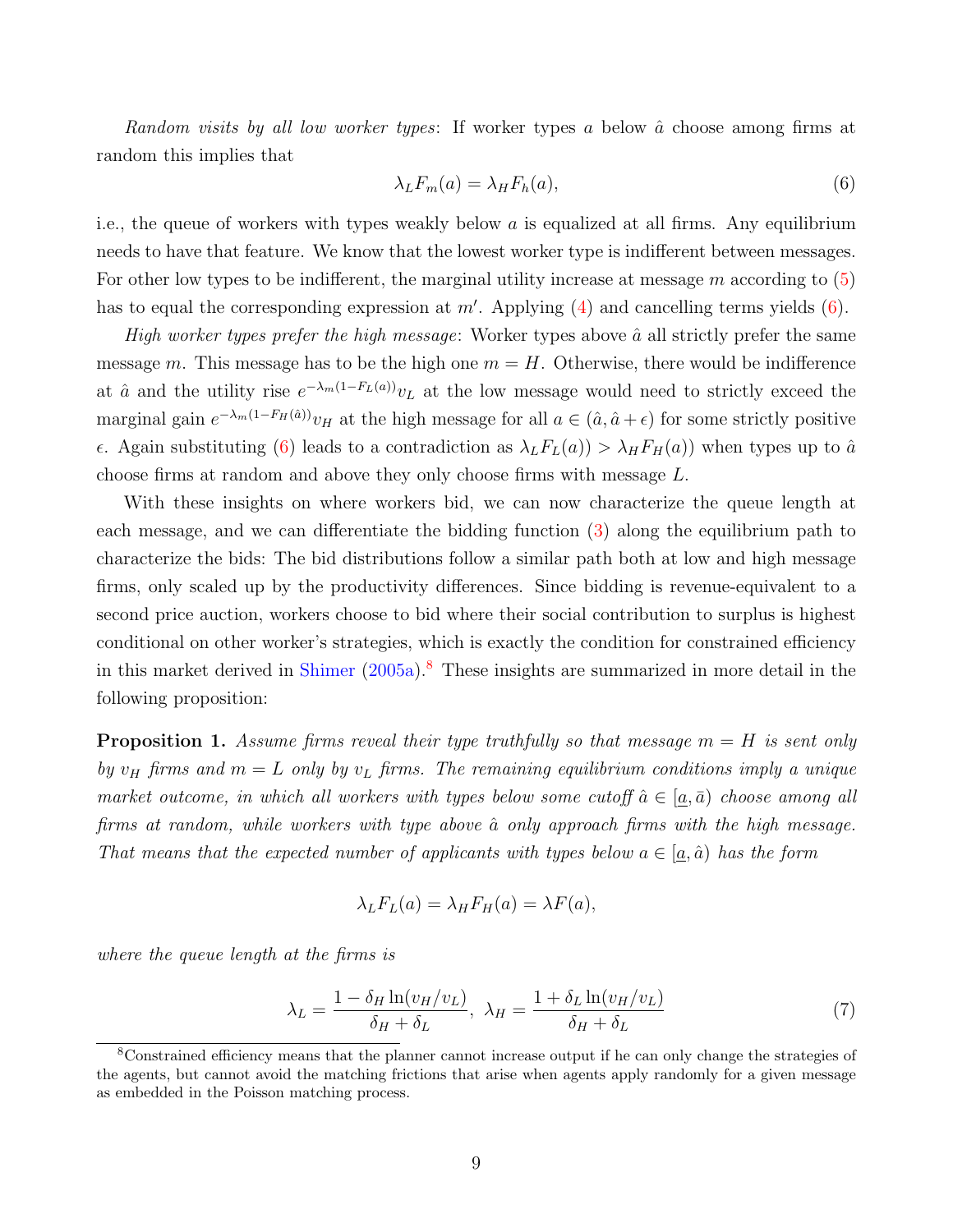and the number of workers that queue for each message is  $\gamma_m = \delta_m \lambda_m$ . The interval  $[\underline{a}, \hat{a}]$  is non-empty whenever  $1 - \delta_H \ln(v_H/v_L) > 0$ . For  $a \in [\hat{a}, \bar{a}]$  it holds that  $F_L(a) = 1$  and  $F_H(a) =$  $1 - (1 - F(a))/\lambda_H$ . The bid distribution is given by

<span id="page-10-1"></span>
$$
b_m(a) = v_m g_m(a) \tag{8}
$$

independent of signal s, where  $g_m(a)$  is uniquely characterized by differential equation

$$
\lambda_m f_m(a) g_m(a) = 1 - g'_m(a).
$$

with boundary condition  $g_m(\underline{a}) = \underline{a}$ . In equilibrium the market outcome is constraint efficient. Bids are increasing at a if the type distribution is sufficiently dispersed, where  $f(a) \leq \delta_H/a$  is a sufficient condition. For  $a \leq \hat{a}$  it holds that  $g_L(a) = g_H(a) =: g(a), i.e.,$  workers extract an equal fraction of the surplus at either firm type.

See [A](#page-44-0)ppendix A for proof of Proposition [1.](#page-9-1)

We are now equipped to consider the truth-telling behavior of firms. We focus on the parameter range where some workers choose message L after truthtelling (i.e.,  $[a, \hat{a})$  non-empty) as our empirical estimates indicate that this is the relevant case. We obtain that truthtelling is an equilibrium when  $v_H$  is substantially larger than  $v_L$ , while it is generically not when  $v_H$  becomes arbitrarily close to  $v<sub>L</sub>$ . Note that  $v<sub>H</sub>$  large and workers visiting both messages (conditional on truthtelling) can only happen when  $\delta_H$  is small, so conditions on  $\delta_H$  are part of the proposition.

<span id="page-10-0"></span>**Proposition 2.** Fix  $v_L$ ,  $\delta_L$  and  $F(a)$ . Truthtelling is incentive compatible when  $\delta_H$  is sufficiently small, and conditional on this,  $v_H$  is large. Truthtelling is generically not incentive compatible when  $v_H$  becomes arbitrarily close to  $v_L$ .

A direct consequence of Proposition [2](#page-10-0) is that a platform designer cannot use truthful cheap talk to separate valuations that are close, but is able to do so for far apart valuations. While it goes beyond this exposition, one can construct examples with a third type such that each type reports truthfully, again if each type is far enough from the other. What is not possible, by the same argument as in Proposition [2,](#page-10-0) is to have types that are very close together all reporting truthfully. As we will see in the empirical setting, the experiment only allows for far-apart expressions, and we find indications that messages are truthful.<sup>[9](#page-0-0)</sup>

<sup>&</sup>lt;sup>9</sup>With many firm types in  $[v_L, v_H]$  full revelation is not possible by arguments as in Proposition [2.](#page-10-0) This implies only a bounded number of informative messages, as is common in the cheap talk literature since [Crawford and](#page-40-0) [Sobel](#page-40-0) [\(1982\)](#page-40-0). A full analysis goes beyond this paper, but one can easily add a zero measure of such firms to the truthful revelation equilibrium above. Since these do not affect worker behavior, it is easy to show that higher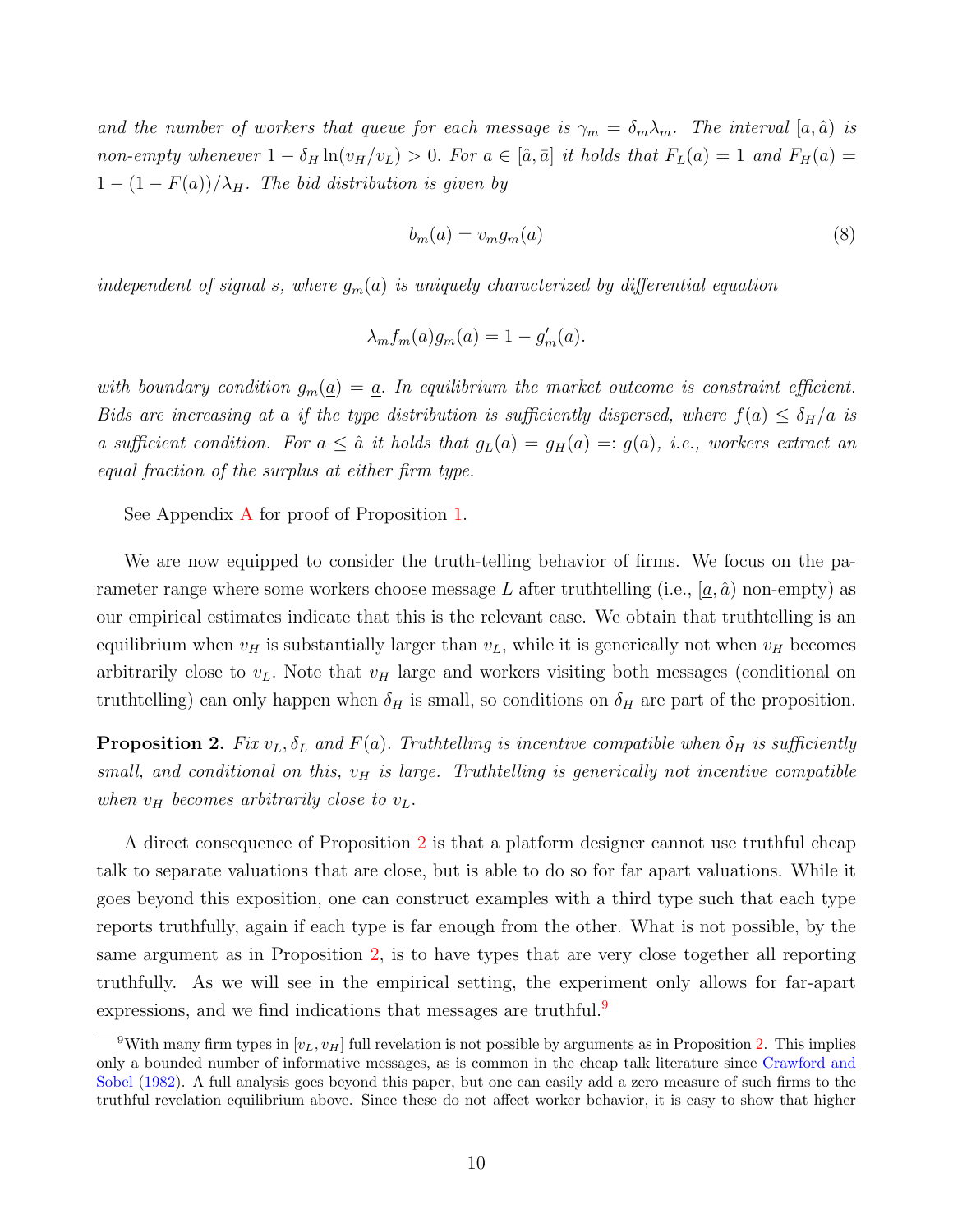We now analyze the setting where cheap talk is disabled, i.e., where no information is transmitted in the first stage. Finally, we compare the predictions from both settings.

### 2.3 Analysis of the market without cheap talk

Now consider a world without the possibility of sending messages, so we can omit messages in the notation. The only information about a firm is its signal  $s \in \{L, H\}$  that reveals the true type with probability  $\psi$ . Using Bayes' rule workers assign probabilities  $\Psi_{t=0H,s=H}$  and  $\Psi_{t=H,s=L}$ to the high type firms according to

<span id="page-11-1"></span>
$$
\Psi_{H,s=H} = \frac{\psi \delta_H}{\psi \delta_H + (1 - \psi)\delta_L}, \Psi_{H,s=L} = \frac{(1 - \psi)\delta_H}{(1 - \psi)\delta_H + \psi \delta_L},\tag{9}
$$

and low value firms have complementary probabilities  $\Psi_{L,s=H} = 1 - \Psi_{H,s=H}$  and  $\Psi_{L,s=L}$  $1-\Psi_{H,s=L}$ . To compare this environment with the one of truthful cheap-talk, we proceed within the parameter restrictions that allow truthful cheap-talk in the previous section: low  $\delta_H$  and high  $v_H$ . Given these, we assume a sufficiently precise but not perfect signal.

Approaching a firm with signal s is similar to approaching a firm with a truthful message in the previous section, only that now there is some uncertainty whether the firm type is truly equal to the signal. Interestingly the equilibrium structure remains very similar: low type workers still approach firms at random, while high type workers only approach high type firms. At the high signals the bids exceed the valuation of low types firms, who reject such offers, but differential equation that characterizes wage offers is identical to the setting where workers know the firm type for sure. At low messages the wage bids are targeted mainly to low firm types, but high types would also accept those, and the bids partially reflects these higher valuations. To summarize:

<span id="page-11-0"></span>**Proposition 3.** Fix  $v_L$ ,  $\delta_L$  and  $F(\cdot)$ , and consider  $\delta_H$  sufficiently small, and conditional on this,  $v_H$  sufficiently large. For a high-precision signal it holds that

Given all other parameters, there exists <u>v</u> and  $\psi(v_H)$  such for  $v_H \ge v$  and  $\psi \ge \psi(v_H)$  the following uniquely characterizes the equilibrium in the absence of cheap talk (or if firms babble with  $\mu_L(v_L) = \mu_H(v_H)$ ): The queue length at all vacancies is  $\lambda = 1/(\delta_L + \delta_H)$ , the type distribution

types send (weakly) higher messages to attract more and better workers. These firms do not strictly speaking reveal their type, but when separately asked to choose between low-ability-low-wage-workers or higher-abilityhigher-wage-workers again higher type firms choose weakly higher ability, akin to the results in the empirical setup. Empirical findings would be very different in uninformative (babbling) equilibria: more productive firms continue to prefer higher-ability-higher-wage workers, but here send messages at random.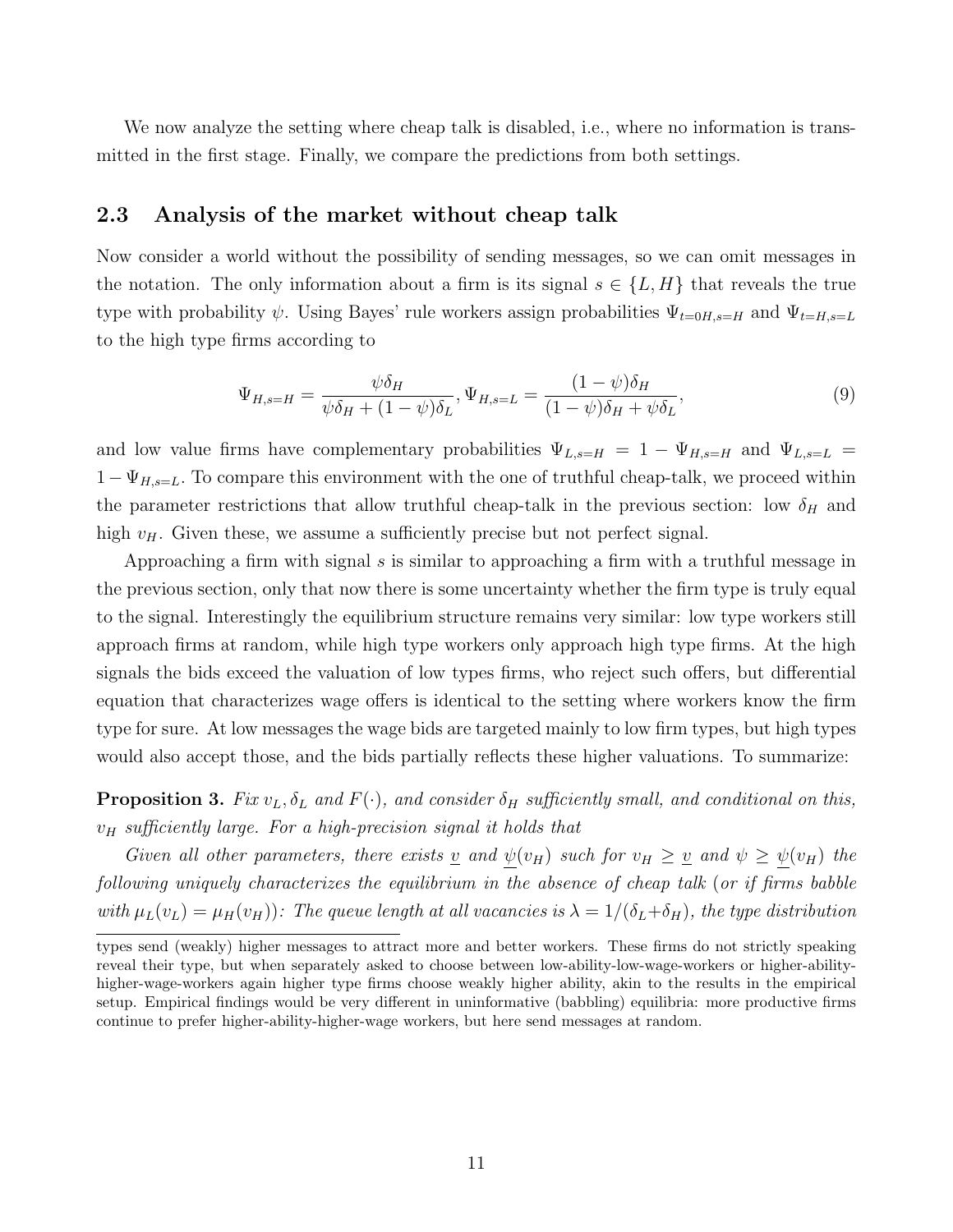is  $F(a)$ , and the equilibrium bidding strategy is determined by differential equations

<span id="page-12-0"></span>
$$
\frac{\lambda f(a)}{v_H - b'_{s=H}(a)} b_{s=H}(a) = 1 \text{ with } b_{s=H}(\underline{a}) = v_H \underline{a}, \tag{10}
$$

$$
\left[\sum_{t\in\{L,H\}} \frac{\lambda f(a)\Psi_{t,s=L}}{v_t - b'_{s=L}(a)}\right] b_{s=L}(a) = 1 \text{ with } b_{s=L}(\underline{a}) = v_L \underline{a}.
$$
 (11)

See [A](#page-44-0)ppendix A for proof of Proposition [3.](#page-11-0)

What makes this proposition attractive is the ease at which it can be compared to the previous setting with cheap talk: the differential equation after the high signal [\(10\)](#page-12-0) coincides with the differential equation at high messages in the truth-telling equilibrium in [\(8\)](#page-10-1) for  $m = H$  on  $(a, \hat{a})$ . Here the signal is not perfect and the worker is not sure at a high signal whether the firm is truly high productivity, but he still submits a bid that is so high that only high firms accept and so the results coincide. That does not mean that truly high firms always get such bids, as they sometimes send low signals. After a low signal, workers now bid in a way that is acceptable both to the low-productivity firms which are very likely as well as to the high-productivity firms which are unlikely. So conditional on bid  $b$ , the differential equation  $(11)$  generates a derivative  $b'(a)$  that lies between the derivatives given in the truth-telling equilibrium at the low and high message characterized by [\(8\)](#page-10-1). This similarity allows us to analyze relatively transparently in the next section what differences we might expect between a setting with cheap talk and without.

# 2.4 Comparing a market with truthful cheap talk with a market without cheap talk

In the actual labor market experiment, we observe messages for firms where the message is shown to job-seekers (cheap talk), as well as in settings where they are not shown (no cheap talk, at least on this dimension). As we elicit messages even in the second setting, we can condition on them in our analysis. Under truth-telling this equates to conditioning on firm types. The following comparison of our stylized cheap talk environment with our stylized no-cheap talk environment similarly conditions on firm type.

Consider a market where parameters are as in Proposition [3,](#page-11-0) and truth-telling is an equi-librium as according to Proposition [2.](#page-10-0) That is,  $\delta_H$  sufficiently small,  $v_H$  sufficiently large, and  $\psi$  sufficiently informative. We compare the environment with truthful cheap talk according to Proposition [1,](#page-9-1) which we sometimes simply call the truth-telling equilibrium, with the environment without cheap talk in Proposition [3.](#page-11-0)

In the truth-telling equilibrium worker types below cutoff ability  $\hat{a}$  approach all firms at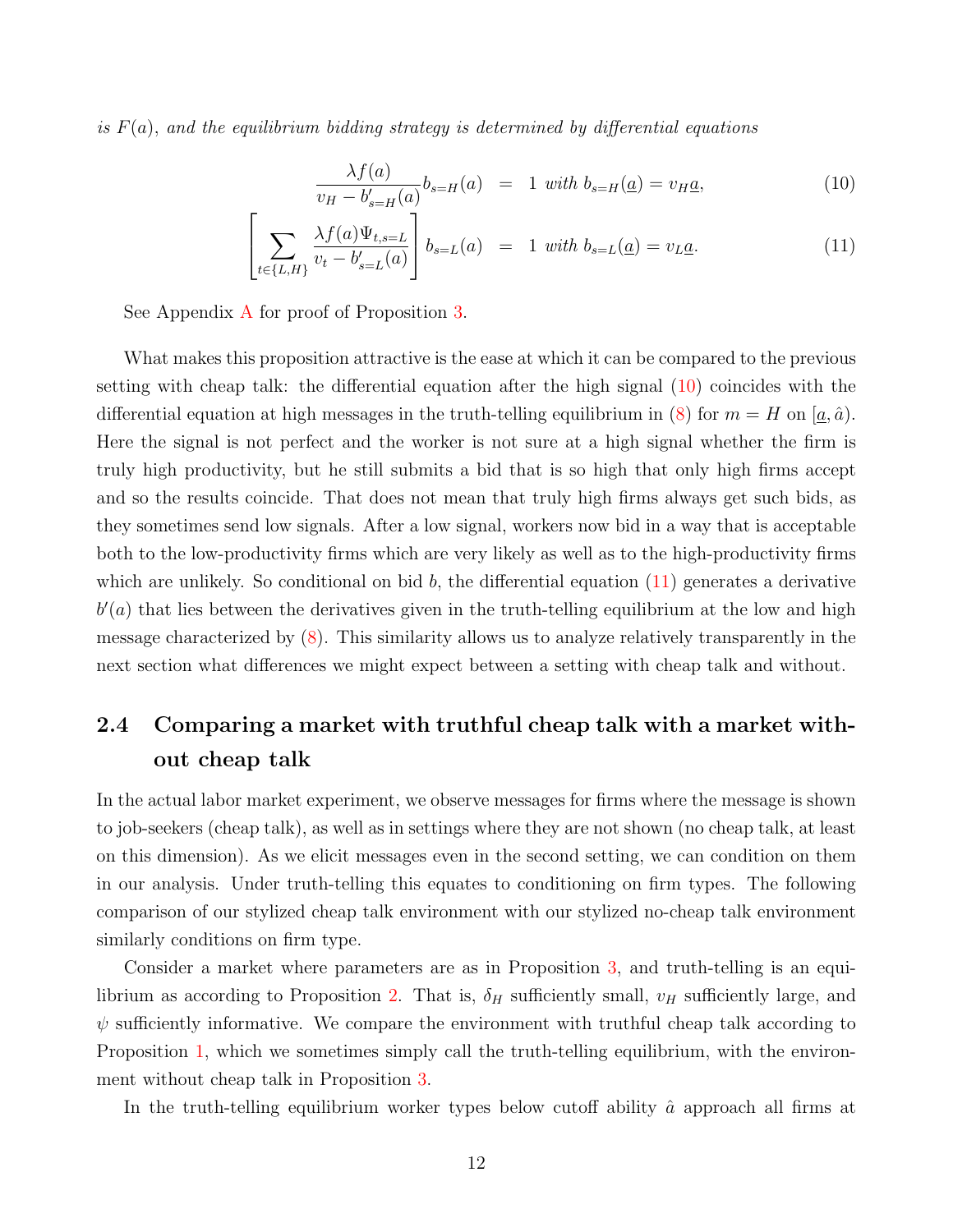random. This is also true without cheap talk. With truthful cheap talk only the types above  $\hat{a}$  are selective and only approach high type firms, while without cheap talk these types also visit firms at random. How pronounced the selection is depends on the level of  $\hat{a}$ . Since firms always hire the best worker that approaches them, improvements (deterioration) in the quality of applicants leads to improvements (deterioration) in the quality of hired workers.

Conditional on the visit of a worker of type a, we can compare the bids that firms receive. The main difference in bidding behavior is that workers effectively have more information about the type of firm they are facing when they receive also the messages rather than only signals. Consider first a high type firm. Under babbling, it receives bid  $b_{s=H}(a)$  with probability  $\psi$  from the workers and  $b_{s=L}(a)$  with complementary probability  $1 - \psi$ . Under truth-telling it receives bid  $b_{m=H}(a)$  for sure. For worker types below the cutoff  $\hat{a}$  we know that the distribution of these types is unchanged, but for the bids we have  $b_{m=H}(a) = b_{s=H}(a) > b_{s=L}(a)$ . The first equality follow trivially from the equivalence of the differential equations. The inequality follows because at the lowest type  $b_{s=L}(\underline{a}) = v_L \underline{a} < v_H \underline{a} = b_{m=H}(\underline{a})$ , and if at any higher type  $a > \hat{a}$  the bids should approach one another in the sense that  $b_{s=L}(\underline{a}) \approx b_{m=H}(\underline{a})$ , comparison of the differential equations readily reveals that  $b'_{s=L}(\underline{a}) < b'_{m=H}(\underline{a})$ , so that equality of these bids can never be achieved. Since the firm faces a mix between  $b_{s=H}(a)$  and  $b_{s=L}(a)$  under babbling, the expected bids per applicant are lower.

For high types firms that face a worker of type  $a > \hat{a}$  we know that they are more likely to face such a type under truth-telling than babbling, as truth-telling implies that all high-ability workers will go only to high-value firms. The expected wage bid of a worker with ability slightly above  $\hat{a}$  is higher under truthful cheap talk then without it. This arises because in the absence of cheap talk the bid is a weighted average of  $b_{s=H}(a)$  and  $b_{s=L}(a)$ . We have seen in the previous paragraph that  $b_{m=H}(\hat{a}) = b_{s=H}(\hat{a}) > b_{s=L}(\hat{a})$ , so at the cutoff the average bid under babbling is strictly lower. By continuity this also holds for types that are higher. It is possible, though, that for very high worker types this no longer holds. The reason is that under cheap talk all high types compete for jobs at high value firms, and this increase in competition can decrease the wage bid.

For low type firms, we know that the expected number of applicants with types below any  $a \in (\underline{a}, \hat{a})$  is identical under truthful cheap talk and without cheap talk. But any such type bids more aggressively in the absence of cheap talk under either signal:  $b_{m=L}(a) < b_{s=L}(a) < b_{s=H}(a)$ . The second inequality follows as in the previous paragraph. The first inequality follows because bids are equal at the lowest type, and again the bids increase faster under a low cheap talk message  $m = L$  than under a low signal  $s = L$  (i.e.,  $b'_{m=L}(a) > b'_{s=L}(a)$ ) whenever the bids are roughly similar (i.e.,  $b_{m=L}(a) \approx b_{s=L}(a)$ ).

Finally, the cheap talk equilibrium with truthful type revelation is constrained efficient, which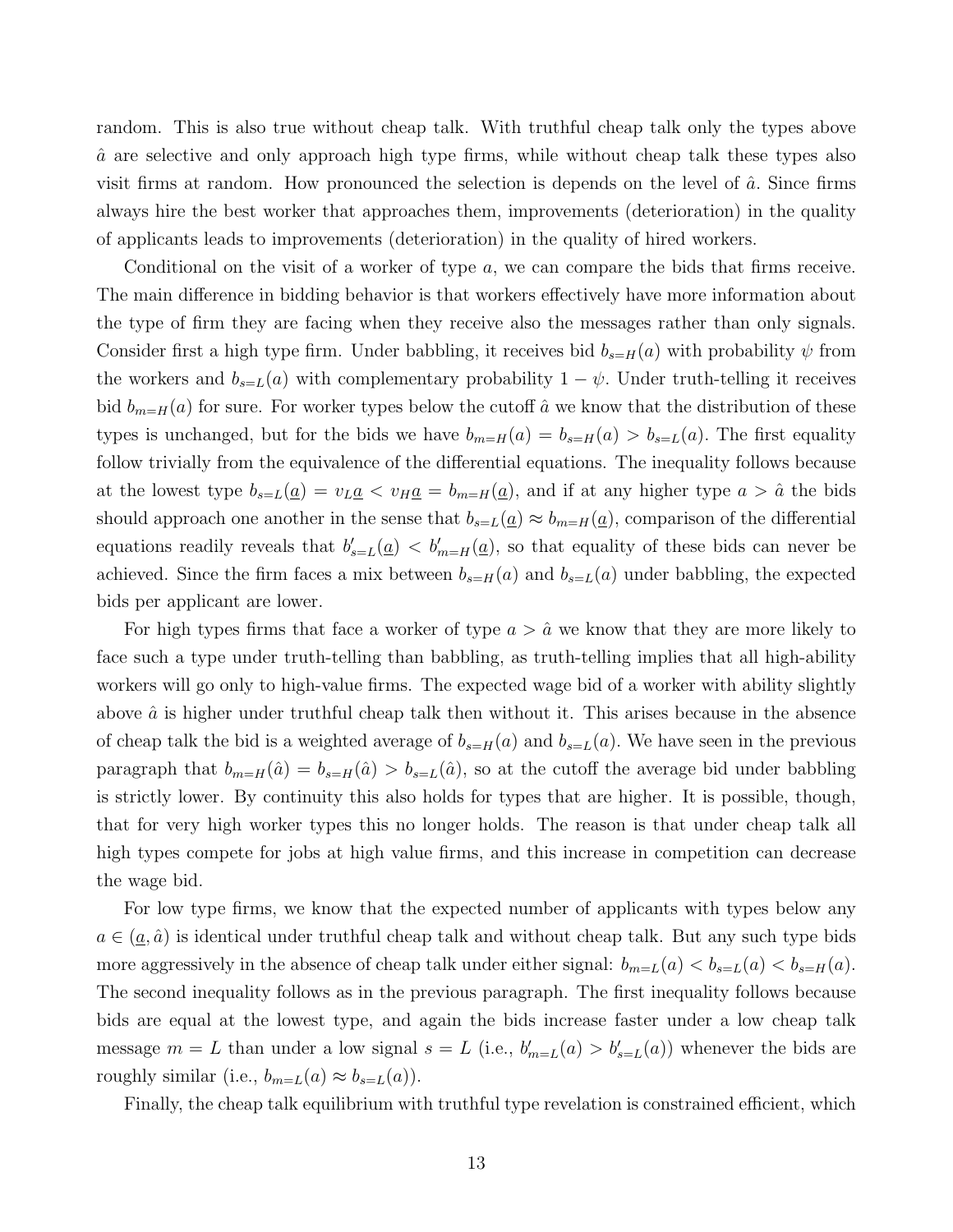means that a planner that knows the types of the agents cannot improve output by changing workers' strategies. Since such a planner could choose the assignment of workers as in the absence of cheap talk but chooses not to, the cheap talk equilibrium improves market outcomes.

The following proposition summarizes these findings:

<span id="page-14-1"></span>Proposition 4. Consider a market with parameters such that Proposition [3](#page-11-0) applies, and truthtelling is an equilibrium in the cheap talk market according to Proposition [2.](#page-10-0) The market with truthful cheap talk compares to the market without cheap talk as follows:

- 1. Ability sorting: truthful cheap talk induces more assortative matching. For high value firms the average quality of the applicant increases under truthful cheap talk and therefore also the average quality of a hire, while for low value firms the average quality of applicants and hires decreases. This is driven through changes at the top: workers with high ability  $(a > \hat{a})$  choose high type firms more often under truthful cheap talk, while workers with low ability  $(a < \hat{a})$  choose high types equally likely in either setting.
- 2. Number of applications: The number of applications at low value firms decreases, while the number of applications at high value firms increases under truthful cheap talk.
- 3. Wage bidding: Any given worker type bids less at low value firms under truthful cheap talk. Any given worker type a bids more at high value firms under truthful cheap talk, except possibly those with the highest ability levels (i.e., bids increase for any ability  $a < a'$  for some cutoff  $a' > \hat{a}$ , where  $a' = \bar{a}$  is possible).
- 4. Market outcome: efficiency is higher under truthful cheap talk.

These insights build intuition for the type of differences we expect to see with the introduction of cheap talk, if messages are indeed truthful. The next sections return to the experimental environment, study whether truthfulness seems to characterize the market interaction, and investigate empirical analogues to the predictions we have just derived.

# <span id="page-14-0"></span>3 Empirical context

The empirical setting for our analysis is a large online labor market. In these markets, employers hire workers to perform tasks that can be done remotely. Markets differ in their scope and focus, but common services provided by the platform include soliciting and promulgating job openings, hosting user profile pages, processing payments, arbitrating disputes, certifying worker skills, and maintaining a reputation system [\(Horton,](#page-41-2) [2010;](#page-41-2) [Filippas et al.,](#page-40-8) [2018\)](#page-40-8).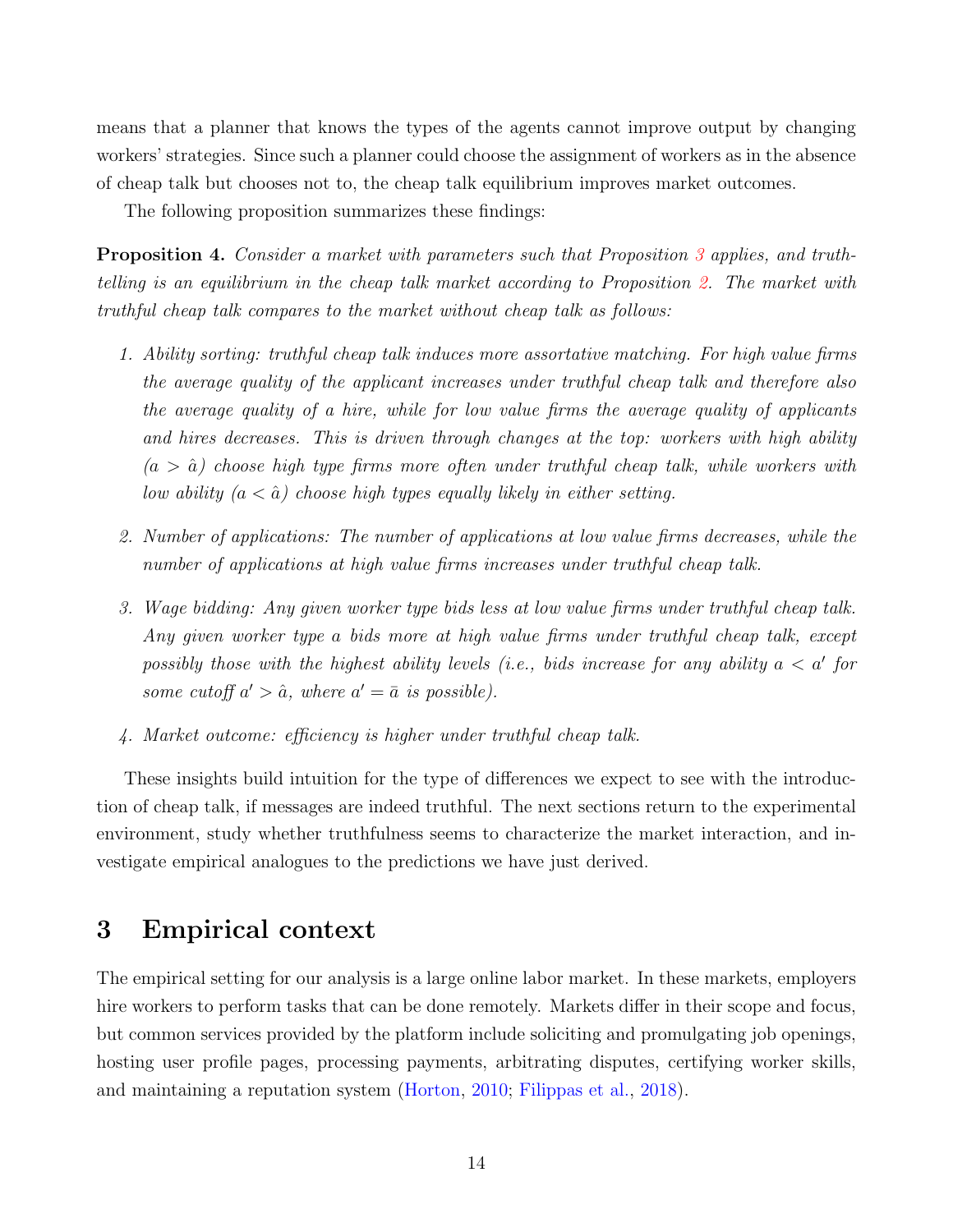In the online labor market we use as our empirical setting, would-be employers write job descriptions, self-categorize the nature of the work and required skills, and then post the job openings to the platform website. Job openings are learned about by workers via electronic searches or email notifications. Employers can also search worker "profiles" and invite workers to apply for their openings [\(Horton,](#page-41-7) [2017\)](#page-41-7). Worker "profiles" are similar to resumes, containing the details of past jobs completed by the worker, education history, skills, and so on. For both workers and employers, some of the information available to the other side of the market is "hard" in the sense that it is verified by the platform. Examples of verified, public information include hours-worked, hourly wage rates, total earnings, and feedback ratings from past trading partners.

If a worker chooses to apply to a particular job opening, they submit an application, which includes a wage bid (for hourly jobs) or a total project bid (for fixed-price jobs) and a cover letter. In our analysis, we only make use of hourly job openings, as the preference revelation opportunity was only available for hourly job openings.

After a worker submits an application, the employer can choose to interview the applicant. They can also hire an applicant at the terms proposed in the application, or make a counteroffer, which the worker can counter, and so on. The process is not an auction and neither the employer nor the worker are bound to accept any offer. Despite the possibility of back-and-forth bargaining, it is fairly rare, with about 90% of hired workers being hired at the wage they initially proposed [\(Barach and Horton,](#page-39-5) [2021\)](#page-39-5). In this market, employers typically collect a more or less complete pool of applicants and then select a subset to interview and ultimately hire (which also seems to characterize the process in conventional markets [\(Davis and de la Parra,](#page-40-9) [2021\)](#page-40-9)).

To work on hourly contracts, workers must install custom tracking software on their computers. The tracking software essentially serves as a digital punch clock. The software records not only the time spent working (to the second), but also the count of keystrokes and mouse movements. The software also captures an image of the worker's computer screen at random intervals. All of this captured data is sent to the platform's servers and then made available to the employer for inspection, in real time. These features give employers tools to precisely monitor hours-worked, and to an extent, effort. As employers can end contracts at will, the employer can be thought of as the party choosing hours-worked.

The marketplace we study is not the only market for online work, and so it is important to keep in mind the "market" versus "marketplace" distinction made by [Roth](#page-42-11) [\(2018\)](#page-42-11). Relatedly, a concern with treating job openings as our primary unit of analysis is that every job opening we see on the platform could be simultaneously posted on several other online labor market sites and in the conventional market. However, survey evidence suggests that online and offline hiring are only very weak substitutes and that multi-homing of job openings is relatively rare.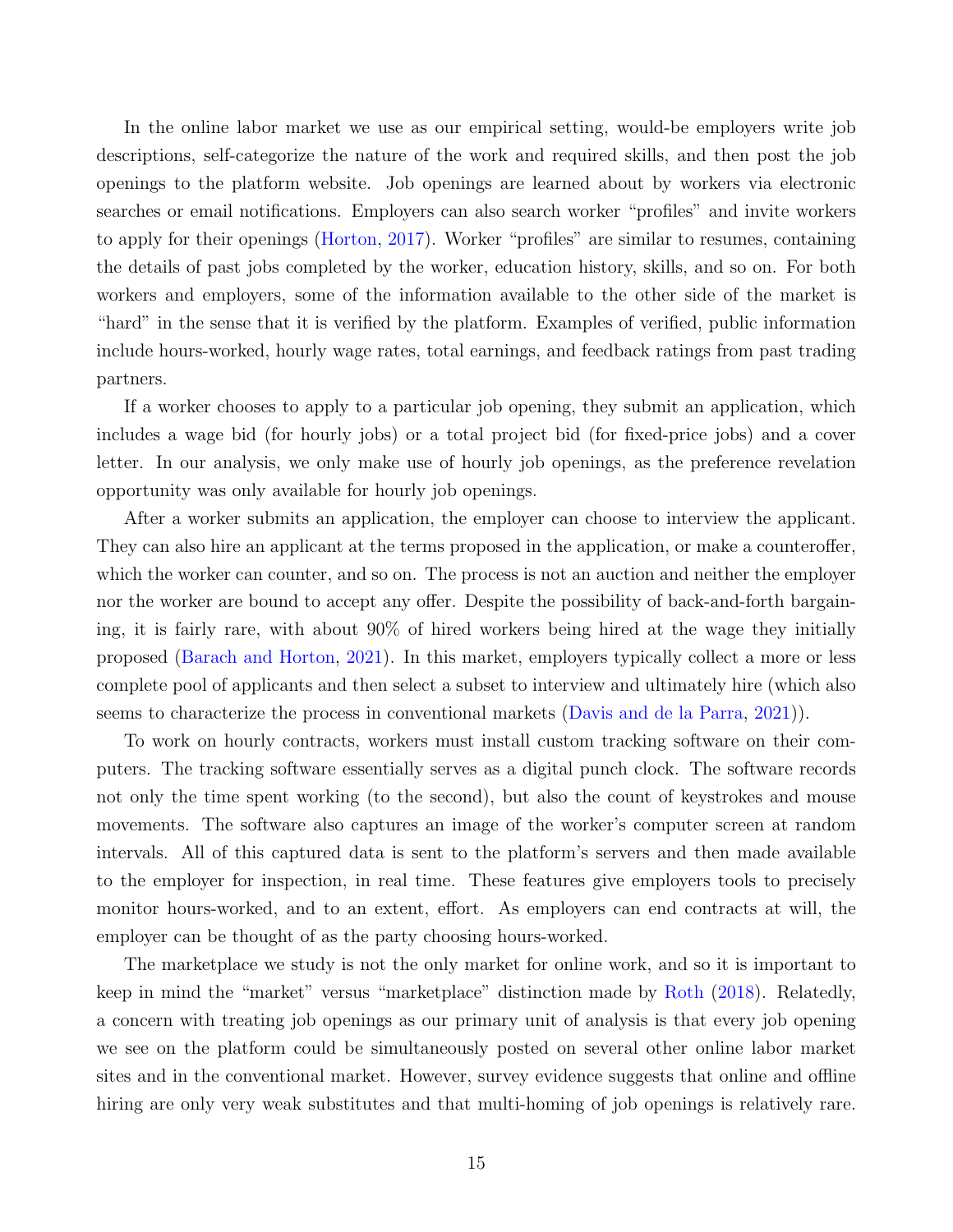<span id="page-16-0"></span>Figure 1: Vertical preference signaling opportunity presented to employers when posting their job openings

| ENTRY LEVEL                                           | \$<br><b>INTERMEDIATE</b>                         | \$\$ | <b>EXPERT</b>                                                               | \$\$\$ |
|-------------------------------------------------------|---------------------------------------------------|------|-----------------------------------------------------------------------------|--------|
| I am looking for freelancers<br>with the lowest rates | I am looking for a mix of<br>experience and value |      | I am willing to pay higher<br>rates for the most<br>experienced freelancers |        |

Notes: This figure shows the vertical preference signaling interface and language presented to employers when they posted a job.

When asked what they would have done with their most recent project if the platform were not available, only 15% of employers responded that they would have made a local hire. Online employers report that they are generally deciding among (a) getting the work done online, (b) doing the work themselves, and (c) not having the work done at all. The survey also found that 83% of employers said that they listed their last job opening only on the platform in question.

### 3.1 Experimental design

During the experiment, employers posting job openings were asked for their vertical preference, using the interface shown in Figure [1.](#page-16-0) The choice was mutually exclusive and was mandatory. Employers selecting "Entry Level (\$)" are referred to as "low" throughout the paper, those selecting "Intermediate (\$\$)" as "medium," and those selecting "Expert (\$\$\$)" as "high." The use of varying dollar symbols to indicate an option's relative position in some vertical price/quality space is commonplace, particularly in online settings (e.g., [Diamond and Moretti](#page-40-10) [\(2018\)](#page-40-10)).

The platform's goal for the intervention was to give market participants more information and encourage better matches. There are several papers that explore the effects of a "platform" changing the information available, which is typically about sellers, such as their quality [\(Luca,](#page-42-12) [2016;](#page-42-12) [Jin and Leslie,](#page-41-9) [2003\)](#page-41-9), past experience, [\(Barach and Horton,](#page-39-5) [2021\)](#page-39-5) and capacity to take on more work [\(Horton,](#page-41-10) [2019\)](#page-41-10). The stylized fact of these information disclosures is that they redirect buyers to "better" sellers, and, in the shadow of this effect, improve seller quality.<sup>[10](#page-0-0)</sup> This is distinct from our approach which is not trying to change incentives for quality per se, but rather simple improve matching.

The experiment was run by the platform from 2013-07-18 to 2013-12-05. A total of 50,877

<sup>10</sup>As an example of how this works in another online market, [Lewis](#page-41-11) [\(2011\)](#page-41-11) shows that on eBay, the revelation of information about quality (through descriptions and prices) and the contracts created by these disclosures largely overcome the adverse selection problem.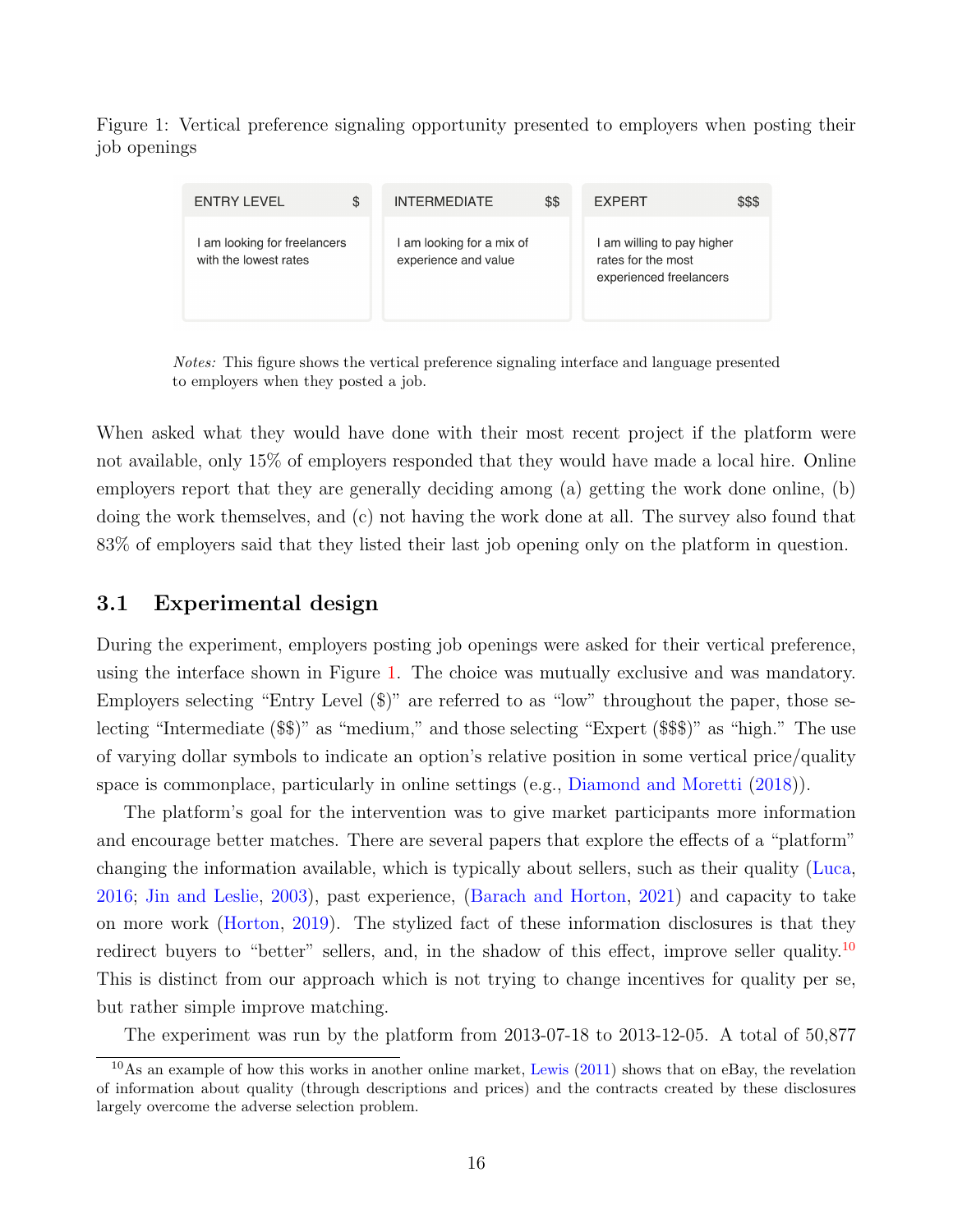|                | Allocation       | Vertical<br>Preference<br>Shown to<br>Job-Seekers? | Employer knows<br>ex ante whether<br>signal will be<br>revealed: |
|----------------|------------------|----------------------------------------------------|------------------------------------------------------------------|
|                |                  | SHOWNPREF)                                         |                                                                  |
| Explicit Arm   |                  |                                                    |                                                                  |
| $ShowPREF=1$   | $16,011; 32.8\%$ | Yes                                                | Yes                                                              |
| $ShowPREF=0$   | 15,767; 32.3%    | $\rm No$                                           | Yes                                                              |
| Ambiguous Arm  |                  |                                                    |                                                                  |
| $ShowPREF = 1$ | 11,344; 23.3%    | Yes                                                | No                                                               |
| $ShowPREF=0$   | 5,649; 11.6%     | $\rm No$                                           | No                                                               |

<span id="page-17-0"></span>Table 1: Description of the arms of the experiment and the experimental groups

Notes: This table lists the cells of the experiment and the number of assigned employers. The fraction in each cell is also reported. Employers made the vertical preference signaling choice when they posted their opening. See Figure [1](#page-16-0) for the actual interface. Employers in the two-cell explicit arm were told ex ante that the platform would reveal or would not reveal their vertical preferences to workers. Employers in the ambiguous arm were told that the platform *might* reveal their preferences to workers; whether workers were shown employer vertical preferences was randomly determined ex post. If SHOWNPREF  $= 1$ , would-be applicants could observe the employer's vertical preference before applying, otherwise they could not,  $ShowPREF = 0$ .

employers were allocated to the experiment. These employers collectively posted 220,510 job openings.[11](#page-0-0) Upon posting a job opening, employers were randomized to one of two experimental "arms," with each arm having two groups. The two arms of the experiment and their component experimental cells with their allocations are listed in Table [1.](#page-17-0) These allocated job posts were all "normal" job posts in the market, by real employers trying to complete actual tasks and spending their own money, creating a true "field" context for a market design intervention [\(Harrison and](#page-41-12) [List,](#page-41-12) [2004\)](#page-41-12).

In the two cell "explicit arm," employers knew for certain, ex ante, whether their tier choice would be revealed. We use an indicator variable, SHOWNPREF, to indicate whether preferences were revealed. Because the value of SHOWNPREF was known by employers ex ante in the explicit arm, tier choice cannot be considered exogenous: an employer might claim "high" preferences when they know the choice will not be shown, but "medium" when they know the choice will be shown. This conditioning is not a concern in our other experimental arm, the two cell "ambiguous arm," in which employers were told that their choice *might* be shown to job-seekers. In this arm, employers were then randomized to either have their choice revealed or not. For these employers, tier choice can be regarded as exogenous, as it is chosen before SHOWNPREF is determined. If the employer's preferences were to be revealed, their job opening was labeled with the employer's

<sup>&</sup>lt;sup>11</sup>The duration of the experiment was chosen *ex ante* by the platform to detect a 1 percentage point change in the fill rate with 80% power, but the experiment was ultimately run substantially longer than this for unrelated business reasons, i.e., one author was traveling and neglected to turn the experiment off at the agreed-upon date.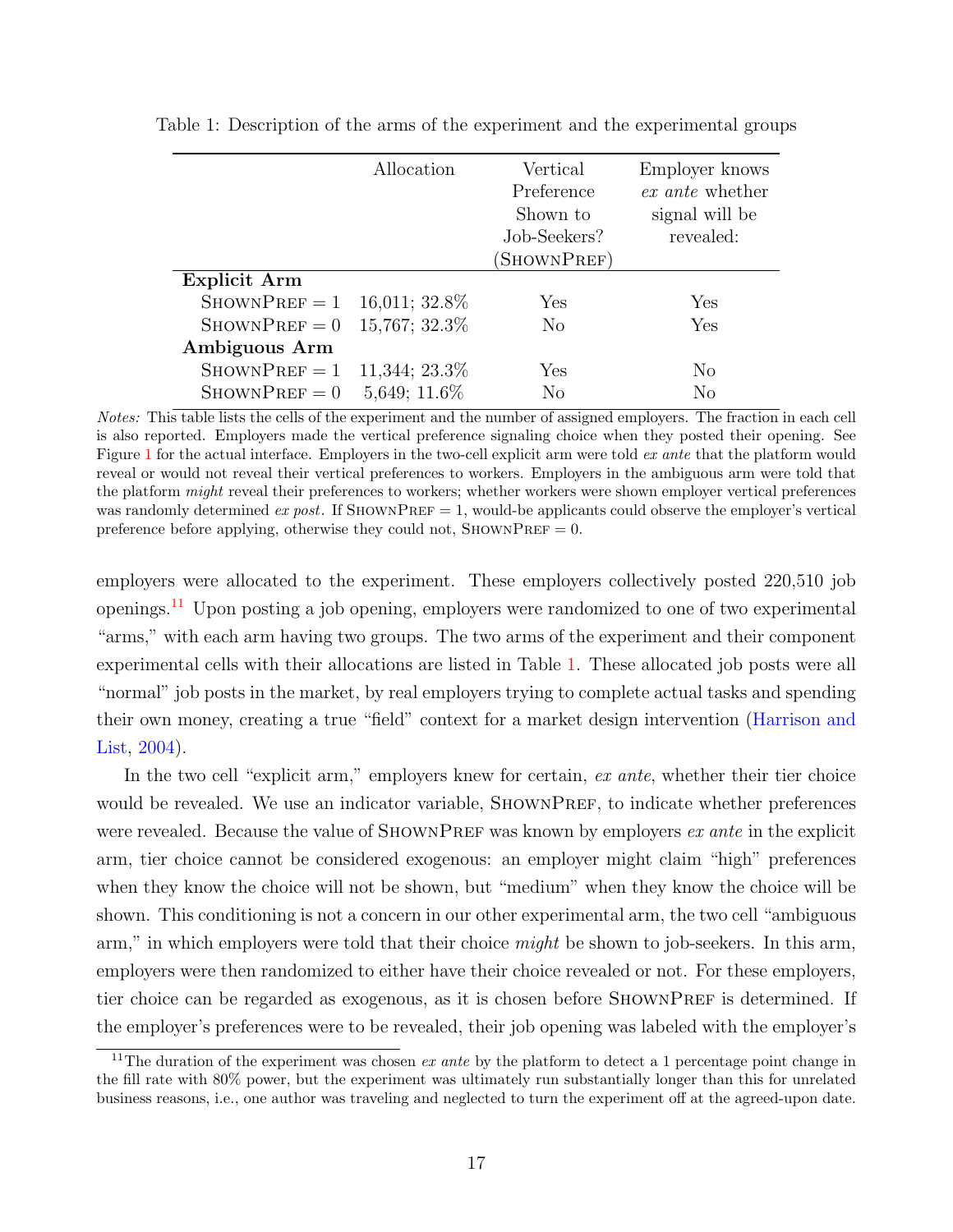vertical preference in the interface shown to workers. The labeling was prominently displayed to make it salient to applying workers.<sup>[12](#page-0-0)</sup> Randomization was effective—see Appendix [B.](#page-52-0)

It is important to note that with our experimental design, workers could simultaneously see and interact with job openings by employers in different cells. As such, the SUTVA condition is inherently—and intentionally—violated. This kind of violation is a typical concern in marketplace experiments [\(Blake and Coey,](#page-40-11) [2014\)](#page-40-11). However, we want "interference" both in our experiment and in equilibrium, as a goal of the signaling opportunity is to induce workers to sort, by applying to some job openings and not applying to others. This feature of our experimental design does require care when generalizing the results to a market equilibrium.

Employers can and do post multiple job openings, though they are not allowed to have multiple listings for the same position. During the five month experimental period, all subsequent job postings received the same treatment assignment as the original posting, to prevent employer "hunting" for a better cell. This feature of our data can potentially give us more statistical power, though as experimental group assignment could affect the probability an employer posts a followon opening—or the attributes of that opening—we generally restrict our analysis to the first job opening by an employer after the start of the experiment. However, when assessing the effects of the signaling feature on match outcomes, we will use all the job openings to gain more statistical power.

# <span id="page-18-0"></span>4 Results

### 4.1 Informative messages

Proposition [2](#page-10-0) showed that truthful cheap talk can be sustained in equilibrium in some circumstances, but that this is not always possible. Here we investigate whether truthful cheap talk seems to be present in this market. We exploit that employers with  $\text{StownPREF}=0$  in the explicit arm of the experiment have no strategic incentive since they know that their choice is not shown to potential applicants, and we assume they tell their true preferences. We will see that these employers clearly do make conscious choices as their responses display substantial variation across different types of jobs, in line with intuition. We compare their distribution of choices with those employers where  $SHOWNPREF= 1$  in the explicit arm of the experiment, so that a strategic motive is present as they know that their choices will be shown to the other side

<sup>&</sup>lt;sup>12</sup>In the ambiguous arm, among those employers shown preferences, employers were further split to have a notice about whether the worker was able to condition upon their signal. The idea motivating this treatment was that employers might infer that bids were more shaded up/down if they knew the worker knew the signal. However, we find no evidence this was the case, and so for simplicity, we pool these observations together, ignoring this feature of the design. As it is, it appeared to have no effect on any outcome it could have affected.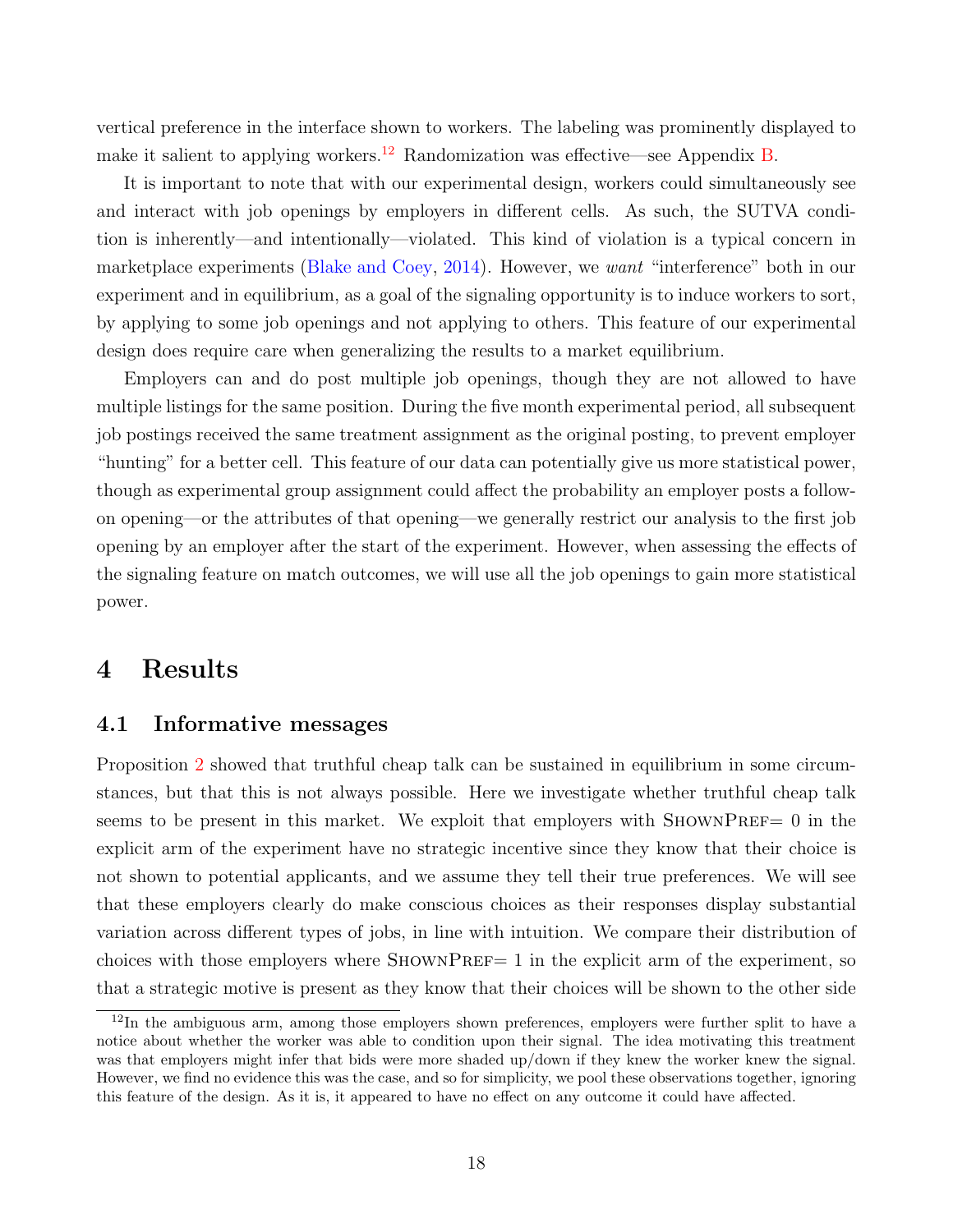of the market. If they are not telling the truth, their distribution should be tilted relative to the previous group.

Figure [2](#page-20-0) plots the fraction of employers selecting each of the three tiers, by category of work and by whether their choice was to be revealed. For this figure, we only use data from the explicit arm of the experiment. For each fraction, a 95% confidence interval is reported. The number of openings in that category is reported at the top of each facet (" $n = ...$ ").

Figure [2](#page-20-0) shows that vertical preferences vary both within and between categories of work. Between categories, if we look only at the SHOWNPREF  $= 0$  fractions, we can see that in "Administrative Support," about 59% of employers selected the low tier. In contrast, in "Networking and Information Systems" only about 20% of employers selected the low tier. Although vertical preferences clearly vary between categories, the relationship is far from deterministic; within categories, there is substantial variation, though the medium tier is the most common selection in all categories except for "Administrative Support" and "Customer Service." Because of this within-category variation in tier choice, workers cannot fully learn an employer's vertical preferences simply by knowing the category of work.

When the experiment was designed, it was expected that employers might condition their tier choice on whether their choice would be shown to would-be applicants or just to the platform, as outlined before. The design intent of the explicit arm was to test this "endogenous tier" hypothesis.

Despite this possibility of a gap between what employers would message to the platform versus job-seekers, there is no visual evidence in Figure [2](#page-20-0) that tier selection depended on revelation: within each category, the fractions choosing the different tiers do not seem to depend on SHOWN-PREF. In none of the categories of work is the difference in fractions (shown between bars, with the standard error) conventionally significant, and furthermore, a  $\chi^2$ -test of SHOWNPREF versus tier selection has a p-value of 0.17.

Despite no evidence of a difference in the fractions of employers picking the various tiers by SHOWNPREF, there could be some hidden compositional shift that leaves the fractions unchanged. As such, we will primarily make use of data from ambiguous arm of the experiment. Despite this caution, the simplest explanation is that employers did not—at least during the experimental period—believe that revelation to workers would be harmful, and so tier choices reflected preferences they were willing to share to both would-be applicants and with the platform. As such, the ambiguous and explicit arms can be safely pooled.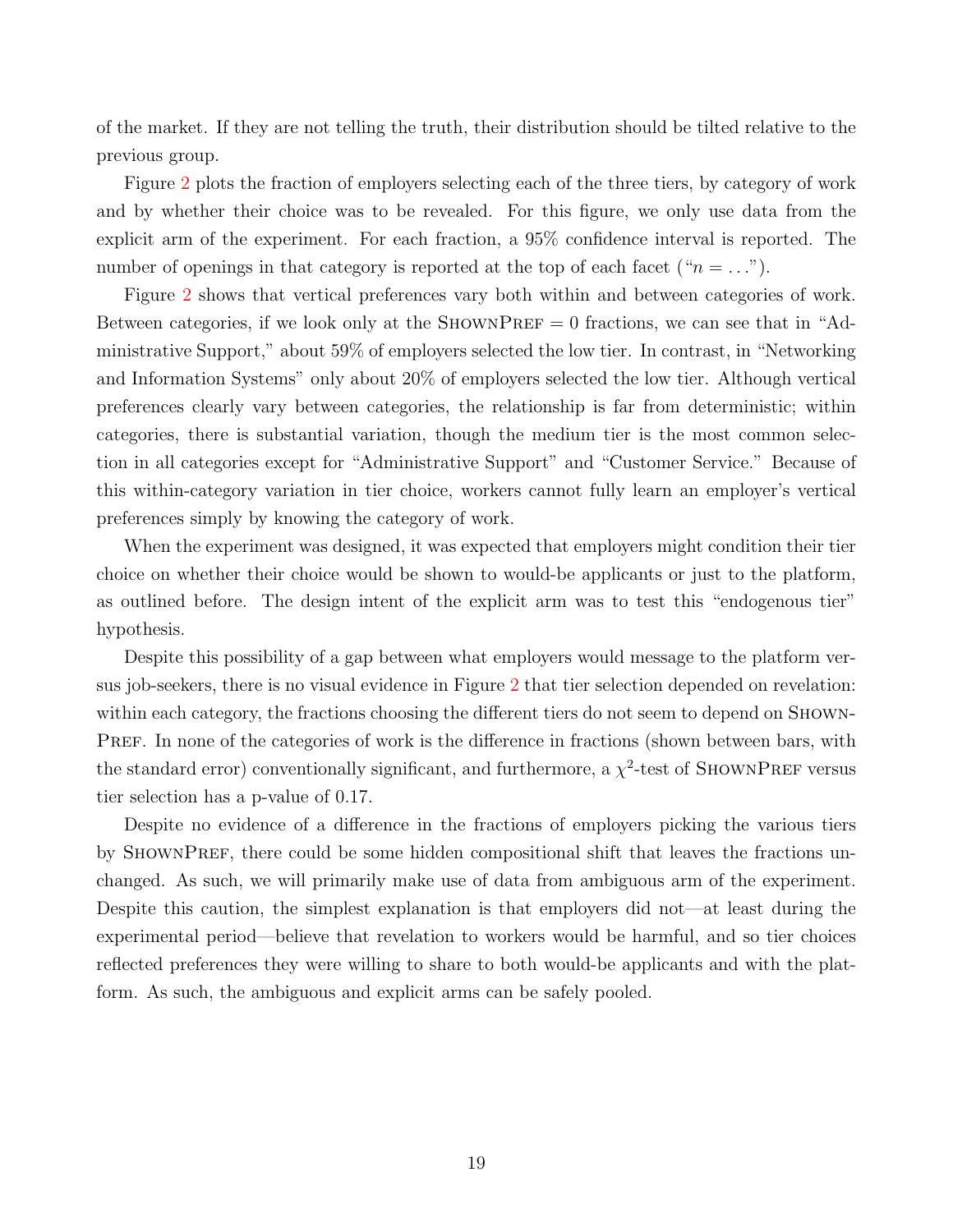<span id="page-20-0"></span>Figure 2: Employer tier choice by category of work in the explicit arm of the experiment, by whether their choice would be shown to would-be applicants



Notes: This figure shows the fraction of employers in the explicit arm of the experiment selecting the various vertical preference tiers, by SHOWNPREF, and by the category of work of the associated job opening. When posting a job opening, employers had to select from one of three "tiers" to describe the kinds of applicants they were most interested in: (1) Entry level: "I am looking for [workers] with the lowest rates."; (2) Intermediate: "I am looking for a mix of experience and value."; (3) Expert: "I am willing to pay higher rates for the most experienced [workers]." We refer to these tiers as "low," "medium," and "high," respectively. If SHOWNPREF  $= 1$ , would-be applicants could observe the employer's vertical preference before applying, otherwise they could not, SHOWNPREF  $= 0$ . Employers in the two-cell explicit arm were told ex ante that the platform would reveal or would not reveal their vertical preferences to workers. A 95% confidence interval is shown for each point estimate. Above each tier fraction in a category of work, the difference between the SHOWNPREF  $= 1$ and  $SHOWNPREF = 0$  fractions is shown, as well as the standard error for the difference.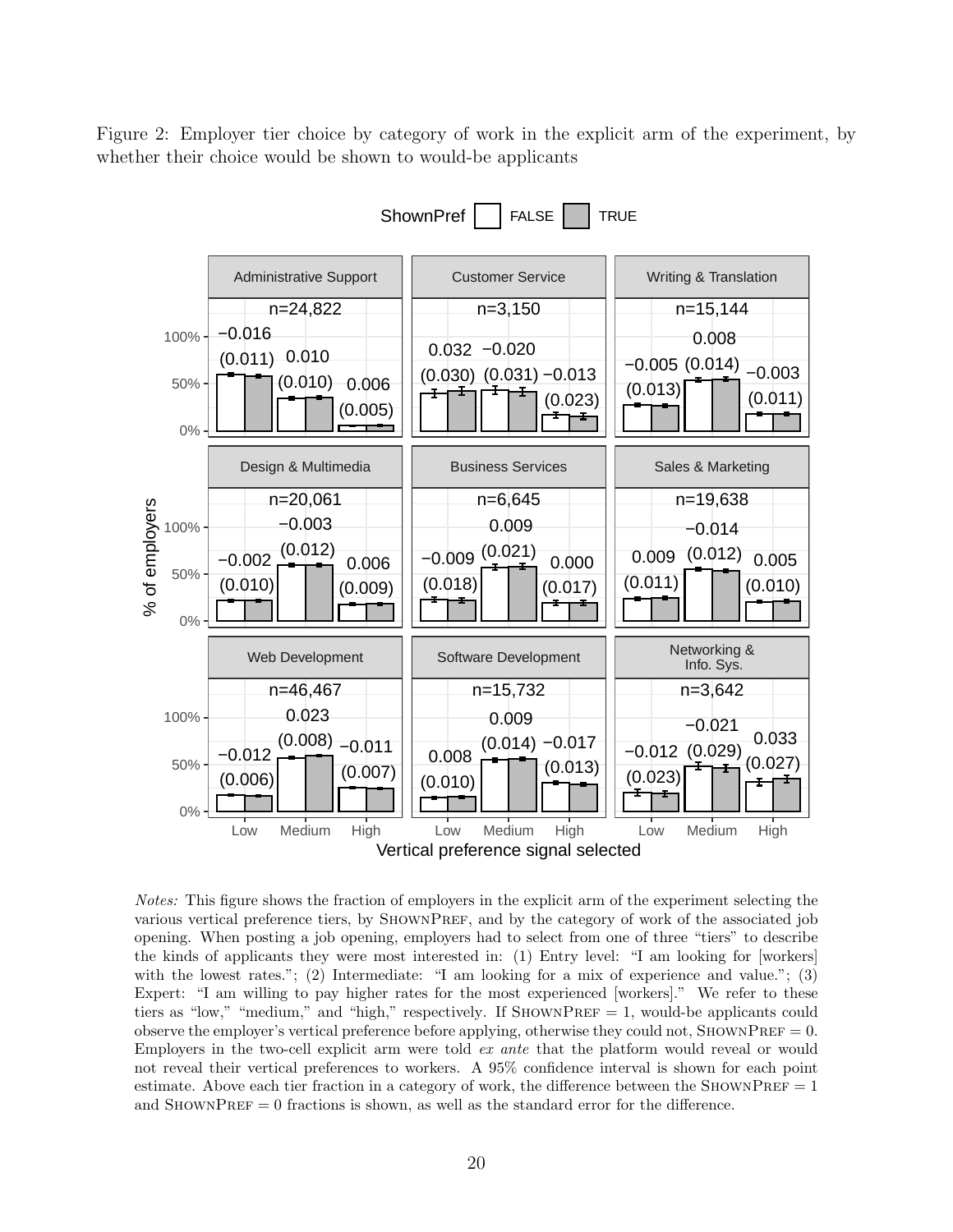### 4.2 Sorting

The first implication of Proposition [4](#page-14-1) in our theory is that applicant ability should increase at high tier job openings and decrease at low tier job openings when messages are revealed. We now empirically investigate how how message revelation affected applicant pool composition, when prior experience is used as a proxy for experience. For this analysis, we use the two cell ambiguous arm of the experiment. Recall that in the ambiguous arm, the tier was chosen  $ex$ ante by the employer, without knowing whether it would be revealed to job-seekers. As such, differences in the applicant pool composition are causally attributable to revelation.

To measure changes in the applicant pool composition, we estimate the application level regression

<span id="page-21-0"></span>
$$
\log y_{ij} = \sum_{k} \beta_k^s \cdot \text{TIER}_{kj} + \epsilon_j \Big| s = \text{SHOWNPREF}_j,\tag{12}
$$

where  $y_{ij}$  is some outcome of interest for worker i applying to job opening j, TIER<sub>kj</sub> is an indicator for whether employer j selected signal tier k and SHOWNPREF<sub>j</sub> is an indicator for the treatment status of employer j. We estimate this model separately for SHOWNPREF  $= 1$ and SHOWNPREF = 0, giving coefficients  $\beta_k^1$  and  $\beta_k^0$  for these two samples, respectively. In both regressions, we use weighted least squares, weighting each observation by the inverse of the total number of applicants to the associated job opening. This weighting ensures that all job openings count equally towards the point estimate. We cluster standard errors by the job opening.

The collection of point estimates of  $\beta_k^s$  from [\(12\)](#page-21-0) are plotted in Figure [3,](#page-22-0) illustrating the sorting of job-seekers with and without access to the message. The left panel of Figure [3](#page-22-0) plots both sets of  $\hat{\beta}_k^s$  coefficients from [\(12\)](#page-21-0) where the outcome is the applicant's log total prior earnings at the time of application. Workers with no experience at the time of application are dropped from the sample. For each of the three tiers, the difference between the two coefficients for the two regressions i.e.,  $\hat{\beta}_k^1 - \hat{\beta}_k^0$ , is labeled, with the standard errors reported below the point estimate.<sup>[13](#page-0-0)</sup> This difference is the effect of message revelation on applicant pool composition.

We can see from the pattern of  $\hat{\beta}_k^0$ —experience levels by tier when preferences are not revealed—that there is already substantial sorting without the message. High tier employers get more experienced applicants and low tier employers get less experienced applicants, with medium tier employers getting applicants in the middle. This is unsurprising, but note that this is technically not the prediction of the model in Section [2](#page-4-0) in which we model workers as approaching firms at random. This simplification of the model follows from our focus on the changes induced by allowing cheap talk messages rather than levels.

<sup>&</sup>lt;sup>13</sup>The standard error for the difference is calculated directly from the point estimates for the two tiers, without considering the covariance, which should be mechanically zero because of the randomization of ShownPref.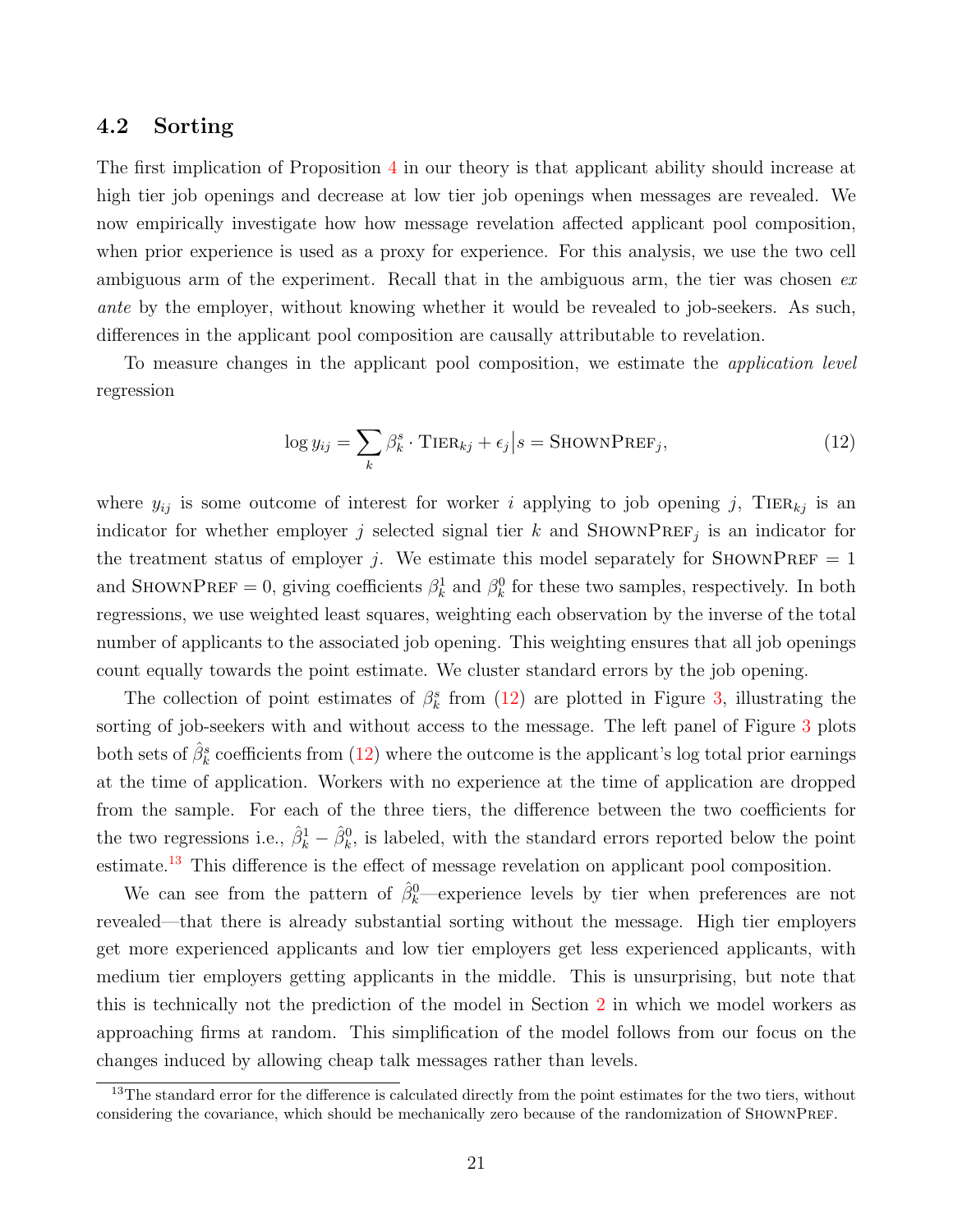<span id="page-22-0"></span>![](_page_22_Figure_0.jpeg)

![](_page_22_Figure_1.jpeg)

*Notes:* This figure plots coefficients from estimates of  $(12)$ . The outcome in both panels is the applicant's cumulative prior hourly earnings at the time of application. The sample in the left panel is all applicants in the ambiguous arm of the experiment, whereas in the right panel, the sample is hired workers in the ambiguous arm. When posting a job opening, employers had to select from one of three "tiers" to describe the kinds of applicants they were most interested in: (1) Entry level: "I am looking for [workers] with the lowest rates."; (2) Intermediate: "I am looking for a mix of experience and value."; (3) Expert: "I am willing to pay higher rates for the most experienced [workers]." We refer to these tiers as "low," "medium," and "high," respectively. Employers in the ambiguous arm were told that the platform *might* reveal their preferences to workers; whether workers were shown employer vertical preferences was randomly determined ex post. The error bars indicate the 95% confidence interval for the conditional mean.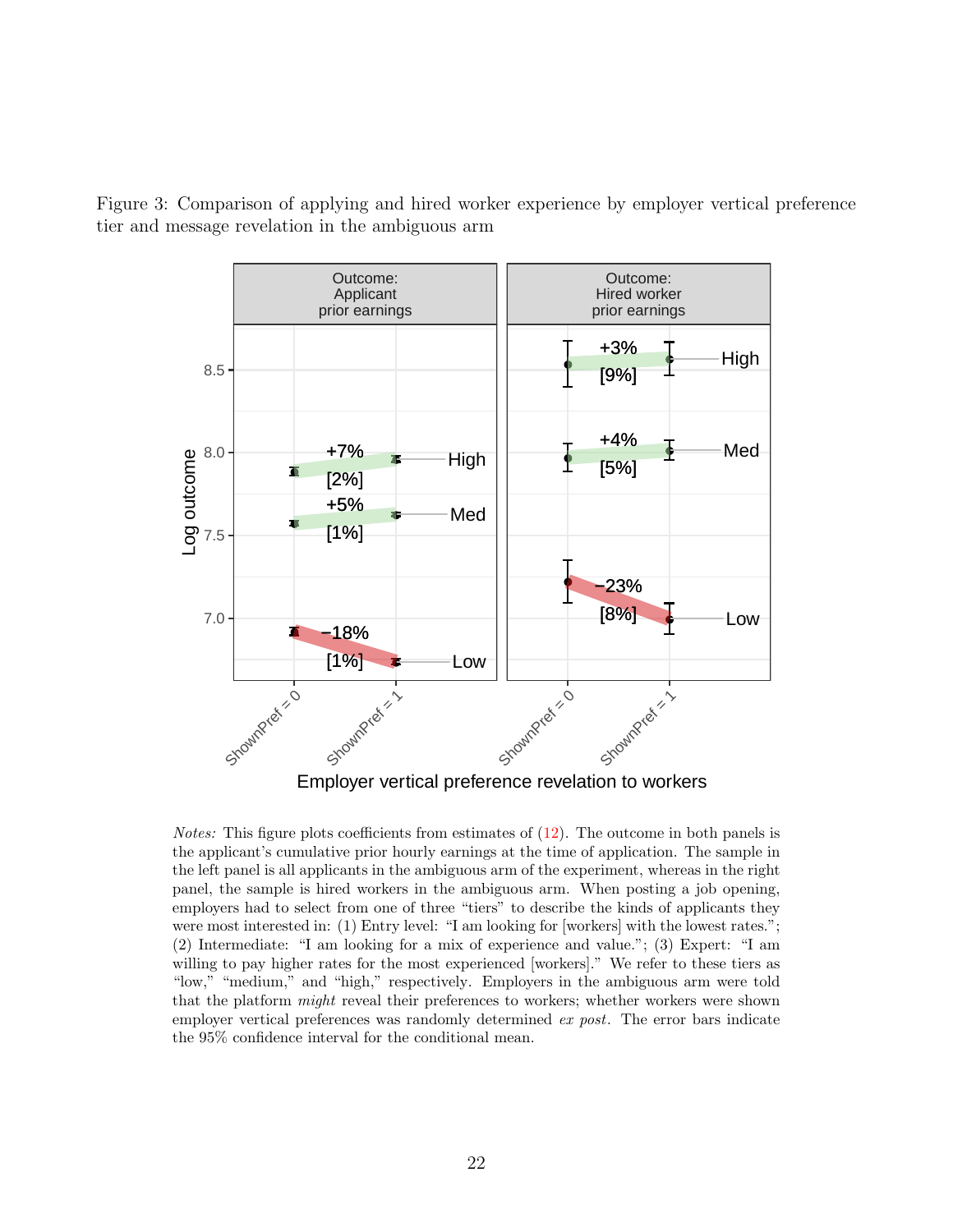If we look at the SHOWNPREF = 1 coefficients,  $\hat{\beta}_k^1$ , we can see that revelation increases sorting in the expected directions according to Proposition [4:](#page-14-1) revealing the message increases applicant quality—proxied by prior earnings [\(Pallais,](#page-42-1) [2014\)](#page-42-1)—at firms in the high tier and decreases it for those selecting the low tier. The effects of revelation are substantial. Revealing the employer's vertical preference raised past average hourly earnings by 7.4% in the high tier and 5.3% in the medium tier. In the low tier, revelation lowered applicant prior earnings by -18.4%.

Figure [3](#page-22-0) shows the average effects of sorting on applicant composition, but Proposition [4](#page-14-1) predicts that applicant pool differences should be driven by relatively high ability workers. In the model, it is relatively high ability workers that sort more strongly towards high type firms, whereas low type applicants show no reaction to the message with respect to where they apply. That is, low type employers who have their message revealed lose relatively able applicants, but high type employers still get relatively low ability applicants even when their message is revealed.

In order to investigate this prediction, we can examine sorting based on quantiles of the distribution of applicant experience, by job opening. Assuming lower ability workers populate the lower quantiles of the applicant pool, then Proposition [4](#page-14-1) predicts that revelation should have little effect. Note that we are not proposing a quantile regression, but rather comparing the mean quantile. As an example of how this measure is constructed, if we had three job openings, and the 10th percentile of past workers earnings for each was \$100, \$200, \$0, then the average 10th percentile would be \$300. Using this method allows us to create opening-level measures, which we can average by group and estimate treatment effects as simple means comparisons. We do this in Figure [4,](#page-24-0) which plots the effects of revelation on the experience of applicants, as measured by log past earnings (in the top panel) and log hours-worked on the platform (in the bottom panel).

For the earnings measure, we can see that only above the 25th percentile, revelation indeed had worker sorting effects: past-experience was higher in the high tier, about the same in the medium tier, and lower in the low tier. The magnitudes are similar to those estimated from the application-level regressions presented in Figure [3.](#page-22-0) For the hours-worked measure, we see a roughly similar pattern: separation at higher quantiles but not at lower quantiles. At low quantiles for both measures, there is not evidence revelation affected composition: low-type workers seem to have ignored the message with respect to what job openings they approached. This is a surprising confirmation of the theoretical prediction of the model that it is high-types that do the sorting.

We have studied the application and bidding behavior of workers, but the final hiring decision lies with employers. In the model, changes in the application pool composition are passed through into hires. However, in the experiment, it is possible that employer selection could "undo" any changes in the applicant pool composition.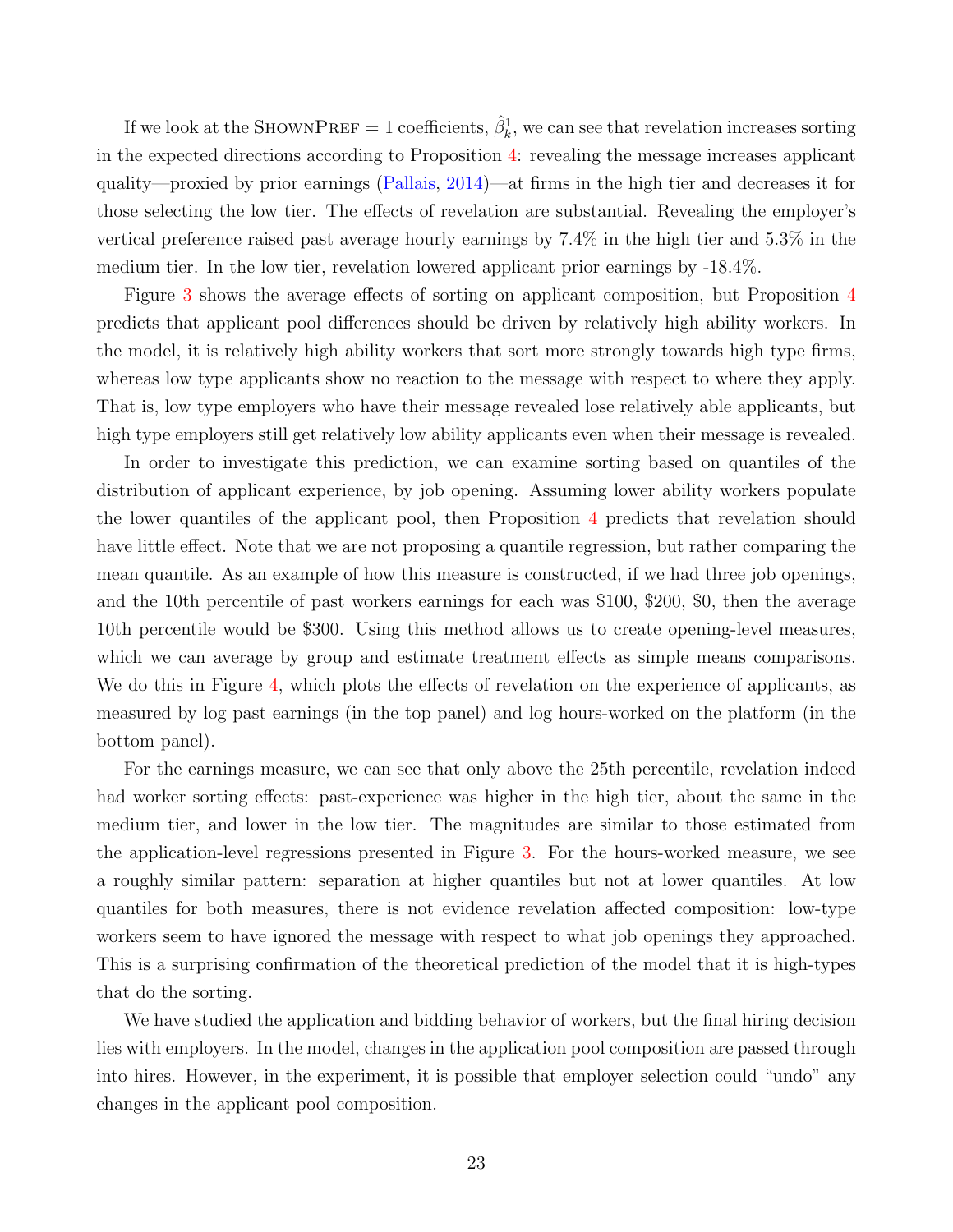<span id="page-24-0"></span>Figure 4: Effects of showing employer vertical preferences on applicant pool composition with respect to experience, by tier quantile

![](_page_24_Figure_1.jpeg)

Notes: This figure shows the effects of employer vertical preference revelation on the composition of applicant pools in the ambiguous arm of the experiment for worker experience at the time of their application. The top panel is for cumulative earnings, while the bottom panel is for hours-worked. Workers with no experience are excluded. Each point is the mean effect of revelation of the employer's vertical preference on some applicant attribute at that quantile of the applicant pool. The error bars indicate the 95% confidence interval. Employers in the ambiguous arm were told that the platform might reveal their preferences to workers; whether workers were shown employer vertical preferences was randomly determined *ex post*.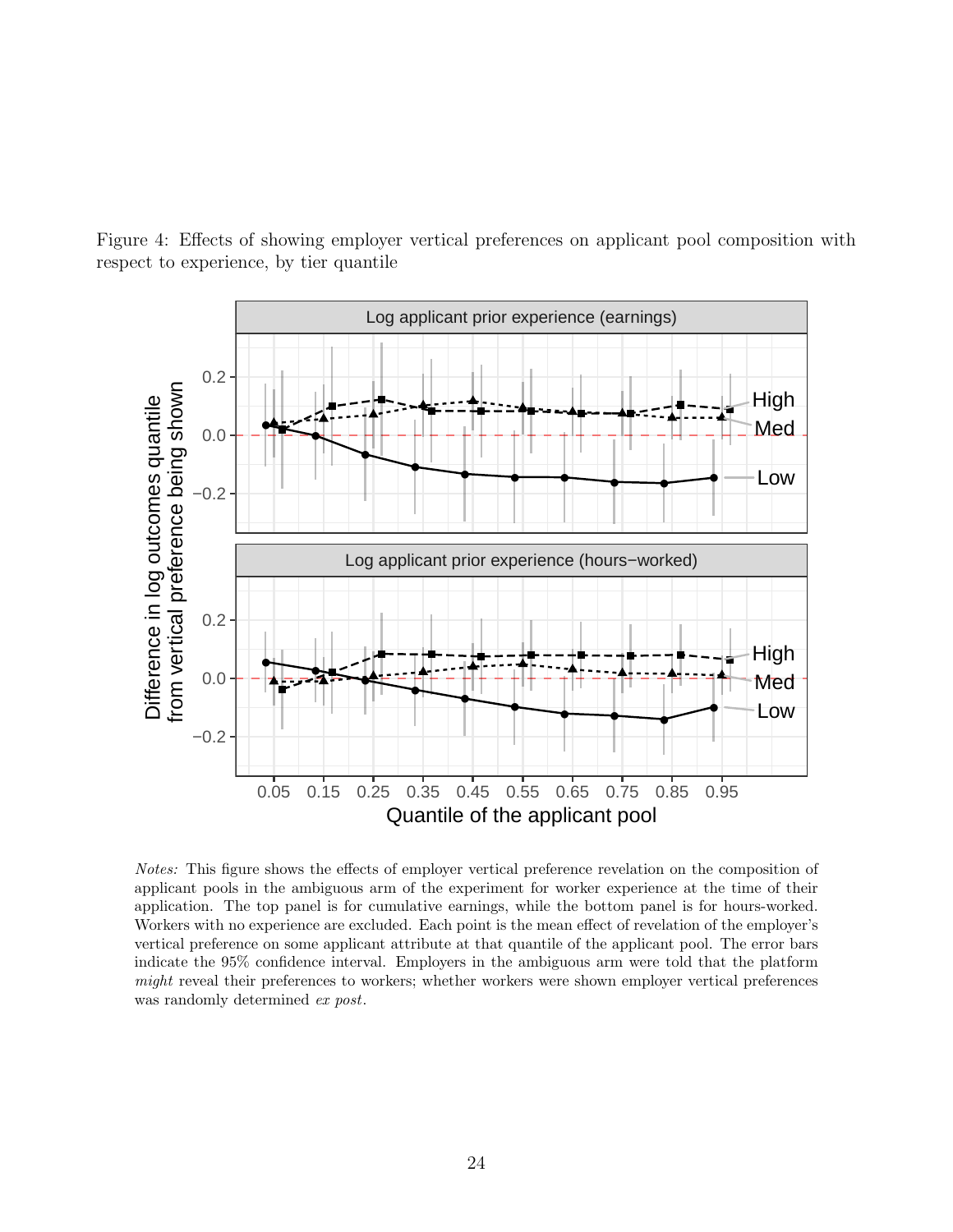To test whether revelation affects the characteristics of hired workers, we estimate [\(12\)](#page-21-0), but with the sample restricted to hired workers. We return to Figure [3,](#page-22-0) which showed how the composition of the applicant pool changed with revelation, we now examine the right panel. In this panel, labeled "Outcome: Hired worker prior earnings" the outcome is still the jobseeker's log cumulative earnings at the time of application, but the sample is restricted to hired applicants. As before, standard errors are clustered at the level of the job opening. Observations are weighted by the inverse of the number of workers who were hired for that opening, so as to count all job openings equally (though the vast majority of employers hired only one). Note that we are not considering whether revelation affected the probability a match was formed—we will return to this question later, but to preview results, there is no strong evidence of a change in match formation probability.

In the right panel of Figure [3,](#page-22-0) we can see that although there is the same separation between the tiers when preferences are not shown, hired workers are—compared to applicants systematically more experienced. For example, in the high tier, the prior cumulative earnings of applicants is about  $\exp(8) \approx $3,000$ . In contrast, for hired workers, prior experience is closer to  $\exp(8.6) \approx $5,400.$ 

Employers that had their message revealed hired workers that were more like the kinds of workers they stated they were interested in. In the low tier, we can see that signal revelation caused hired workers to have -22.7% lower cumulative prior hourly earnings. In the other tiers, the effects of revelation are positive and broadly similar in magnitude to what was observed for the change in the applicant pool composition but the point estimates are quite imprecise, due to the much smaller samples when restricted to hires.

### 4.3 Number of job applications per opening, by message

Proposition [4](#page-14-1) predicts that low type firms experience a decrease in applicant counts, while high type firms experience an increase. To test these predictions we estimate

$$
\log A_j = \beta_0 + \beta_1 \text{SHOWNPREF}_j + \beta_2 \text{MEDTIER}_j + \beta_3 \text{HIGHTIER}_j + \beta_4 \left( \text{MEDTIER}_j \times \text{SHOWNPREF}_j \right) + \beta_5 \left( \text{HighTIER}_j \times \text{SHOWNPREF}_j \right) + \epsilon,
$$
\n(13)

where MEDTIER<sub>i</sub> and HIGHTIER<sub>i</sub> are indicators for the medium and high tier employers, respectively. The low tier is the omitted category.

In the left panel of Figure [5,](#page-26-0) the sample is all job openings in the ambiguous arm, whereas in the right panel, the sample is all job openings in the explicit arm. For both arms, the samples are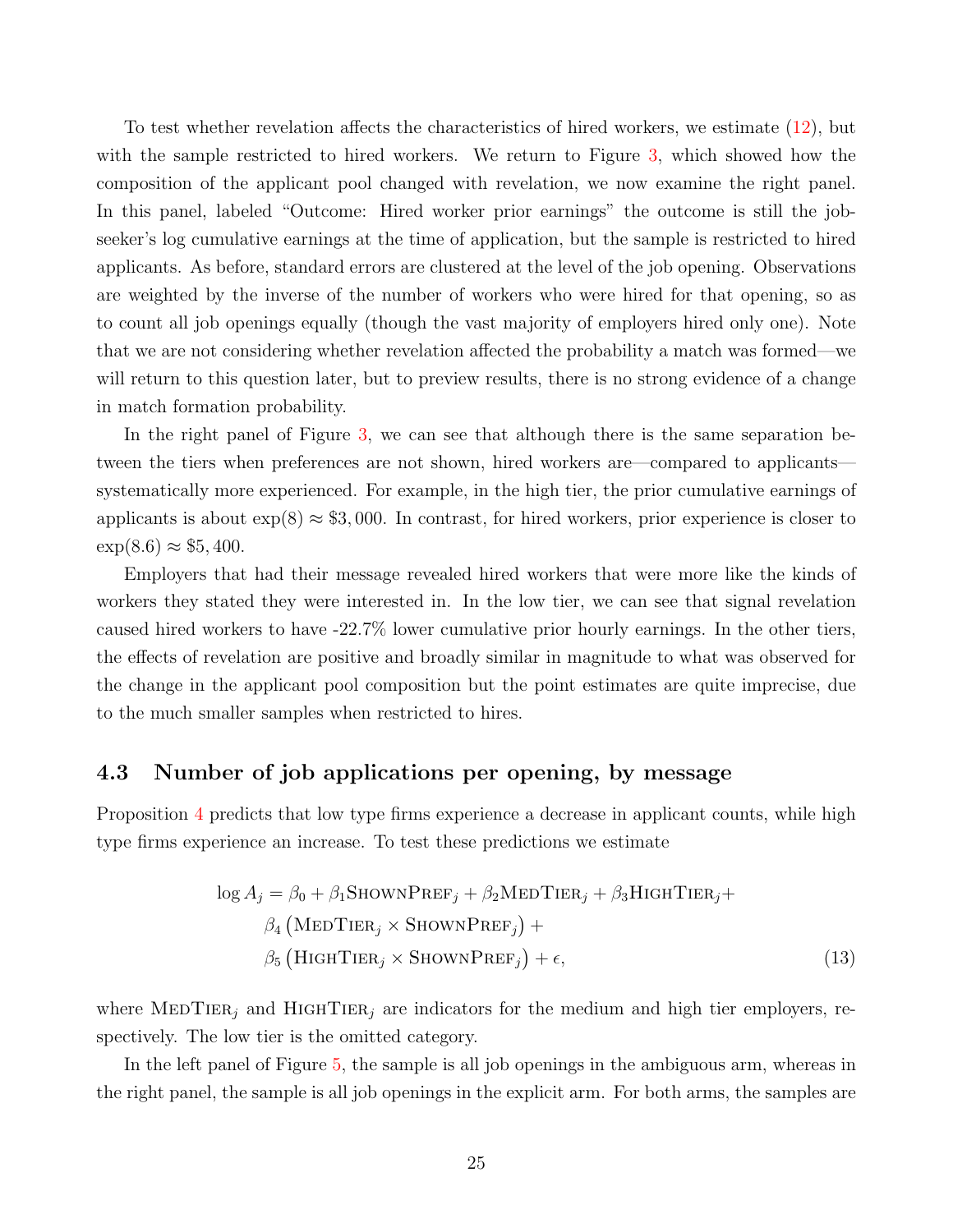![](_page_26_Figure_0.jpeg)

<span id="page-26-0"></span>Figure 5: Effect of employer vertical preference revelation on the size of the applicant pool

Notes: This figure reports regression results where the outcome is the log number of applications received by that opening. The right panel uses job openings from the explicit arm, whereas the left panel uses openings from the ambiguous arm. The samples are restricted to job openings receiving at least one application. In each panel, the far-right error bars indicate the overall treatment effect, not conditioning by the employer vertical preference tier. The rest of the point estimates in a panel are for the respective tiers. Standard errors are calculated for the conditional means and a 95% CI is shown. Standard errors are robust to heteroscedasticity.

restricted to only those job openings receiving at least one applicant. This restriction removes about 1% of job openings. There is no evidence that the fraction of openings dropped differs by SHOWNPREF status.<sup>[14](#page-0-0)</sup> Within each panel, the error bar (to the far right, above the label "Pooled") shows the group means (i.e.,  $\hat{\beta}_0$  versus  $\hat{\beta}_0 + \hat{\beta}_1$ ) from [\(14\)](#page-27-0). Note that the x-axis shows the employer tier selection, ordered from low to high; the colored lines correspond to the SHOWNPREF value.

We can see from Figure [5](#page-26-0) that in both arms, applicant pool reductions are concentrated in the low tier, with message revelation having little discernible effect in the other tiers. Note that this result is only partially consistent with Proposition [4,](#page-14-1) bullet point 2: we get a reduction in application counts for the low-type firms, but no discernible increase applications to the hightypes.

In the model, there is no entry or exit: every worker sends a single application. In the actual marketplace, we have both entry and exit on both sides of the market. Job-seekers also decide

<sup>&</sup>lt;sup>14</sup>Job openings sometimes receive no applicants because the employer removes the job post shortly after posting. As this could be affected in principle by the experimental group assignment, we make no attempt to drop these openings from our sample, with the exception of removing them for this specific purpose.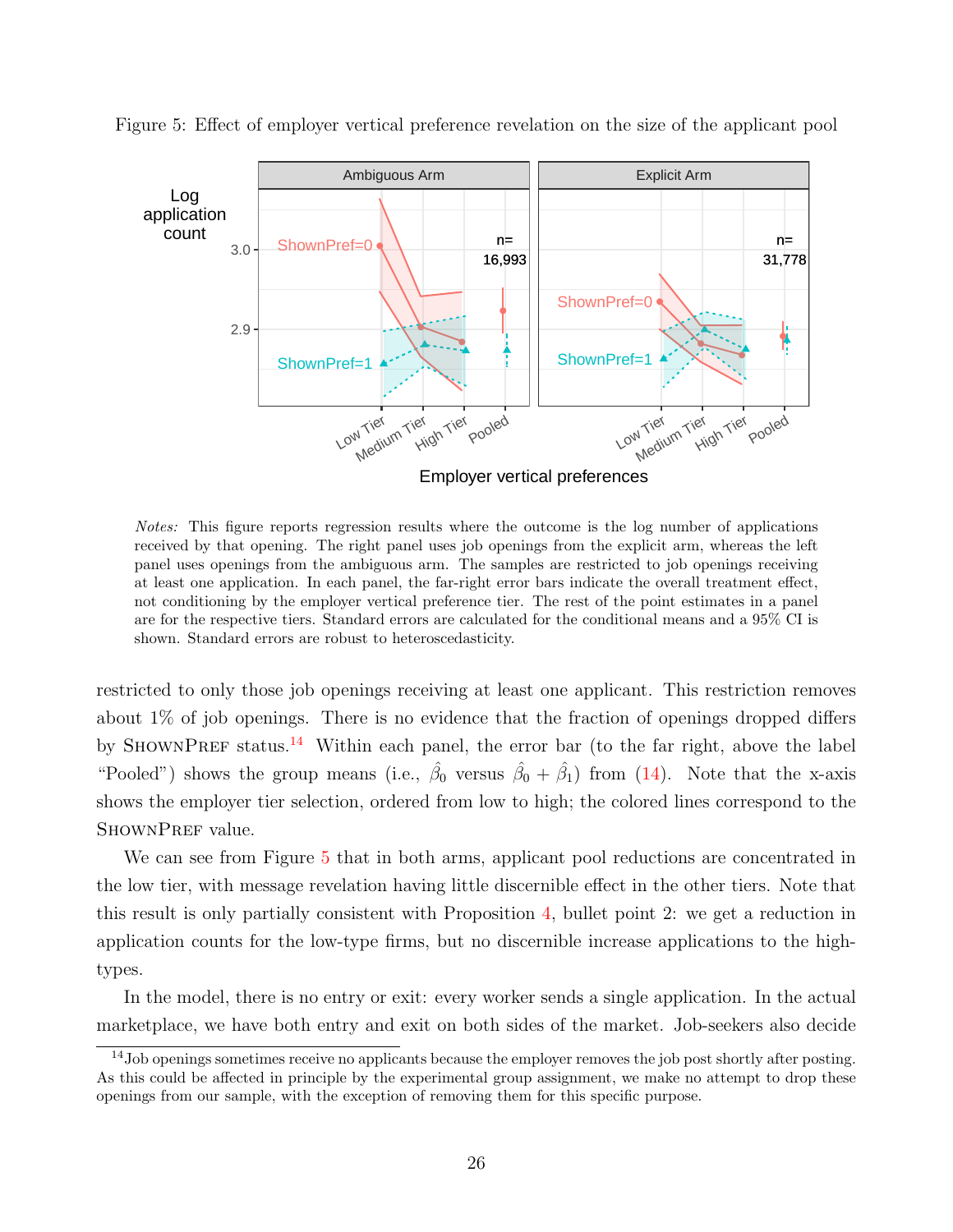how many applications to send, and so we have endogenous application quantities. To the extent message revelation changed the returns to sending an application, we might expect changes in the number of applications sent. However, it is theoretically ambiguous whether job-seekers should send more or fewer applications following a increase in win probability—on the one hand, it takes fewer applications to get a job, but on the other hand, each application is not more valuable in expectation [\(Shimer,](#page-42-13) [2004\)](#page-42-13).

To assess the actual effects of message revelation, we can compare the total number of applicants by treatment assignment without conditioning on the tier. To do this, we can regress the log number of applications per job on the whether the message was revealed:

<span id="page-27-0"></span>
$$
\log A_j = \beta_0 + \beta_1 \text{SHOWNPREF}_j + \epsilon,\tag{14}
$$

where  $A_j$  is the number of applications received by opening j.

We plot  $\hat{\beta}_0$  versus  $\hat{\beta}_0 + \hat{\beta}_1$  in Figure [5,](#page-26-0) with 95% CIs, for each arm. In the explicit arm, the point estimates imply that revelation leads to an overall decline of -1.9% in the size of the applicant pool. The ambiguous arm shows larger effects, with an overall decline of -5%. This is also the smaller sample, and so the larger effect could reflect sampling variation. However, the most likely interpretation of the data is that revelation of the message had a modest negative effect on applications sent overall.

### 4.4 Wages

We now explore how message revelation affected the wage bidding of applicants. Proposition [4](#page-14-1) predicts an increases in wage bids relative to what workers would usually bid without message revelation at high type firms, and the opposite at low type firms. To test this prediction, we again estimate [\(12\)](#page-21-0) but with the log wage bid as the outcome. In the first panel from the left of Figure [6—](#page-28-0)labeled "Outcome: Applicant wage bid"—we see the same pattern of separation in wage bids that we observed with applicant prior experience, even with SHOWNPREF  $= 0$ : high type firms get higher bids and low type firms get lower bids. And as before, revelation of the tier intensified the effect: revelation caused wage bids to be 10% higher in the high tier, 4% higher in the medium tier and -13% lower in the low tier.

Observing a change in wage bids by revelation is expected given the compositional changes caused by message revelation (recall Figure [3\)](#page-22-0): high tier employers who have their message revealed should receive higher wage bids because the workers who apply to those employers are more experienced. But composition does not have to be the only explanation: workers could also directly condition their bid on perceived employer willingness-to-pay. This is the prediction of Proposition [4,](#page-14-1) bullet 3.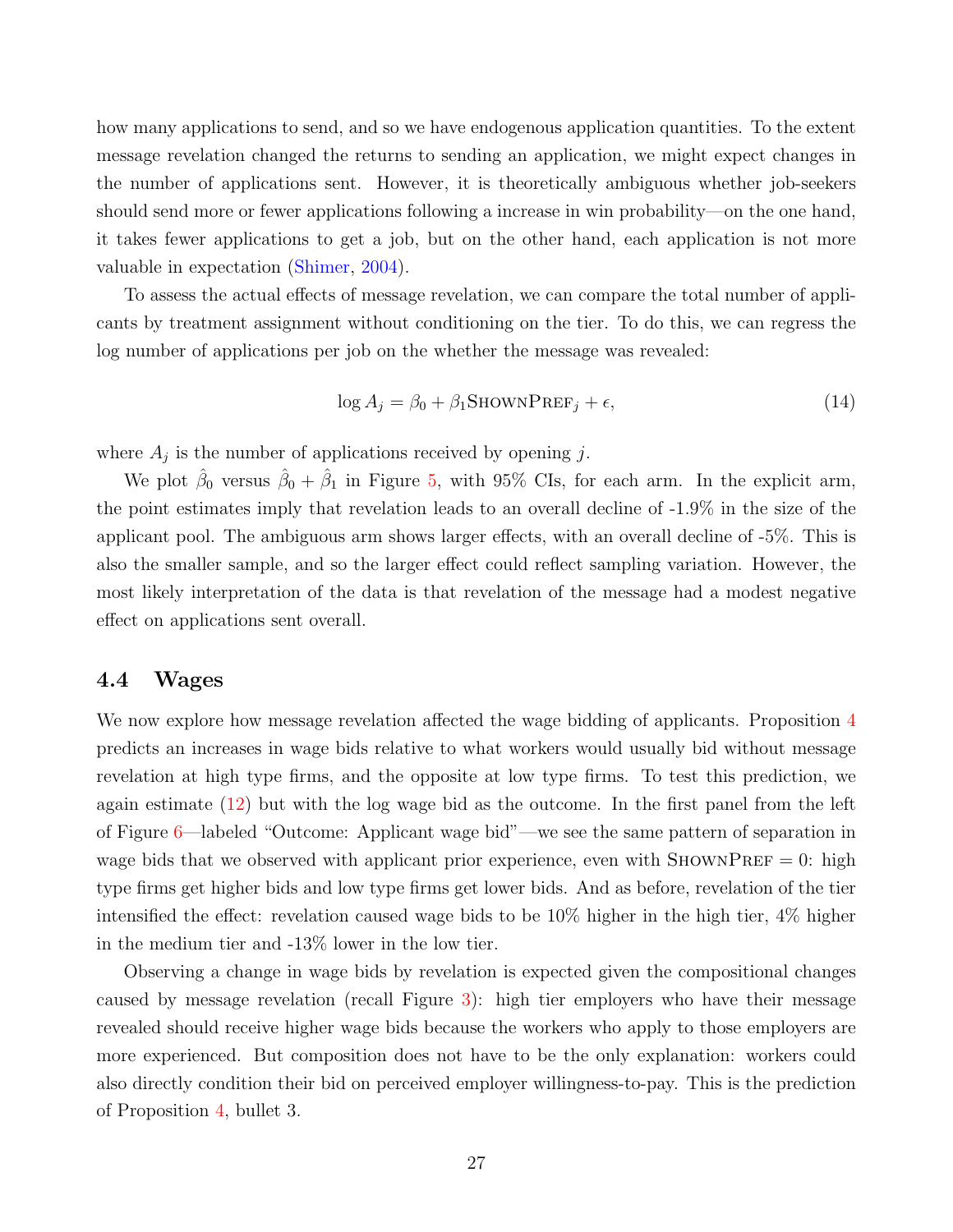<span id="page-28-0"></span>Figure 6: Comparison of applicant mean log wage bids and profile rates by employer vertical preference tier and revelation of the signal

![](_page_28_Figure_1.jpeg)

*Notes:* This figure plots predictions from estimates of  $(12)$ , using the wage bid and profile rate as the outcomes. When posting a job opening, employers had to select from one of three "tiers" to describe the kinds of applicants they were most interested in: (1) Entry level: "I am looking for [workers] with the lowest rates."; (2) Intermediate: "I am looking for a mix of experience and value."; (3) Expert: "I am willing to pay higher rates for the most experienced [workers]." We refer to these tiers as "low," "medium," and "high," respectively. If  $ShowPREF = 1$ , would-be applicants could observe the employer's vertical preference before applying, otherwise they could not,  $\text{StownPREF}=0$ . The sample is restricted to the ambiguous arm of the experiment. Employers in the ambiguous arm were told that the platform *might* reveal their preferences to workers; whether workers were shown employer vertical preferences was randomly determined ex post. The error bars indicate the 95% confidence interval.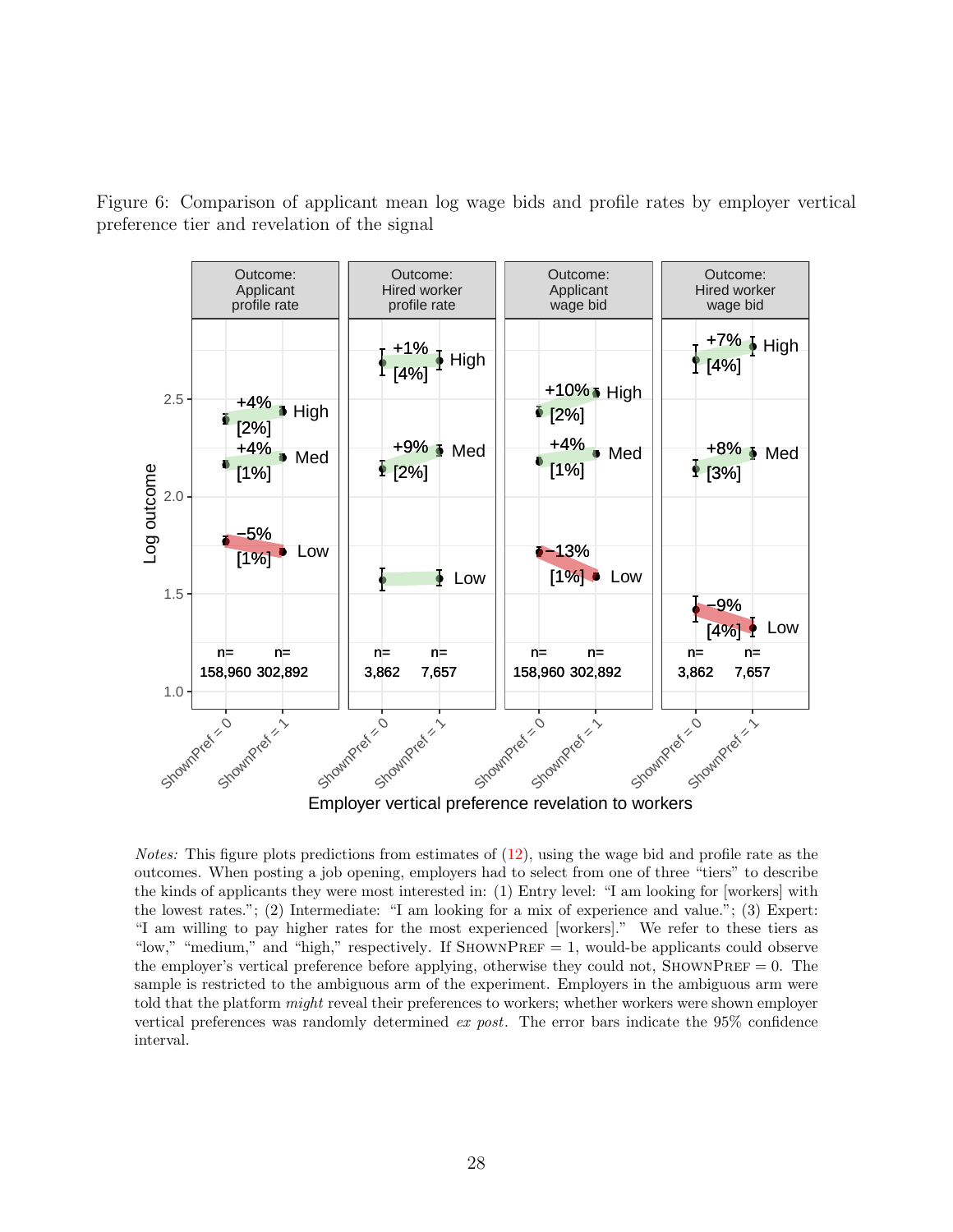One way to disentangle the two effects on wage bidding—composition and conditional bidding is to look at changes in the applicant profile rate (i.e., the rate declared on their profile) and compare it to changes in the wage bid. The profile rate is not likely to be conditioned on the job opening, whereas the wage bid can be conditioned on the specific features of the job opening, including the employer's tier choice, if available. The profile rate is set by the worker at his or her desired level, but it tends to closely follow a worker's typical hourly wage bid. This correlation is due in part to employers consider the profile rate when recruiting, and so workers have an incentive to keep it "honest."

Using the log profile rate as the outcome in the second panel from the right of Figure  $6$ labeled "Outcome: Applicant profile rate"—we see the same sorting pattern and revelation effect as we have for all outcomes. However, the message revelation effects are much smaller for the profile rate than they were for the wage bid: revelation raised the profile rates of applicants to high tier openings by 4%, raised them by 4% to medium tier openings, and lowered them by -5% for low tier openings. Note that these low and high tier revelation effects for the wage bid are about twice as large in magnitude compared to the profile rates. Finding smaller effects for profile rates than for wage bids is suggestive that workers are marking up or marking down their wage bids directly in response to the tier choice.<sup>[15](#page-0-0)</sup>

We can directly test for wage bid conditioning by exploiting the fact that workers on the platform apply to multiple job openings. To do this, we estimate the application-level regression

<span id="page-29-0"></span>
$$
\log w_{ij} = \alpha_i + \beta_1 \text{SHOWNPREF}_j + \beta_2 \text{MEDTIER}_j + \beta_3 \text{HIGHTIER}_j + \beta_4 \left( \text{MEDTIER}_j \times \text{SHOWNPREF}_j \right) + \beta_5 \left( \text{HIGHTIER}_j \times \text{SHOWNPREF}_j \right) + \epsilon.
$$
 (15)

where  $\alpha_i$  is a worker-specific fixed effect. This "within" estimator allows us to compare the decision-making of workers that applied to job openings with the same tier, but that differed in SHOWNPREF, as well as jobs that differed in their tier.

It is easier to appreciate the interaction of the tier and SHOWNPREF by plotting the mean predicted values from the estimate of [\(15\)](#page-29-0) when the outcome is the log wage bid, which we do in Figure [7,](#page-30-0) in the left panel. The sample consists of all applications to job openings in the ambiguous arm of the experiment. We can see that even when workers cannot observe the tier choice, SHOWNPREF = 0, they still "pick up" some of the employer's vertical preference, bidding more when facing a higher tier employer. The coefficient on MEDTIER implies workers increase

<sup>&</sup>lt;sup>15</sup>As a direct measure of wage bid conditioning, we can use as an outcome the "markup" in the wage bid, or the difference between the wage bid and profile rate, divided by the profile rate. See Appendix [C.1](#page-52-1) for an analysis showing higher markups in response to revelation of a high-type signal and lower markups in response to revelation of a low-type signal.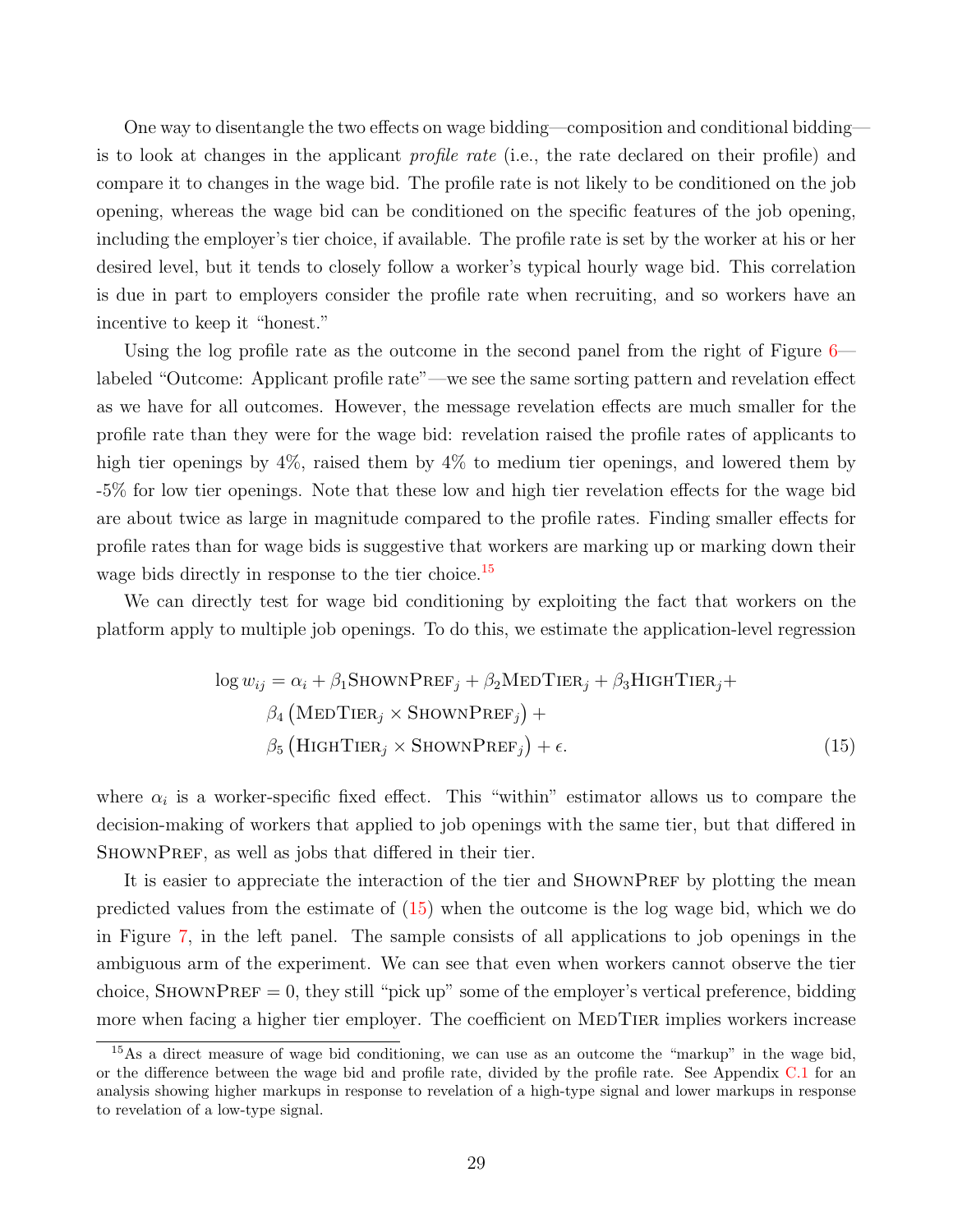<span id="page-30-0"></span>Figure 7: Worker wage bid, profile rate and experience at time of application, by employer vertical preference and revelation status in the ambiguous arm

![](_page_30_Figure_1.jpeg)

Notes: This figure reports estimates of [\(15\)](#page-29-0). The sample consists of all applications sent to job openings in the ambiguous arm of the experiment. In each regression, a worker specific fixed effect is included. Standard errors are clustered at the level of the individual worker. The dependent variables are the worker's hourly wage bid, profile rate at time of application and past hours-worked at time of application. Standard errors are calculated for each of these conditional means and a 95% CI is shown. Standard errors are robust to heteroscedasticity.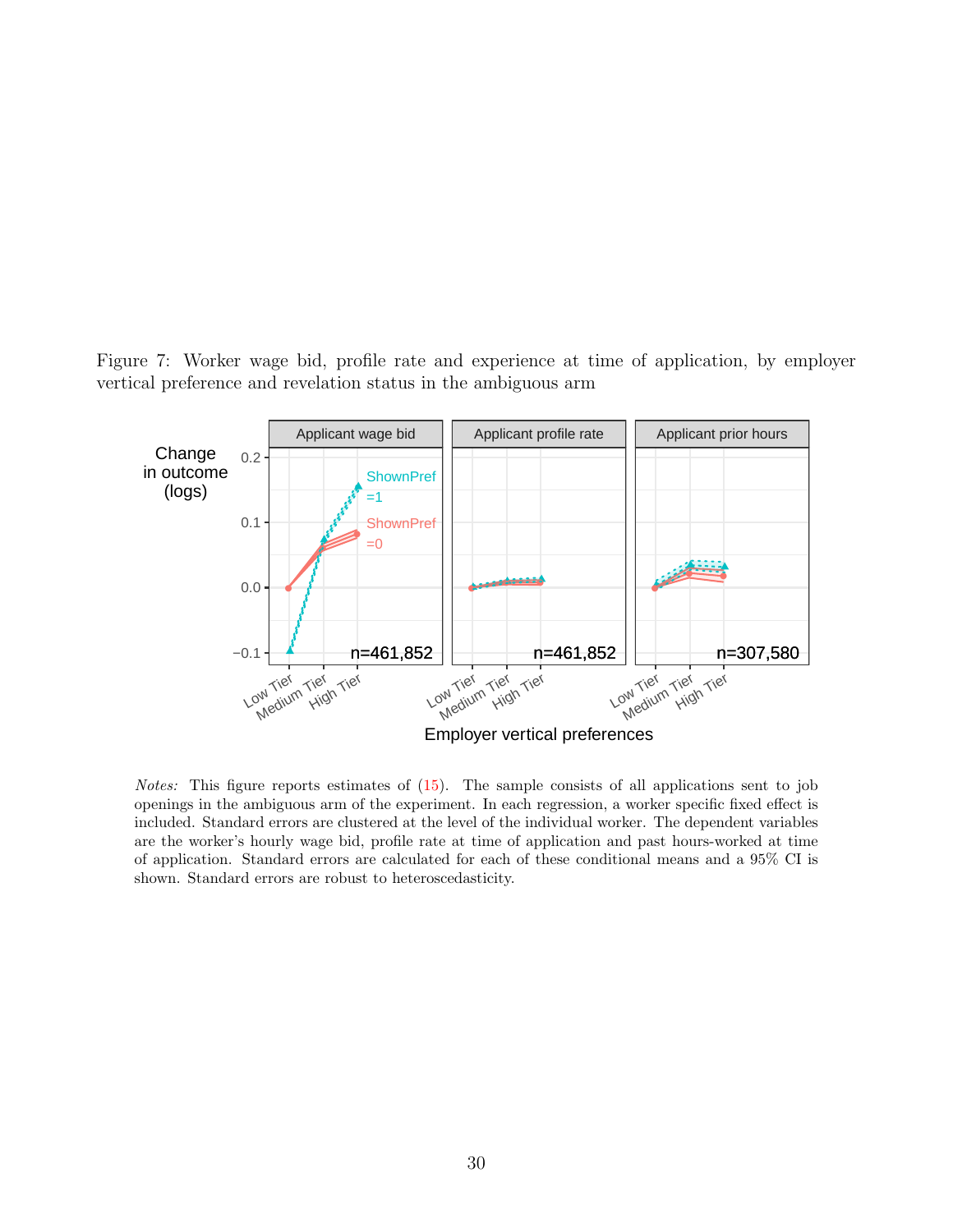their wage bids by  $6.2\%$ , and the coefficient on HIGHTIER implies a  $8.2\%$  increase in the wage bid. Note again these results are from a regression with a worker-specific fixed effect, and so these changes in bids are not due to changes in composition.

When the message is revealed, workers adjust their wage bids much more strongly. They bid  $-9.8\%$  less when SHOWNPREF = 1 when they know it is a low tier opening; if the worker learns it is a high tier job opening, they bid an additional 7.3% more, on top of the 8.2% increase noted above.

If our within-worker approach removes worker composition effects, neither the tier nor the revelation of the tier should matter much for outcomes that are quasi-fixed attributes of the applicant. In the middle panel of Figure [7](#page-30-0) the outcome is the applicant's log profile rate. In the rightmost panel the outcome is the worker's cumulative hours-worked on the platform at the time of application, if any (note the smaller sample). For both of these quasi-fixed worker attributes, experience and profile rates are slightly increasing in the vertical preference tier, but do not seem to depend strongly on ShownPref. This slight increase over tiers reflects that over the 5 month course of the experiment, workers gain experience and shift their applications to more demanding job openings "organically" and increase their profile rates. However, the effect sizes are only 1/10th of the size of the effects on the wage bid. This implies our within-worker approach effectively nets out composition effects.

The pattern of wage bidding results are consistent with workers directly conditioning on employer willingness to pay. However, there are alternatives explanations. For example, perhaps workers perceive the message as indicating the worker's likely costs. However, we view these alternative explanations as implausible. We show in Appendix [C.2,](#page-52-2) there is no evidence that high tier employers were harsher reviewers when giving feedback even when preferences were not revealed. This suggests that high tier employers did not have costlier expectations for workers that would require a compensating differential. It is also unlikely that some firms are viewed as more attractive. The relatively impersonal nature of these online interactions, along with their short-duration and lack of brand-name firms all make it unlikely workers have strong non-monetary preference over firms  $\dot{a}$  la [Sorkin](#page-42-14) [\(2018\)](#page-42-14). More generally, it is hard to square the sorting and bidding effects with compensating differential argument. For example, workers should submit *lower* bids to employers they preferred to work with, implying that low tier employers are the most desirable, and yet this was precisely the tier that applicants avoided applying to (recall Figure [5\)](#page-26-0).

For the effects of revelation on the wage bids and profile rates of hired workers, we return to Figure [6.](#page-28-0) From the left, the second and fourth panels have samples restricted to hired workers. Hired worker profile rates were higher in the medium tier and high tier and about the same in the low tier, though again the effects are fairly imprecisely estimated. For the wage bid, we see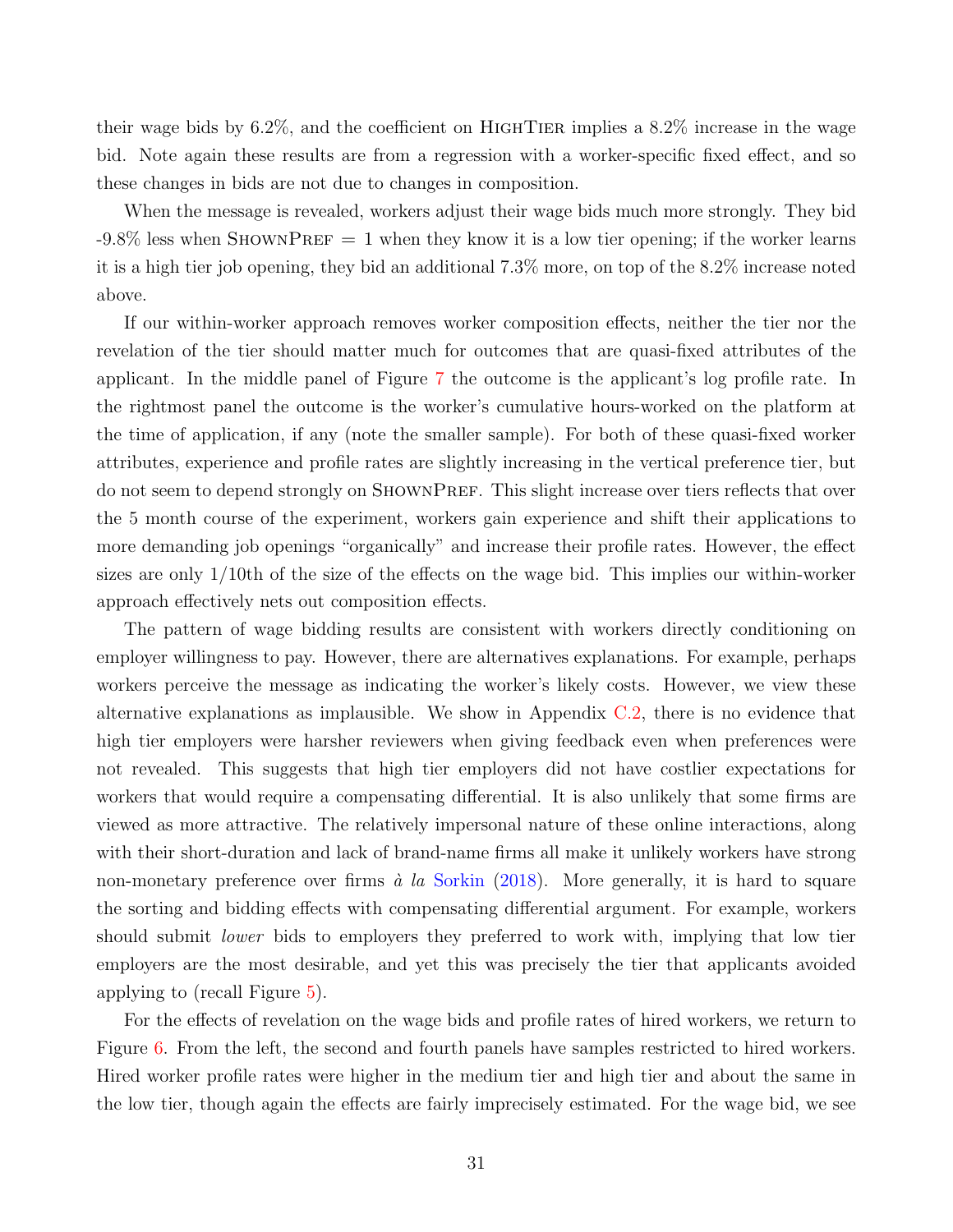that revelation raised the wage bids of hired worker in the medium and high tiers, and lowered the wage bid in the low tier by -9%.

### 4.5 Match outcomes and efficiency

We now examine whether revelation of the employer's tier affected the quantity and characteristics of matches formed. In the theory, the introduction of truthful cheap talk messages improves market efficiency (see Proposition [4,](#page-14-1) bullet 4). Efficiency gains are important *per se*, but they are also important for a matching platform itself, as it can eventually profit from improvements, either by increasing fees or by attracting more business.

A challenge with assessing match quality effects is that we only observe match characteristics, such as hours-worked, if a match is formed. As such, we are inherently selecting samples that could be influenced by treatment assignment. This selection could matter, biasing "downstream" measures.

Selection forces us to be cautious in interpretation, but as we will see, there is no evidence that revelation affected the quantity of matches formed. Furthermore, there is no strong evidence that the kinds of job openings that filled differed by SHOWNPREF with respect to pre-treatment attributes. In Appendix [C.4,](#page-58-0) we show that job openings where a match was made had good balance on pre-treatment characteristics by treatment status, consistent with idiosyncratic factors affecting which openings were actually filled.

An additional inferential issue is that slightly less than half of all job openings are filled, and so we have less power than for outcomes that we always observe. To increase statistical power, we pool both the explicit and ambiguous arms. Furthermore, we include not only the first job opening, but all subsequent openings by that employer during the experimental period, adjusting for the hierarchical data that results. This gives us a total sample size of 220,510 jobs openings, of which 73,866 were filled.

Although our preferred estimates for match outcomes are made with the full sample, in Appendix [C.6](#page-59-0) we report estimates for all the different possible sample combinations (e.g., explicit arm, first openings; ambiguous arm, first openings, all arms, all openings, and so on). The point estimates differ with the sample, but the same general pattern of results is the same as reported when using all arms and all openings.

To measure match outcomes, our regression specification is

<span id="page-32-0"></span>
$$
y_j = \beta_0^k + \beta_1^k \text{ShowPREF}_j + \epsilon \, \big| k = \text{TIER}_j \tag{16}
$$

where  $TIER_j$  is the associated tier for the opening. We estimate separate regressions for each tier. We also estimate the regression with all job openings pooled together, which we label "Pooled."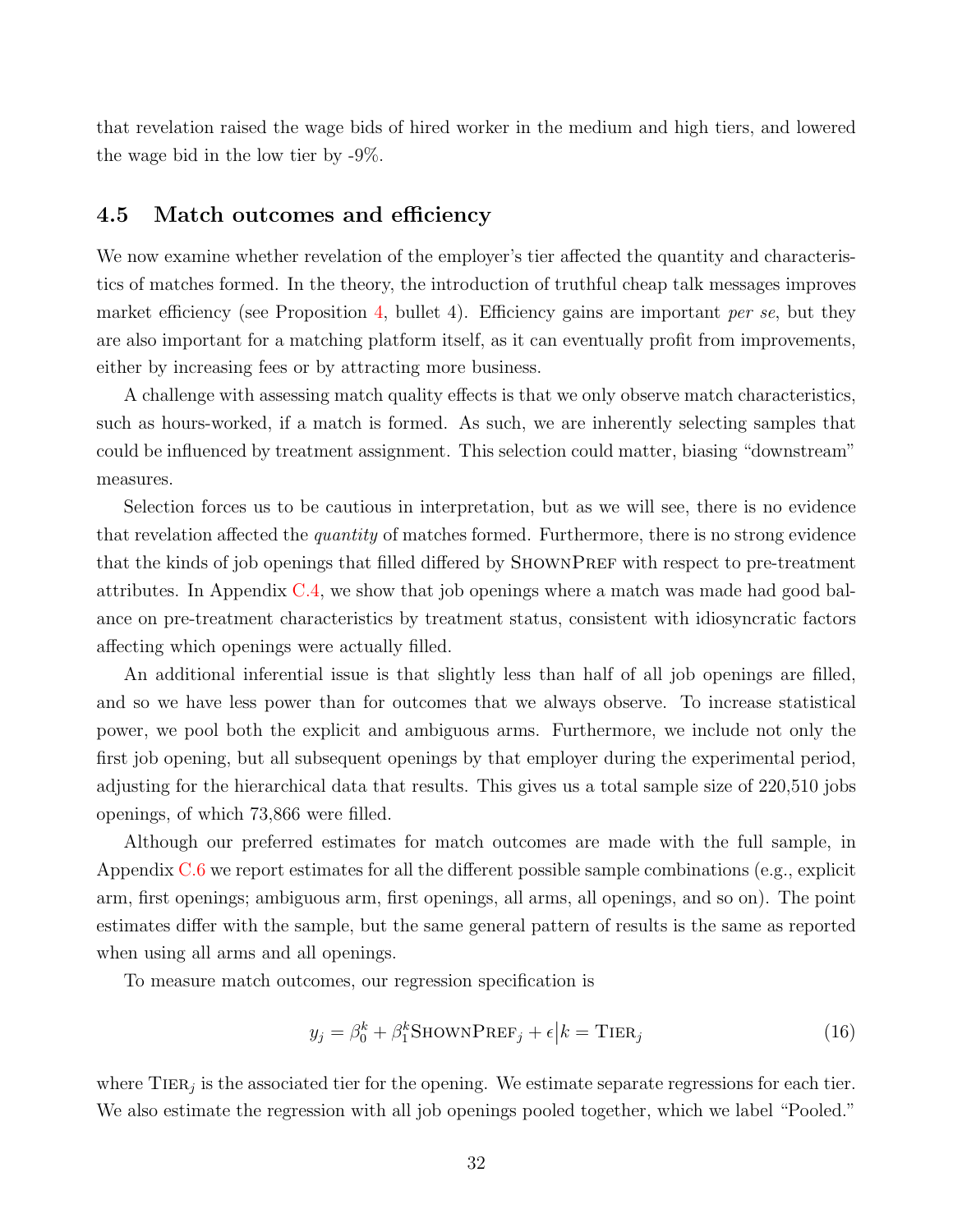To account for the nested structure of the data, we cluster all standard errors at the level of the employer.

The introduction of the cheap talk signaling opportunity changed many things about the match—the identity of the hired worker, the wage bid, and even the competitive environment. There are various "objective" measures of match quality we could observe, but perhaps one of the more straightforward measures is those that simply asked both sides how they felt. We split our analysis of outcomes into objective and subjective measures.

In looking at objective match outcomes, with our larger and different sample, we recapitulate some of the results from earlier—namely the number of applications and the hired worker wage. But we also add new outcomes, such as whether the job opening was filled. Using the full data, we report estimates of the coefficient on SHOWNPREF from  $(16)$  in Figure [8,](#page-35-0) using as outcomes: (1) the log number of applications, (2) whether any worker was hired and then, selecting only filled openings, (3) the log wage of the hired worker, (4) the log hours-worked of the hired worker, and (5) the log total wage bill. Note that (3) and (5) are based on the actual mean wage over the contract, not the worker's original bid, so it can include raises.

For the filled openings, the sample is all job openings for which hired workers worked at least 15 minutes at a wage greater than 25 cents per hour.<sup>[16](#page-0-0)</sup> If multiple workers were hired for a job opening, we average outcomes. For each estimate, we report the number of observations (" $n = \ldots$ ") and for the pooled regression, the number of distinct employers (" $g = \ldots$ ").

In the top panel of Figure [8,](#page-35-0) we see a reduction in applicant pool sizes from revelation in both the high and low tiers (recapitulating Figure [5,](#page-26-0) but with a larger sample). In the low tier, the reduction is about -3.3% and in the high tier about -1.6%. There is also a reduction in the medium tier, but it is quite small. As in Figure [5,](#page-26-0) applicant pool reductions seem to be concentrated in the low tier. However, these effects are smaller than those in the Figure [5.](#page-26-0)

Despite a reduction in the number of applications, there is no evidence of fewer matches formed, which we can see in the second panel from the top in Figure [8.](#page-35-0) The point estimates are positive and small, but the associated confidence intervals comfortably include zero.

Although the number of matches did not discernibly change, there are several pieces of evidence that the matches themselves changed. In the third panel from the top of Figure [8,](#page-35-0) we can see that revelation in the high tier increased hired worker wages by 4.6%, while revelation in the low tier decreases wages by -3.9%, with little effect on the medium tier. The net overall effect, indicated by "Pooled," is slightly negative. However, this does not necessarily imply workers were made worse-off, as we saw that substantially less experienced workers hired in the low tier

<sup>16</sup>We make this restriction on hours-worked and wages because a small number of employers (against the platform's wishes) create very low wage contracts to simply use the hours-tracking feature but not process payments through the platform.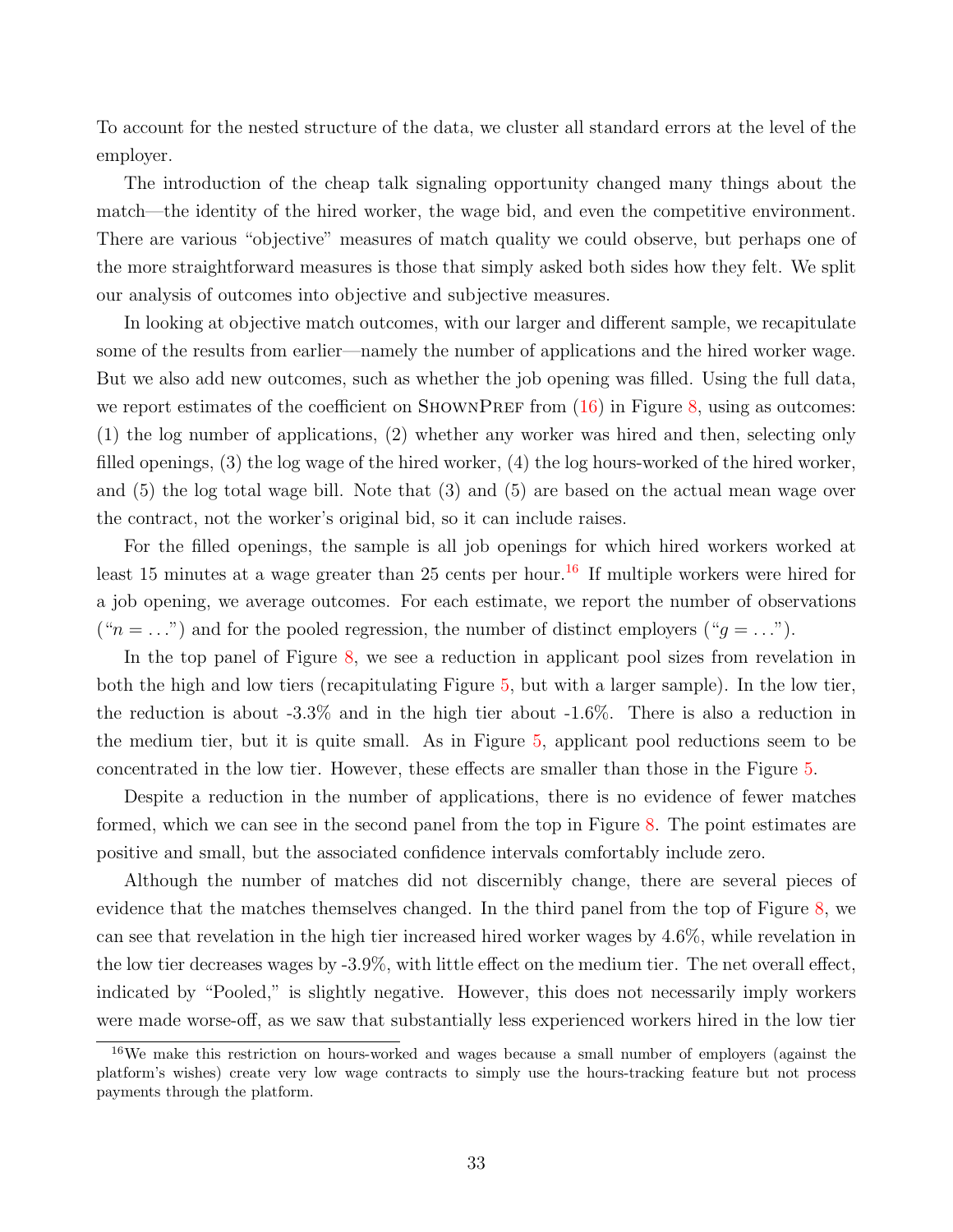(recall Figure [4\)](#page-24-0). In Appendix [C.5,](#page-59-1) we show that on a per-application basis and with worker specific fixed effects, workers had higher application success probabilities and higher expected values (wage bids times success probability), when applying to  $\text{StownPREF} = 1$  job openings.

In the bottom two panels, we can see that revelation led to more hours-worked and a larger wage bill. Pooled across tiers, revelation increased hours-worked by 4.6%, with increases of 2.9% in the high tier and 5% in the low tier. Revelation increased the wage bill by 2.7%. Analogous to worker-employer tenure being a measure of match quality in conventional markets, these increases in quantities are suggestive of better matches being formed with revelation.

If buyers are less satisfied, they might leave worse feedback for the worker or the platform. The effects of revelation on these feedback measures is reported in Figure [9.](#page-36-0) All feedback outcomes are transformed into z-scores, and so point estimates are interpretable as fractions of a standard deviation. The top panel is the employer's feedback to the hired worker, the middle panel is the worker's feedback to the hiring employer, and the bottom panel is the feedback of the employer to the platform (framed as a probability of recommending the platform to someone else).

For the worker-on-employer and employer-on-worker feedback, parties are prompted to give feedback after the conclusion of a contract but are not obligated to, hence the sample of contracts for feedback is smaller than the number of contracts. For the platform feedback, employers are randomly sampled and asked for feedback about 1/3 of the time, explaining why this sample is considerably smaller.

From Figure [9,](#page-36-0) we can see that there is little change in the feedback to the worker. For the feedback to the employer, there is some evidence of better feedback to high tier employers and lower feedback to low tier employers who had their preference revealed. This would be consistent with worker feedback increasing in the hourly wage received, perhaps due to feeling grateful to the employer for the higher wage  $(A\text{kerlof}, 1982)$  $(A\text{kerlof}, 1982)$ .<sup>[17](#page-0-0)</sup> Despite somewhat lower feedback to workers, the platform itself got slightly higher marks from employers—effects were higher in all tiers, with an overall effect that is about 0.025 standard deviations, though the estimates are not very precise.

# <span id="page-34-0"></span>5 Conclusion

A limitation of our experimental design is that it does not directly shed light on the full market equilibrium. At the conclusion of the experiment, all employers received an experience identical to the SHOWNPREF  $= 1$  cell in the explicit arm, meaning that all employers now knew their

<sup>&</sup>lt;sup>17</sup>See [Luca and Reshef](#page-42-15) [\(2021\)](#page-42-15) for an interesting paper on how plausibly exogenous changes in the price of a good affect subsequent buyer ratings.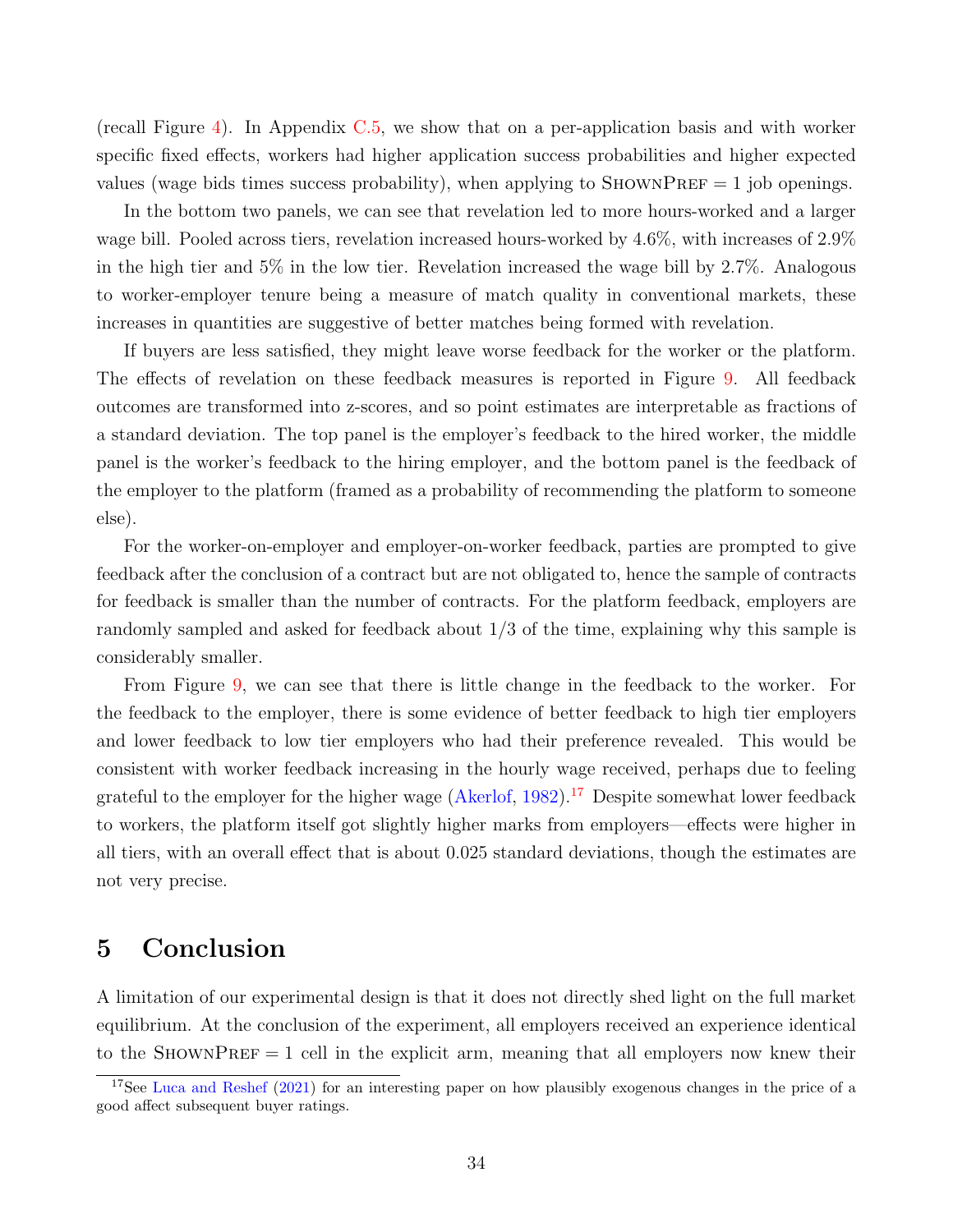<span id="page-35-0"></span>![](_page_35_Figure_0.jpeg)

Figure 8: Effects of revealing employer vertical preferences on job opening outcomes

Notes: This figure shows the effects of revealing employer preferences, SHOWNPREF = 1, on a number of outcomes. The sample consists of all job openings from both the ambiguous and explicit arms. Each point estimate is surrounded by at a 95% CI.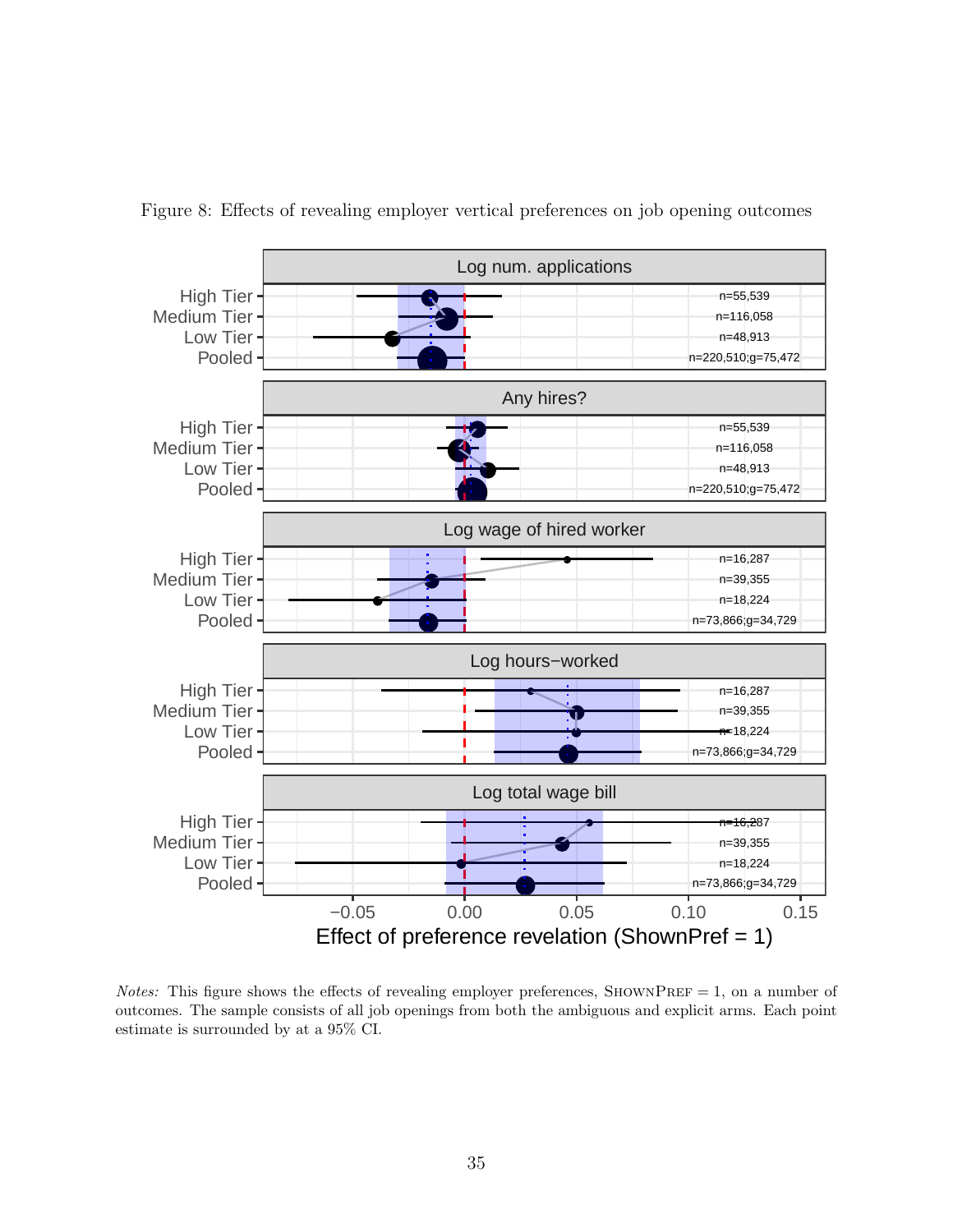![](_page_36_Figure_0.jpeg)

<span id="page-36-0"></span>Figure 9: Effects of revealing employer vertical preferences on job opening feedback scores (zscores)

Notes: This figure shows the effects of revealing employer vertical preferences on various feedback measures. When posting a job opening, employers had to select from one of three "tiers" to describe the kinds of applicants they were most interested in: (1) Entry level: "I am looking for [workers] with the lowest rates."; (2) Intermediate: "I am looking for a mix of experience and value."; (3) Expert: "I am willing to pay higher rates for the most experienced [workers]." We refer to these tiers as "low," "medium," and "high," respectively. The sample consists of job openings from both the ambiguous and explicit arms. Each point estimate is surrounded by at a 95% CI. Point sizes are scaled by the sample size.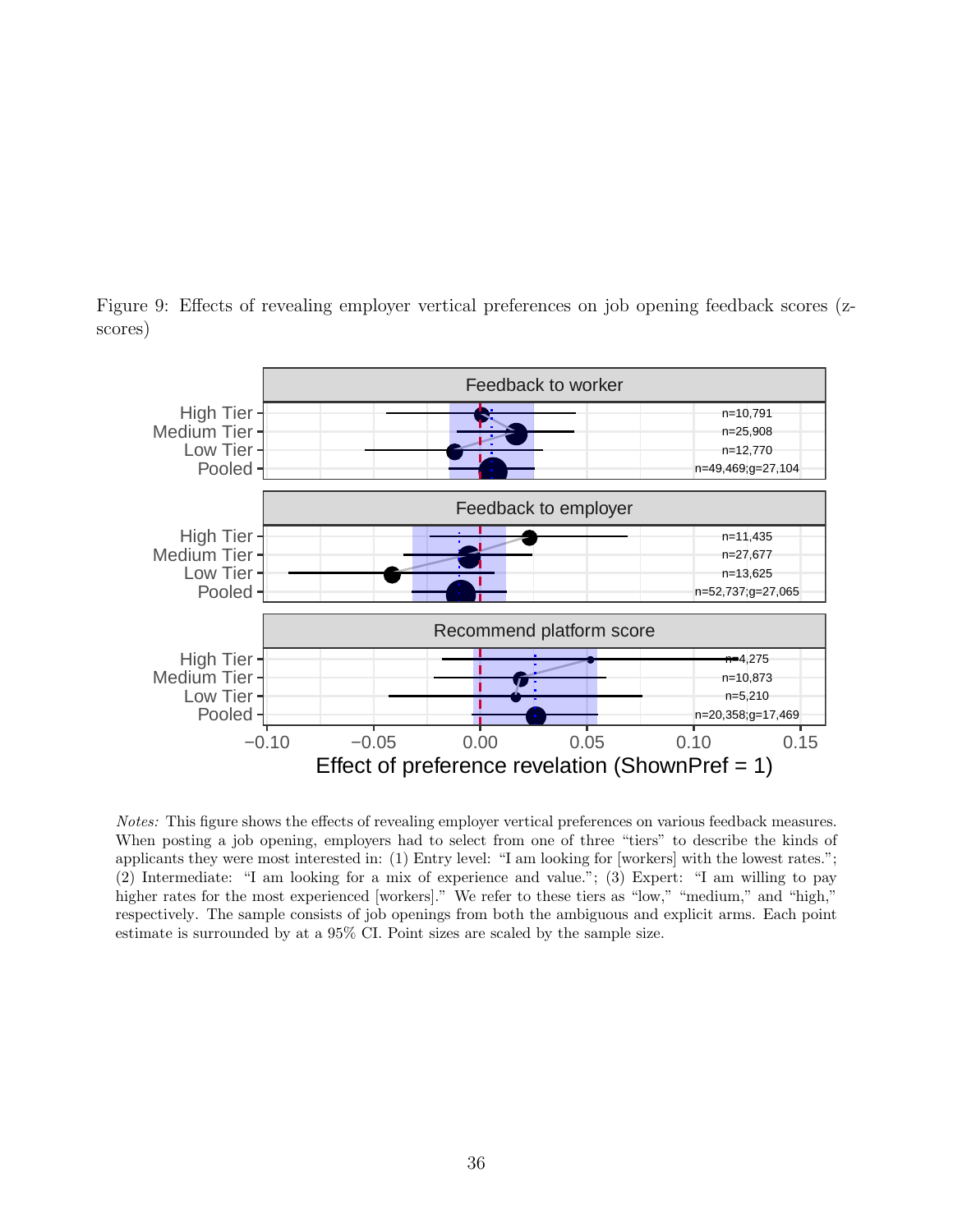preferences would be revealed (and they were revealed). There are two empirical approaches that allow us to investigate whether a separating equilibrium persisted: we can (1) look at trends within employer in the tier choice and (2) look at the fraction of job openings selecting the various tiers in the post period.

During the experiment, among employers that posted multiple job openings, we can look for trends in their choice. If we saw employers pooling on a tier—the medium tier, which is the most common tier and seems like the most natural place for employers to "pool"—the long run viability of the separating equilibrium would be endangered. In Appendix [C.7,](#page-59-2) we show that if anything, the trend is towards employers being more likely to select the high tier. Of course, we could have an uninformative high tier pooling equilibrium, but if employers were "moving up" because they were receiving bad applicants in the low tier, we would expect more medium tier employers as a first step, but this is not the case.

Another measure of whether the separating equilibrium persisted comes the period after the experiment ended. Figure [10](#page-38-0) shows the fraction of employers choosing the various tiers over time, with the end of the experiment indicated. There is perhaps some evidence of an immediate post roll-out increase in low tier selections, but this does not persist and the long-run pattern seems to be one of relatively stable shares for each of the tiers.

Platform-engineered signaling opportunities can move designed markets to more desirable equilibria, both in theory and in practice. In our setting, match efficiency was improved and the quantity transacted in the market increased via a platform intervention that had essentially zero marginal cost. Given the platform's pricing structure of applying an ad valorem charge, the market intervention raised platform revenue by nearly 3% if the experimental estimates generalized. Despite this positive result, there are several open questions, such as whether a more separated equilibrium would be desirable and whether the method could be applied to other preference dimensions and other market settings.

A feature of the signaling opportunity described here is that workers were able to apply cross-tier. It would be straight-forward to design a version of the signaling opportunity in which workers would have to choose a tier and only apply within a tier for some period of time. This might address the theoretical and empirical problem that relatively low ability workers do not sort. The tier selection could also be made centrally by the platform, using prior experience or feedback to create cut-off scores rather than allowing workers to self-select. This could lead to more sorting and more "refined" pools, but at the cost of greater intervention by the platform and the greater chance of leaving jobs under- or over-filled if supply is not managed.

In addition to determining which workers are allowed in which tier, another possible direction could be for the platform to define what different tiers "mean," such as by labeling them with experience requirements. This might get more informed separation, though it also increases the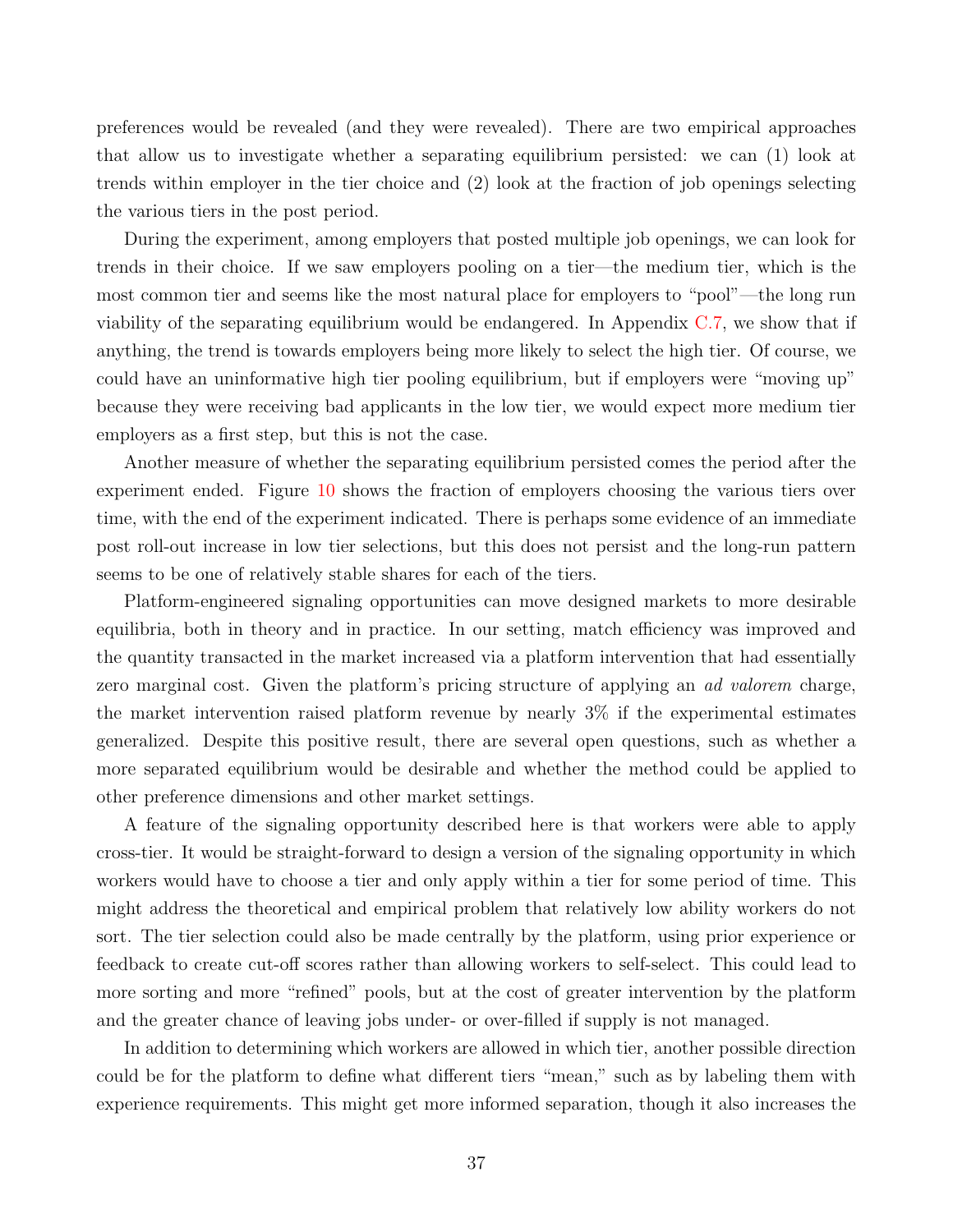<span id="page-38-0"></span>Figure 10: Employer vertical preference signal choice over time, both before and after the experiment

![](_page_38_Figure_1.jpeg)

Notes: This figure shows the fraction of job openings each month selecting each of the three possible tiers. When posting a job opening, employers had to select from one of three "tiers" to describe the kinds of applicants they were most interested in: (1) Entry level: "I am looking for [workers] with the lowest rates."; (2) Intermediate: "I am looking for a mix of experience and value."; (3) Expert: "I am willing to pay higher rates for the most experienced [workers]." We refer to these tiers as "low," "medium," and "high," respectively. The vertical red line indicates when the experiment ended and all employers were asked for their preferences. After the experiment, these preferences were always shown to applicants, and employers knew upfront that their signal choices would be revealed.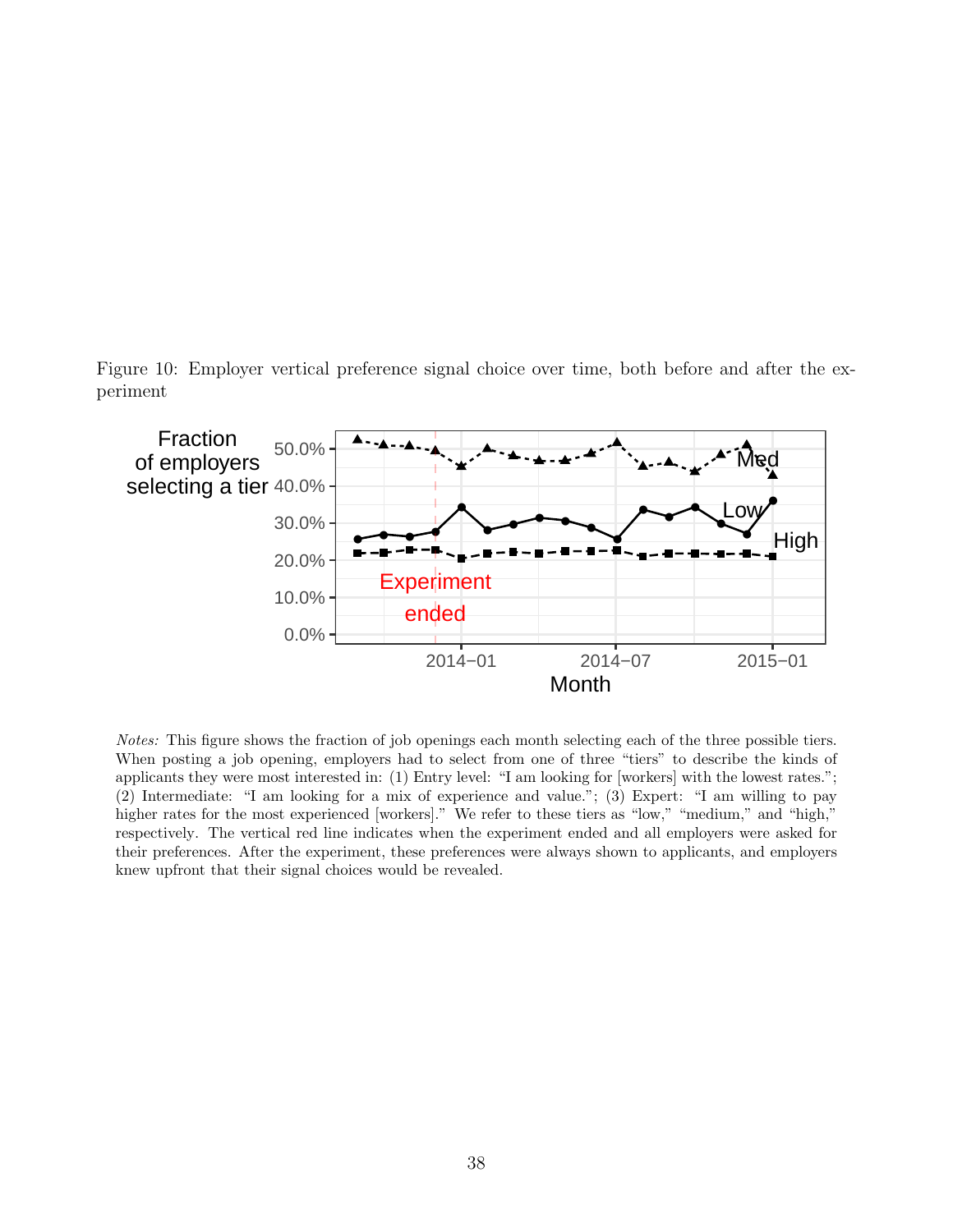burden on the platform in deciding what are reasonable tier labels. These wage standards could be scaled by the category to try to induce equal shares selecting each tier.

Although our context is an online labor market, the matching process in this market mirrors that found in conventional markets. The signaling opportunity in this paper is with respect to vertical preference, but there are other potential pieces of information that might be conveyed by a signaling mechanism. For example, if employers could choose to describe their project as "urgent" could we get a similar sorting equilibrium? Employers could also signal information about their management "style" (e.g., closely managed or hands-off), their degree of confidence in what works needs to be done, the degree of contract completeness, and so on. Essentially any feature of the economic relationship for which buyers and sellers have heterogeneous preferences or attributes and have imperfectly aligned incentives is a potential candidate for a cheap talk intervention.

# References

- <span id="page-39-3"></span>Acemoglu, Daron and Robert Shimer, "Holdups and Efficiency with Search Frictions," International Economic Review, 1999, 40 (4), 827–849.
- <span id="page-39-6"></span>Akerlof, George A, "Labor contracts as partial gift exchange," The Quarterly Journal of Economics, 1982, 97 (4), 543–569.
- <span id="page-39-4"></span>Albrecht, James, Pieter A. Gautier, and Susan Vroman, "Directed search in the housing market," Review of Economic Dynamics, 2016, 19, 218–231.
- <span id="page-39-2"></span>Bagger, Jesper and Rasmus Lentz, "An empirical model of wage dispersion with sorting," The Review of Economic Studies, 2019, 86 (1), 153–190.
- <span id="page-39-7"></span>Bajari, Patrick and Ali Hortaçsu, "The winner's curse, reserve prices, and endogenous entry: Empirical insights from eBay auctions," The RAND Journal of Economics, 2003, 34 (2), 329–355.
- <span id="page-39-5"></span>Barach, Moshe A. and John Horton, "How do employers use compensation history? Evidence from a field experiment," Journal of Labor Economics, 2021, 39 (1).
- <span id="page-39-0"></span>Belot, Michèle, Philipp Kircher, and Paul Muller, "Providing Advice to Jobseekers at Low Cost: An Experimental Study on Online Advice," The Review of Economic Studies, 2018,  $86(4)$ , 1411–1447.
- <span id="page-39-1"></span>Bhole, Monica, Andrey Fradkin, and John Horton, "Information About Vacancy Competition Redirects Job Search," Working paper, 2021.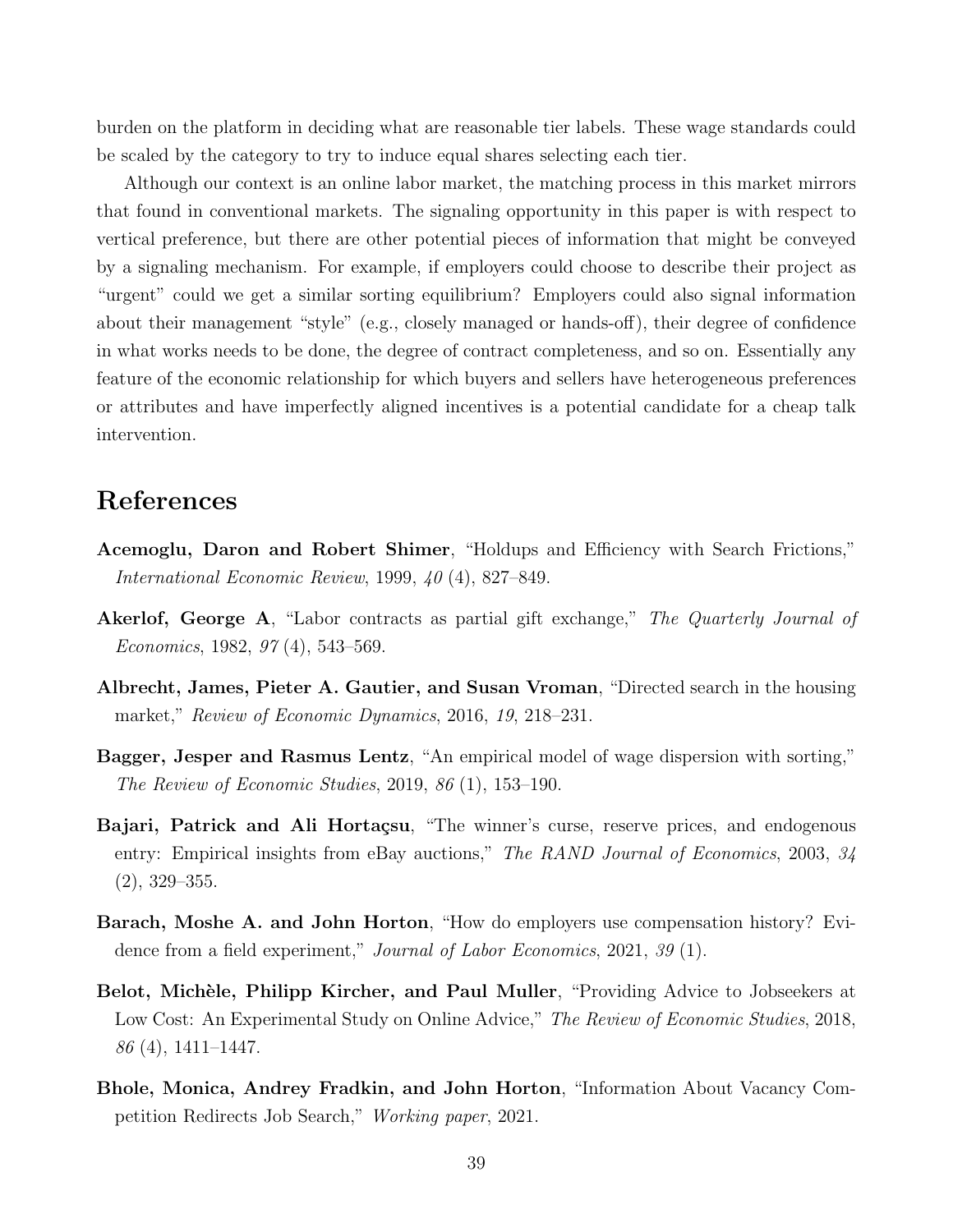- <span id="page-40-11"></span>Blake, Thomas and Dominic Coey, "Why marketplace experimentation is harder than it seems: The role of test-control interference," in "Proceedings of the fifteenth ACM conference on Economics and computation" ACM 2014, pp. 567–582.
- <span id="page-40-7"></span>Burdett, Kenneth, Shouyong Shi, and Randall Wright, "Pricing and Matching with Frictions," Journal of Political Economy, 2001, 109 (5), 1060–1085.
- <span id="page-40-6"></span>Cai, Xiaoming, Pieter Gautier, and Ronald P Wolthoff, "Search, screening and sorting," 2021.
- <span id="page-40-13"></span>Camerer, Colin, Linda Babcock, George Loewenstein, and Richard Thaler, "Labor supply of New York City cabdrivers: One day at a time," The Quarterly Journal of Economics, 1997, 112 (2), 407–441.
- <span id="page-40-1"></span>Coles, Peter, Alexey Kushnir, and Muriel Niederle, "Preference signaling in matching markets," American Economic Journal: Microeconomics, 2013, 5 (2), 99–134.
- <span id="page-40-0"></span>Crawford, Vincent P and Joel Sobel, "Strategic information transmission," Econometrica, 1982, 50 (6), 1431–1451.
- <span id="page-40-9"></span>Davis, Steven J. and Brenda Samaniego de la Parra, "Application flows," Working paper, 2021.
- <span id="page-40-10"></span>Diamond, Rebecca and Enrico Moretti, "The geography of consumption inequality," Working paper, 2018.
- <span id="page-40-4"></span>Eeckhout, Jan and Philipp Kircher, "Sorting and decentralized price competition," Econometrica, 2010, 78 (2), 539–574.
- <span id="page-40-5"></span> $\Box$  and  $\Box$ , "Identifying sorting—in theory," The Review of Economic Studies, 2011, 78 (3), 872–906.
- <span id="page-40-8"></span>Filippas, Apostolos, John Horton, and Joseph Golden, "Reputation inflation," Working paper, 2018.
- <span id="page-40-3"></span>Gautier, Pieter A and Coen N Teulings, "How large are search frictions?," Journal of the European Economic Association, 2006, 4 (6), 1193–1225.
- <span id="page-40-2"></span>Gee, Laura K, "The more you know: Information effects on job application rates in a large field experiment," Management Science, 2019, 65 (5), 2077–2094.
- <span id="page-40-12"></span>Gilchrist, Duncan S, Michael Luca, and Deepak Malhotra, "When  $3 + 1 > 4$ : Gift structure and reciprocity in the field," Management Science, 2016, 62 (9), 2639–2650.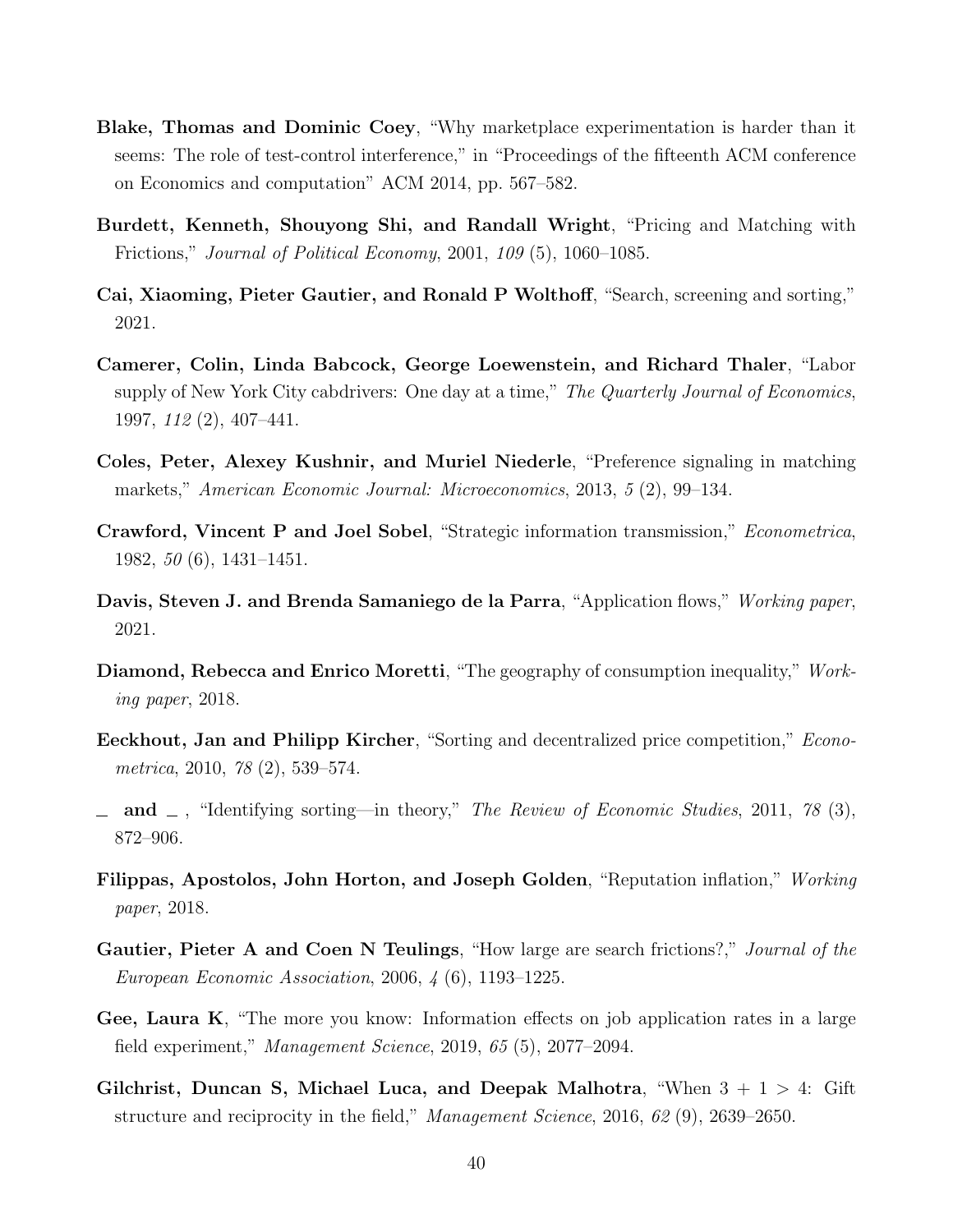- <span id="page-41-13"></span>Gneezy, Uri and John A List, "Putting behavioral economics to work: Testing for gift exchange in labor markets using field experiments," *Econometrica*, 2006, 74 (5), 1365–1384.
- <span id="page-41-12"></span>Harrison, Glenn W. and John A. List, "Field Experiments," Journal of Economic Literature, December 2004, 42 (4), 1009–1055.
- <span id="page-41-2"></span>Horton, John J., "Online labor markets," Internet and Network Economics: 6th International Workshop, WINE 2010, Stanford, CA, USA, December 13-17, 2010. Proceedings, 2010.
- <span id="page-41-7"></span>Horton, John J, "The effects of algorithmic labor market recommendations: Evidence from a field experiment," Journal of Labor Economics, 2017, 35 (2), 345–385.
- <span id="page-41-10"></span>, "Buyer uncertainty about seller capacity: Causes, consequences, and a partial solution," Management Science, 2019.
- <span id="page-41-1"></span>and Shoshana Vasserman, "Job-Seekers Send Too Many Applications," Working paper, 2020.
- <span id="page-41-9"></span>Jin, Ginger Zhe and Phillip Leslie, "The effect of information on product quality: Evidence from restaurant hygiene grade cards," The Quarterly Journal of Economics, 2003, 118 (2), pp. 409–451.
- <span id="page-41-8"></span>Kim, Kyungmin, "Endogenous market segmentation for lemons," The RAND Journal of Economics, 2012, 43 (3), 562–576.
- <span id="page-41-0"></span>and Philipp Kircher, "Efficient Competition Through Cheap Talk: The Case of Competing Auctions," Econometrica, 2015, 83 (5), 1849–1875.
- <span id="page-41-6"></span>Kuhn, Peter and Hani Mansour, "Is Internet job search still ineffective?," The Economic Journal, 2014, 124 (581), 1213–1233.
- <span id="page-41-5"></span> $\Box$  and Mikal Skuterud, "Internet job search and unemployment durations," The American Economic Review, 2004, 94 (1), 218–232.
- <span id="page-41-4"></span>Kushnir, Alexey, "Harmful signaling in matching markets," Games and Economic Behavior, 2013, 80, 209–218.
- <span id="page-41-3"></span>Lee, Soohyung and Muriel Niederle, "Propose with a rose? Signaling in internet dating markets," Experimental Economics, 2015, 18 (4), 731–755.
- <span id="page-41-11"></span>Lewis, Gregory, "Asymmetric Information, adverse selection and online disclosure: The case of eBay motors," The American Economic Review, 2011, 101 (4), 1535–1546.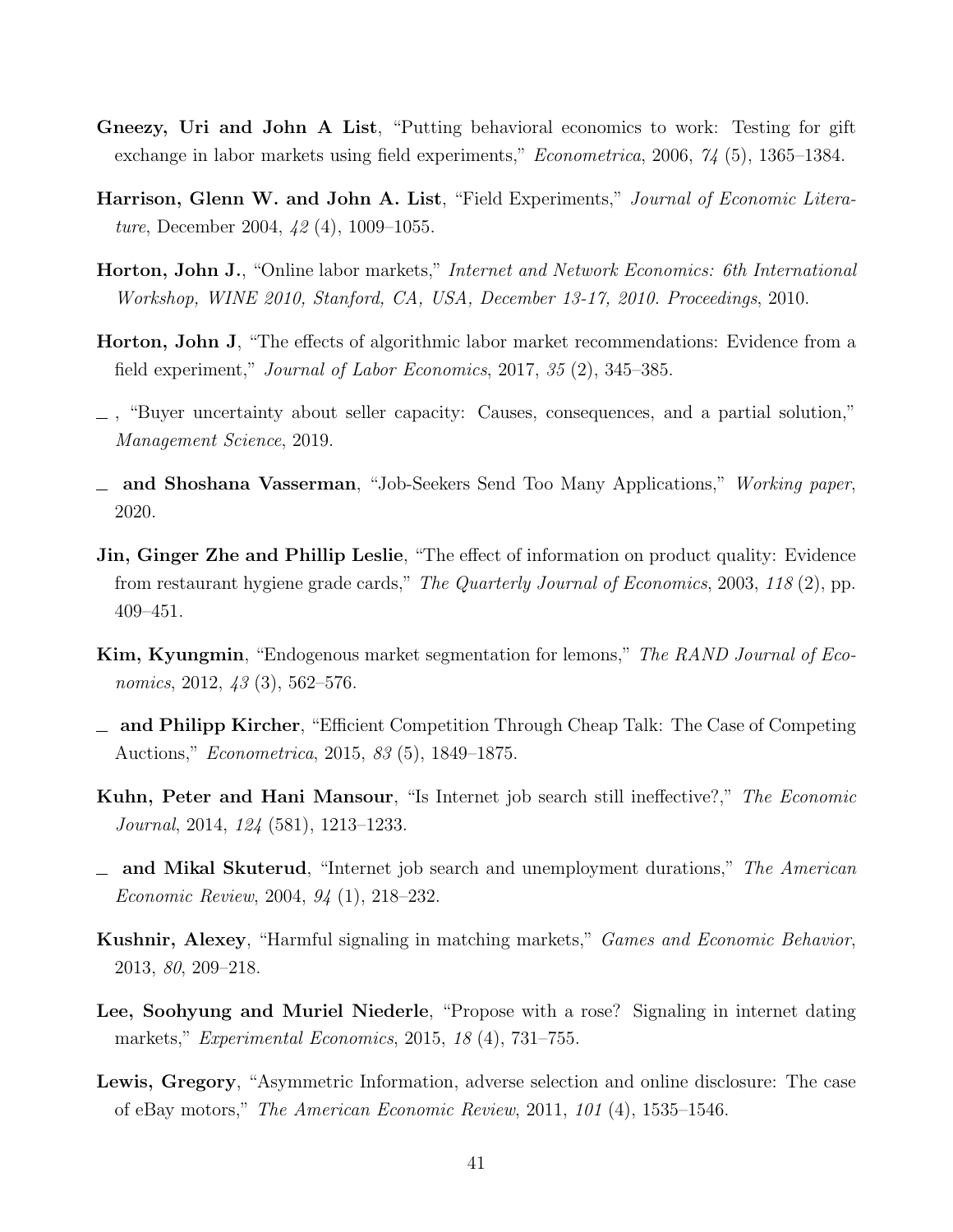<span id="page-42-12"></span>Luca, Michael, "Reviews, reputation, and revenue: The case of Yelp. com," 2016.

- <span id="page-42-15"></span>and Oren Reshef, "The Effect of Price on Firm Reputation," Management Science, 2021.
- <span id="page-42-2"></span>Marinescu, Ioana and Ronald Wolthoff, "Opening the black box of the matching function: The power of words," *Working paper*, 2016.
- <span id="page-42-0"></span>Menzio, Guido, "A theory of partially directed search," Journal of political Economy, 2007, 115 (5), 748–769.
- <span id="page-42-9"></span>Moen, Espen R, "Competitive search equilibrium," Journal of political Economy, 1997, 105 (2), 385–411.
- <span id="page-42-1"></span>Pallais, Amanda, "Inefficient hiring in entry-level labor markets," The American Economic Review, 2014, 104 (11), 3565–3599.
- <span id="page-42-7"></span>Peters, Michael, "Ex Ante Price Offers in Matching Games Non-Steady States," Econometrica, 1991, 59 (5), 1425.
- <span id="page-42-8"></span> $\Box$ , "A Competitive Distribution of Auctions," The Review of Economic Studies, 1997, 64 (1), 97.
- <span id="page-42-11"></span>Roth, Alvin E, "Marketplaces, markets, and market design," The American Economic Review, 2018, 108 (7), 1609–1658.
- <span id="page-42-4"></span>Shi, Shouyong, "Frictional Assignment. I. Efficiency," Journal of Economic Theory, 2001, 98 (2), 232–260.
- <span id="page-42-5"></span>, "A Directed Search Model of Inequality with Heterogeneous Skills and Skill-Biased Technology," The Review of Economic Studies, 2002, 69 (2), 467–491.
- <span id="page-42-13"></span>Shimer, Robert, "Search intensity," Technical Report 2004.
- <span id="page-42-10"></span>, "The Assignment of Workers to Jobs in an Economy with Coordination Frictions," Journal of Political Economy, 2005, 113 (5), 996–1025.
- <span id="page-42-6"></span> $\Box$ , "The cyclical behavior of equilibrium unemployment and vacancies," American economic review, 2005, 95 (1), 25–49.
- <span id="page-42-3"></span> $\Delta$  and Lones Smith, "Assortative matching and search," *Econometrica*, 2000, 68 (2), 343–369.
- <span id="page-42-14"></span>Sorkin, Isaac, "Ranking firms using revealed preference," The Quarterly Journal of Economics, 2018, 133 (3), 1331–1393.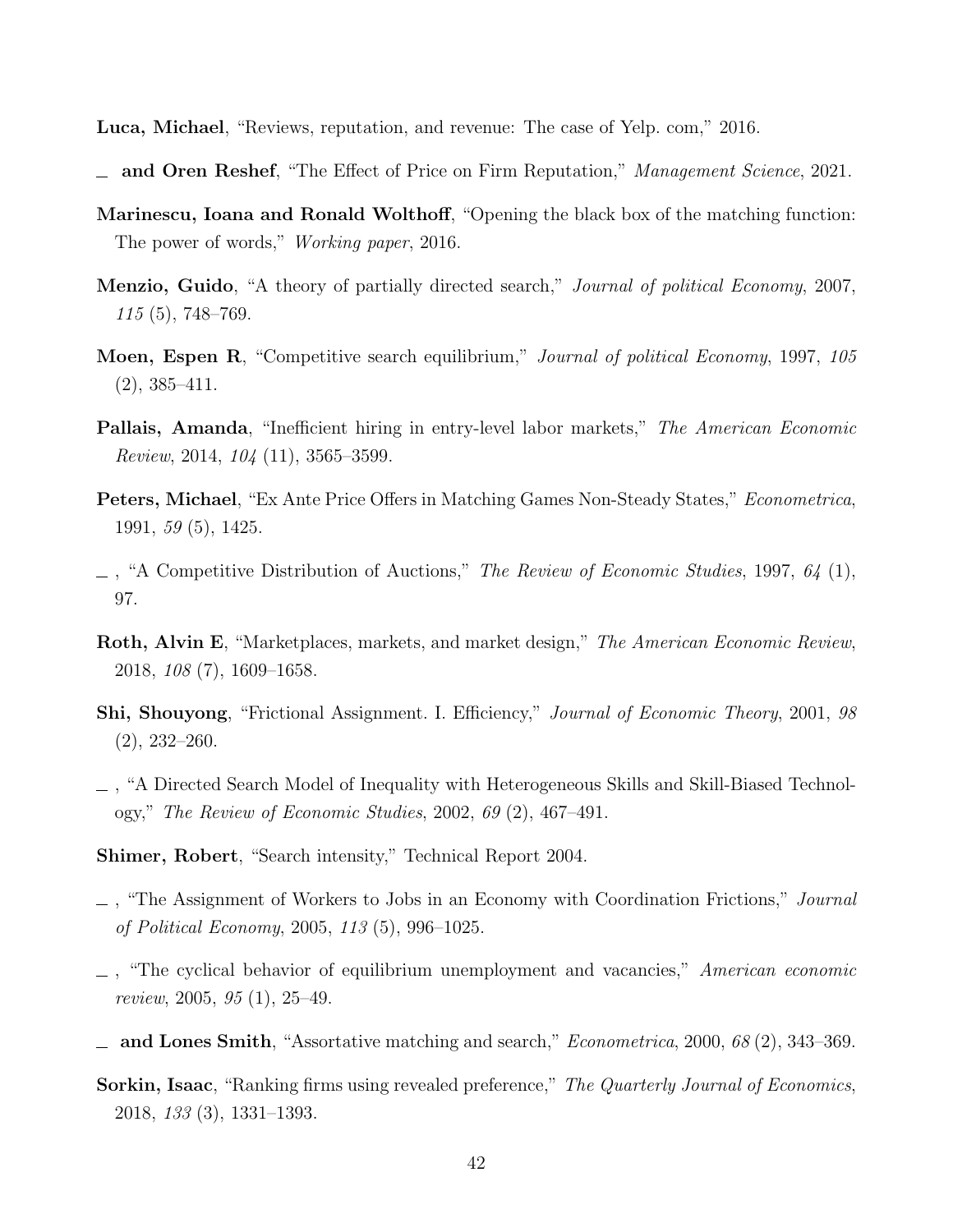- <span id="page-43-0"></span>Stanton, Christopher T and Catherine Thomas, "Landing the first job: The value of intermediaries in online hiring," The Review of Economic Studies, 2015, 83 (2), 810–854.
- <span id="page-43-1"></span>Tadelis, Steven and Florian Zettelmeyer, "Information disclosure as a matching mechanism: Theory and evidence from a field experiment," The American Economic Review, February 2015, 105 (2), 886–905.
- <span id="page-43-3"></span>Teulings, Coen N and Pieter A Gautier, "The right man for the job," The Review of Economic Studies, 2004, 71 (2), 553–580.
- <span id="page-43-2"></span>Varian, Hal R, "Computer mediated transactions," The American Economic Review, 2010,  $100(2), 1-10.$
- <span id="page-43-4"></span>Wright, Randall, Philipp Kircher, Benoît Julien, and Veronica Guerrieri, "Directed Search and Competitive Search Equilibrium: A Guided Tour," Journal of Economic Literature, 2021, 59 (1), 90–148.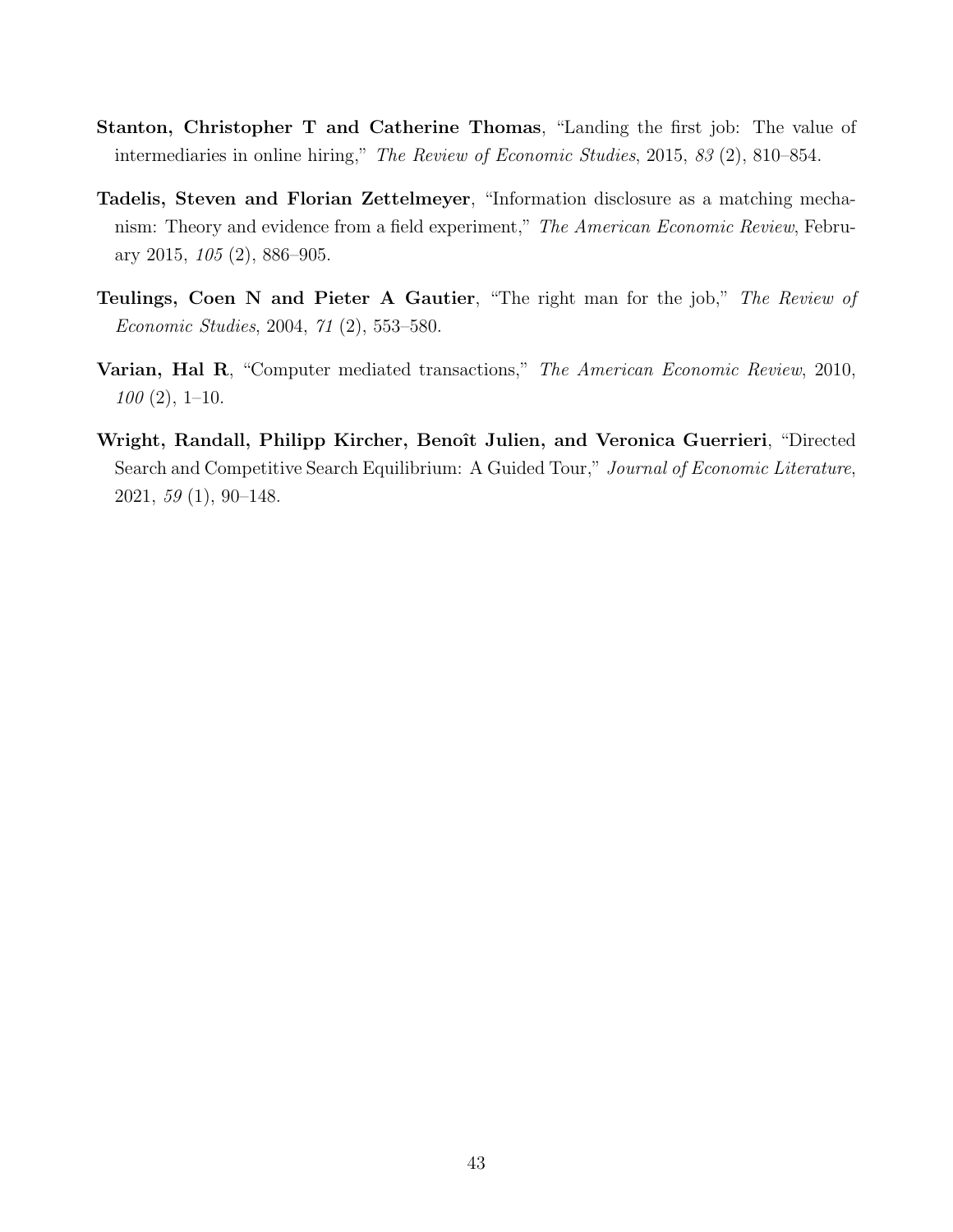# <span id="page-44-0"></span>A Proofs

The following pages proof results about the equilibrium after truth-telling, and then studies the incentives of firms to tell the truth, and finally considers bidding when there is no message or (the message is uninformative).

### A.1 Proposition [1](#page-9-1)

Proof. To establish Proposition [1,](#page-9-1) consider first the *equilibrium bidding behavior*. Expression [3](#page-7-1) gives the utility of a worker with type a who bids b, taking the equilibrium distribution  $b_m(a)$ of other workers as given. Clearly, in equilibrium the optimal choice of this worker needs to be  $b = b_m(a)$ . Note that in this case  $\alpha_m(va - b) = a$ . Taking first order conditions of the expected utility with respect to b evaluated at  $b = b_m(a)$  gives

FOC: 
$$
-e^{-\lambda_m(1-F_m(a))}\lambda_m f_m(a)\alpha'_m(\pi_m(a))b_m(a) + e^{-\lambda_m(1-F_m(a))} = 0
$$

or, noting that  $\alpha'_m(\pi) = \frac{1}{v_m - b'_m(a)}$ , this gives

$$
\lambda_m f_m(a) b_m(a) = v_m - b'_m(a). \tag{17}
$$

This immediately means that  $\pi_m(a)$  is indeed increasing in equilibrium, as the right hand side represents  $\pi'_m(a)$ . Note that the lowest type <u>a</u> only wins if no other worker is present. This type therefore asks for the full surplus:

<span id="page-44-2"></span><span id="page-44-1"></span>
$$
b_m(\underline{a}) = v_m \underline{a}.\tag{18}
$$

The differential equation [\(17\)](#page-44-1) together with endpoint condition [\(18\)](#page-44-2) uniquely determines  $b_m(a)$ . It can easily be verified that the solution takes the form

$$
b_m(a) = v_m g_m(a),\tag{19}
$$

where

<span id="page-44-3"></span>
$$
\lambda_m f_m(a) g_m(a) = 1 - g'_m(a),
$$
\n
$$
g_m(\underline{a}) = \underline{a}.
$$
\n(20)

The approach just taken is equivalent to choosing how much profit to leave to firms in [\(2\)](#page-7-0) via its first order condition. Supermodularity then readily establishes optimality of the solution to the first order condition.<sup>[18](#page-0-0)</sup> Clearly better workers will get higher expected utility in equilibrium, but in a search model this can be delivered through better matching probabilities rather than higher wage bids. Bids are increasing if we can ensure that  $g'_m(a)$  is positive. Clearly workers cannot extract more than their type as firms would refuse to match at negative profit, we have  $g_m(a) \leq a$ , which yields a sufficient condition for bids to increase in types of

<span id="page-44-4"></span>
$$
\lambda_m(a) f_m(a) \le 1/a. \tag{21}
$$

 $18$ This follows from standard arguments: strict supermodularity implies that it is optimal for a to choose a profit weakly lower than any optimal profit  $a' > a$  and weakly smaller than any optimal profit of  $a'' < a$ .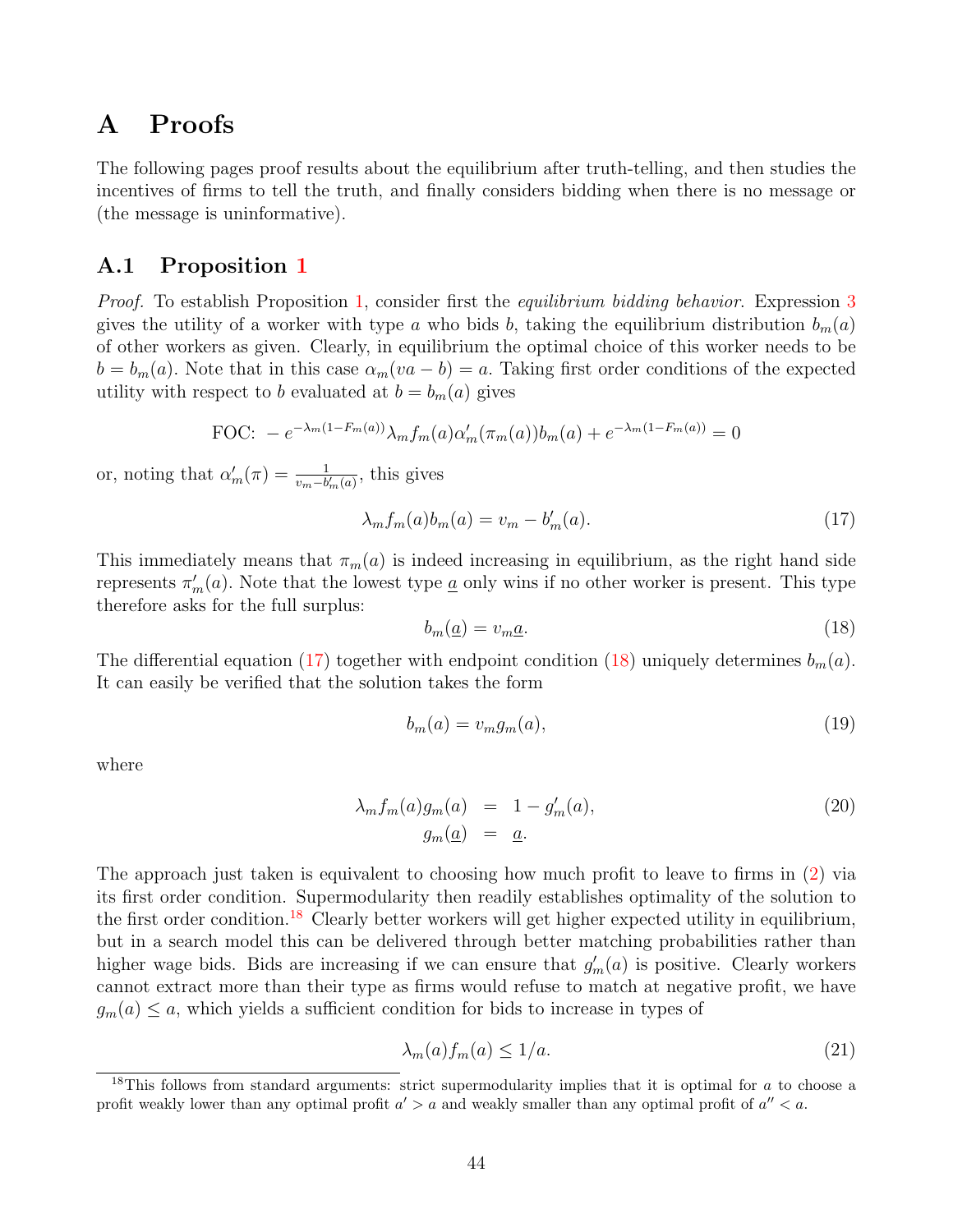Next, consider *where workers search for jobs.* One remaining difficulty is that the queue length  $\lambda_m$  and the type density  $f_m(a)$  at each of the messages is endogeneous. It is a choice of workers where to attempt to get a job. We first proceed along the following conjecture.

Conjecture: Low types in [a,  $\hat{a}$ ) mix between both announcements, while high types in  $[\hat{a}, \bar{a}]$ only go to message  $H$  (to be verified).

As we will see, the first interval may be empty. We prove constructively that such an equilibrium exists, but explicitly deriving the equilibrium bid distribution and the queue at each type of firms. Under the assumption that this is the unique equilibrium, we show that it is efficient. Finally, we prove that this is the unique equilibrium, which is slightly more involved.

Given the conjecture, low types have to mix between both firm types. Thewe worker types therefore have to be indifferent. We will exploit the indifference condition to find the endogeneous distribution types at each announcement. The indifference condition is:

$$
e^{-\lambda_L(1 - F_L(a))} b_L(a) = e^{-\lambda_H(1 - F_H(a))} b_H(a).
$$
\n(22)

For the lowest type, recall his bid in [\(18\)](#page-44-2) to obtain indifference condition

<span id="page-45-1"></span><span id="page-45-0"></span>
$$
e^{-\lambda_L} v_L \underline{a} = e^{-\lambda_H} v_H \underline{a}
$$
  
\n
$$
\Leftrightarrow e^{-(1-\gamma_H)/\delta_L} v_L = e^{-\gamma_H/\delta_H} v_H
$$
\n(23)

which can be achieved with  $\gamma_H \in [0, 1]$  if and only if  $1 \geq \delta_H \ln(v_H/v_L)$ . Otherwise all worker types only queue at the  $H$  message. We can solve the previous equation to get

<span id="page-45-4"></span>
$$
\gamma_L = \frac{\delta_L (1 - \delta_H \ln(v_H/v_L))}{\delta_H + \delta_L},
$$
\n
$$
\gamma_H = \frac{\delta_H (1 + \delta_L \ln(v_H/v_L))}{\delta_H + \delta_L}.
$$
\n(24)

which are exclusively determined by exogeneous parameters.

But the indifference condition [\(22\)](#page-45-0) has to hold at all types in  $(a, \hat{a})$ . So we can differentiate  $(22)$  with respect to a and obtain in this range

$$
e^{-\lambda_L(1-F_L(a))}\lambda_L f_L(a)b_L(a) + e^{-\lambda_L(1-F_L(a))}b'_L(a)
$$
  
= 
$$
e^{-\lambda_H(1-F_H(a))}\lambda_H f_H(a)b_H(a) + e^{-\lambda_H(1-F_H(a))}b'_H(a).
$$

Recall that by the first order condition for optimal bidding [\(17\)](#page-44-1) we have  $\lambda_m f_m(a) b_m(a)$  =  $v_m - b'_m(a)$ , so the previous inequality reduces to

<span id="page-45-2"></span>
$$
e^{-\lambda_L(1 - F_L(a))}v_L = e^{-\lambda_H(1 - F_H(a))}v_H.
$$
\n(25)

Note that this trivially holds for the lowest type, as seen in [\(23\)](#page-45-1). Dividing each side in [\(25\)](#page-45-2) by the same side in  $(23)$  and taking logs, we obtain

<span id="page-45-3"></span>
$$
\lambda_L F_L(a) = \lambda_H F_H(a) \tag{26}
$$

on  $[a, \hat{a})$ . That means that at both messages, for any type a in that set, the ratio of worse workers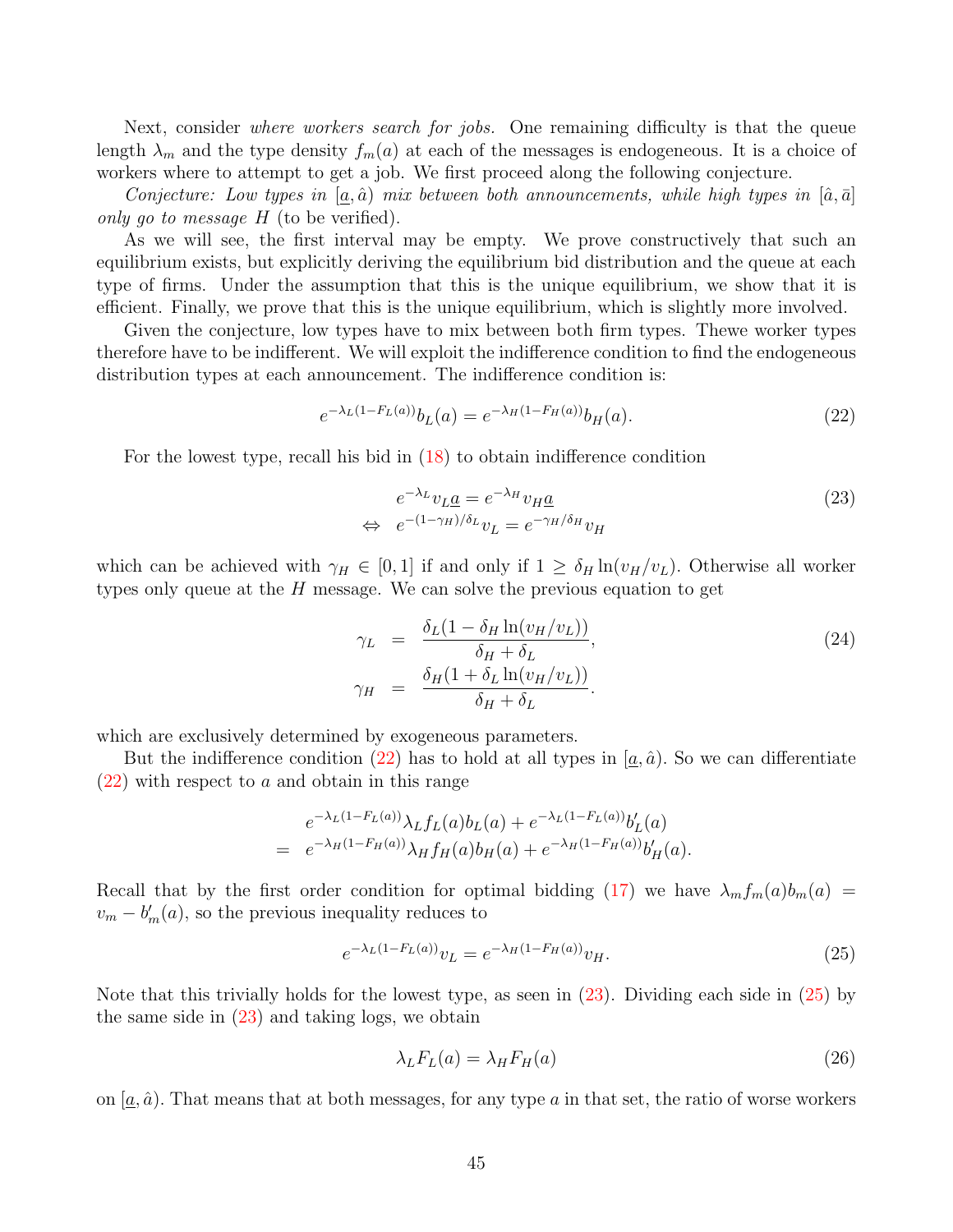to firms is equalized across messages. Recall that the number of types across the messages has to add up to the overall number of types in the population:

<span id="page-46-0"></span>
$$
\gamma_L F_L(a) + \gamma_H F_H(a) = F(a). \tag{27}
$$

Recalling that  $\lambda_m = \gamma_m/\delta_m$ , and that  $\lambda = 1/(\delta_L + \delta_H)$ , we can solve the system [\(26\)](#page-45-3) and [\(27\)](#page-46-0) to obtain

<span id="page-46-1"></span>
$$
\lambda_L F_L(a) = \lambda_H F_H(a) = \lambda F(a) \tag{28}
$$

for  $a \in [a, \hat{a}]$ . This immediately implies that  $\lambda_L f_L(a) = \lambda_H f_H(a) = \lambda f(a)$  and therefore  $g_L(a) =$  $g_H(a) =: g(a)$  in [\(21\)](#page-44-3) for  $a \in [a, \hat{a}]$ . That is, the bidding distribution at message H is simply  $v_H/v_L$  higher than that at message L, at least in the area where agents visit both messages.

Equality [\(28\)](#page-46-1) further implies

$$
F_L(a) = \frac{\delta_L}{\gamma_L(\delta_H + \delta_L)} F(a) = \frac{1}{1 - \delta_H \ln(v_H/v_L)} F(a),
$$
\n
$$
F_H(a) = \frac{\delta_H}{\gamma_H(\delta_H + \delta_L)} F(a) = \frac{1}{1 + \delta_L \ln(v_H/v_L)} F(a).
$$
\n(29)

on  $[\underline{a}, \hat{a})$ , where the second equality in each line follows from  $(24)$ . For  $a > \hat{a}$ ,  $F_L(a) = 1$ and  $F_H(a) = 1 - (1 - F(a))/\gamma_H$ .<sup>[19](#page-0-0)</sup> The boundary type  $\hat{a}$  is simply determined by  $F_L(\hat{a}) = 1$ , or equivalently  $F(\hat{a}) = 1 - \delta_H \ln(v_H/v_L)$ . This concludes the construction of the conjectured equilibrium.

Note that these results simplify [\(21\)](#page-44-4) to  $f(a) \leq (\delta_L + \delta_H)/a$  for  $a \in [a, \hat{a}]$  and  $f(a) \leq \delta_H/a$ otherwise. So  $f(a) \leq \delta_H/a$  is a sufficient condition for bids to increase in ability.

To understand the efficiency properties of the market, note that workers bid in a first price auction, which is revenue equivalent to bidding in a second price auction. This means that the payoff of worker a participating in market  $m$  is equal to the probability that no higher-ability worker arrives multiplied by: the match output  $(v_m a)$  minus the expected match-out of the next-best worker, where the next-best worker output includes zero's in case no other worker is present.<sup>[20](#page-0-0)</sup> This coincides exactly with the additional surplus that a worker brings: he only adds surplus if there is no higher bidder, and even then the added surplus is only his output minus what is created by the next best worker. Workers join the the message where this is highest. [Shimer](#page-42-10) [\(2005a\)](#page-42-10) Proposition 1 proves that this, together with feasibility of queue lengths which are implied by the construction of the equilibrium, is necessary and sufficient for constrained efficiency of the market. That proof is for finite number of types, but since it holds for any finite approximation of our type distribution it also holds in the limit, and since our equilibrium is the unique equilibrium in the limit, the efficiency result extends.

<sup>&</sup>lt;sup>19</sup>The expression for  $F_H(a)$  at  $a > \hat{a}$  arises because the mass of all higher types  $1 - F(a)$  goes to the high message, and so has to equal the probability of going to that message times the conditional probability of having a type above a, which equals  $\gamma_H(1 - F_H(a))$ .

<sup>&</sup>lt;sup>20</sup>(Formally, this is equal to  $e^{-\lambda_m(1-F_m(a))}$  multiplied by:  $(v_m a)$  minus  $\sum_{n>1} P(n|\lambda_m F_m(a)) \int_{\tilde{a}=a}^{a} v_m \tilde{a} \ d\left(\frac{F_m(\tilde{a})}{F_m(a)}\right)$  $\frac{F_m(\tilde{a})}{F_m(a)}\bigg)^n$ , which is given by the Poisson probability  $P(n|\lambda_m F_m(a))$  of n such workers when the Poisson parameter is  $\lambda_m F_m(a)$  times the output of the highest such worker which is given by the  $n'th$  order statistic.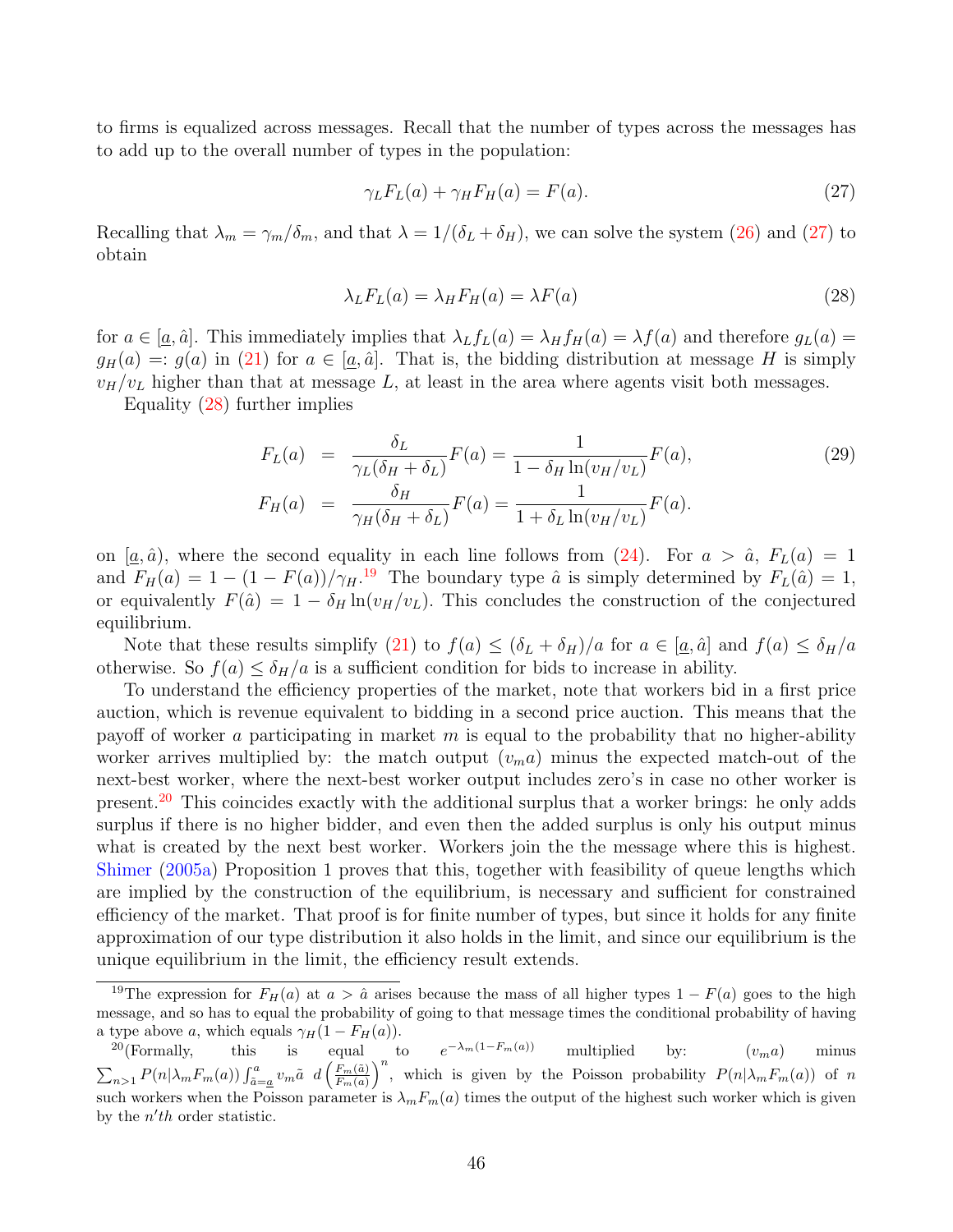Uniqueness of the equilibrium outcome after truthful messages is the remaining point we still have to prove. To this end, it suffices to show that the conjecture above is true (in the confines of this conjecture we constructed the unique equilibrium). To show that the conjecture has to hold in any equilibrium, we will prove that if one worker type is indifferent between high and low firms, then any type below also has to be indifferent (which requires these firms to mix between both announcements). This also means that there is highest type that is indifferent. We will show that types above approach high firms only. This proves that all equilibria conform to our conjecture, noting that the conjecture allowed the indifference region to be empty and that it is trivial to rule out equilibria where all workers go only to low types (as deviating and bidding  $v_H a$  at a high type firms would be profitable).

It is easiest to work with the formulation where workers bid by leaving profit to firms, as in [\(2\)](#page-7-0). Let  $U_m(a)$  be the highest utility that worker type a can obtain in equilibrium when approaching firms with type and message m, and let  $\pi_m(a)$  be the optimal profit he would leave to the firm. By  $(2)$  we can write

$$
U_m(a) = P_m(\pi_m(a))(v_m a - \pi_m(a)).
$$
\n(30)

where  $P_m(\pi) = e^{-\lambda_m(1-D_m(\pi))}$ . In connection with [\(2\)](#page-7-0) we proved that  $\pi_m(a)$  is weakly increasing. Moreover, on the support of  $F_m$  it is strictly increasing because  $D_m$  has no mass points, and therefore  $P_m(\pi_m(a))$  is strictly increasing in a in this range. If one considers type a' that is not approaching message m in equilibrium (i.e., a' not in the support of  $F_m$ ) then  $\pi_m(a') = \pi_m(a'')$ is locally constant, where  $a'' = \max\{a \in suppF_m | a \le a'\}$  is the maximum type in the support of  $F_m$  that is smaller than a. The reason is the following: if  $a''$  is the maximal type in the support of  $F_m$ , then bidding  $\pi_m(a'')$  is sufficient to win for sure and bidding more is not necessary. Otherwise there exists  $a''' = \min\{a \in \text{supp}F_m | a \ge a'\}$ , where since  $D_m$  has no holes we have  $\pi_m(a'') = \pi_m(a''')$ . Since  $\pi_m$  is increasing, this implies  $\pi_m(a') = \pi_m(a'')$ . Since  $\pi_m(a')$  is locally constant in worker type, this also means that the winning probability  $P_m(\pi_m(a'))$  is locally constant.

Now consider any type  $\hat{a}$  that is indifferent between both messages, so that  $U_L(\hat{a}) = U_H(\hat{a})$ . We first show that then also all types  $\hat{a}' < \hat{a}$  are indifferent. We prove this by contradiction. Assume there exists  $\hat{a}' < \hat{a}$  such that  $U_m(\hat{a}) > U_{-m}(\hat{a})$  for  $m \in \{L, H\}$  and  $-m \in \{L, H\}/\{m\}$ . Note that by the envelope theorem

$$
U'_m(a) = P_m(\pi_m(a))v_m.
$$

Let  $\hat{a}''$  be the lowest type above  $\hat{a}'$  that is indifferent. Given that  $\hat{a}'$  strictly prefers m, to achieve the indifference at  $\hat{a}^{\prime\prime}$ , we need

$$
P_m(\pi_m(\hat{a}''))v_m < P_{-m}(\pi_{-m}(\hat{a}''))v_{-m}.
$$

But note that this implies

$$
P_m(\pi_m(a))v_m < P_{-m}(\pi_{-m}(a))v_{-m} \tag{31}
$$

for all  $a \in (\hat{a}', \hat{a}'')$ . The reason is that types in  $(\hat{a}', \hat{a}'')$  by assumption strictly prefer m, and therefore are in the support of  $F_m$  but not in the support of  $F_{-m}$ . As proven earlier, therefore  $P_m(\pi_m(a))$  declines as one goes to lower worker types, while  $P_m(\pi_{-m}(a))$  is constant. But note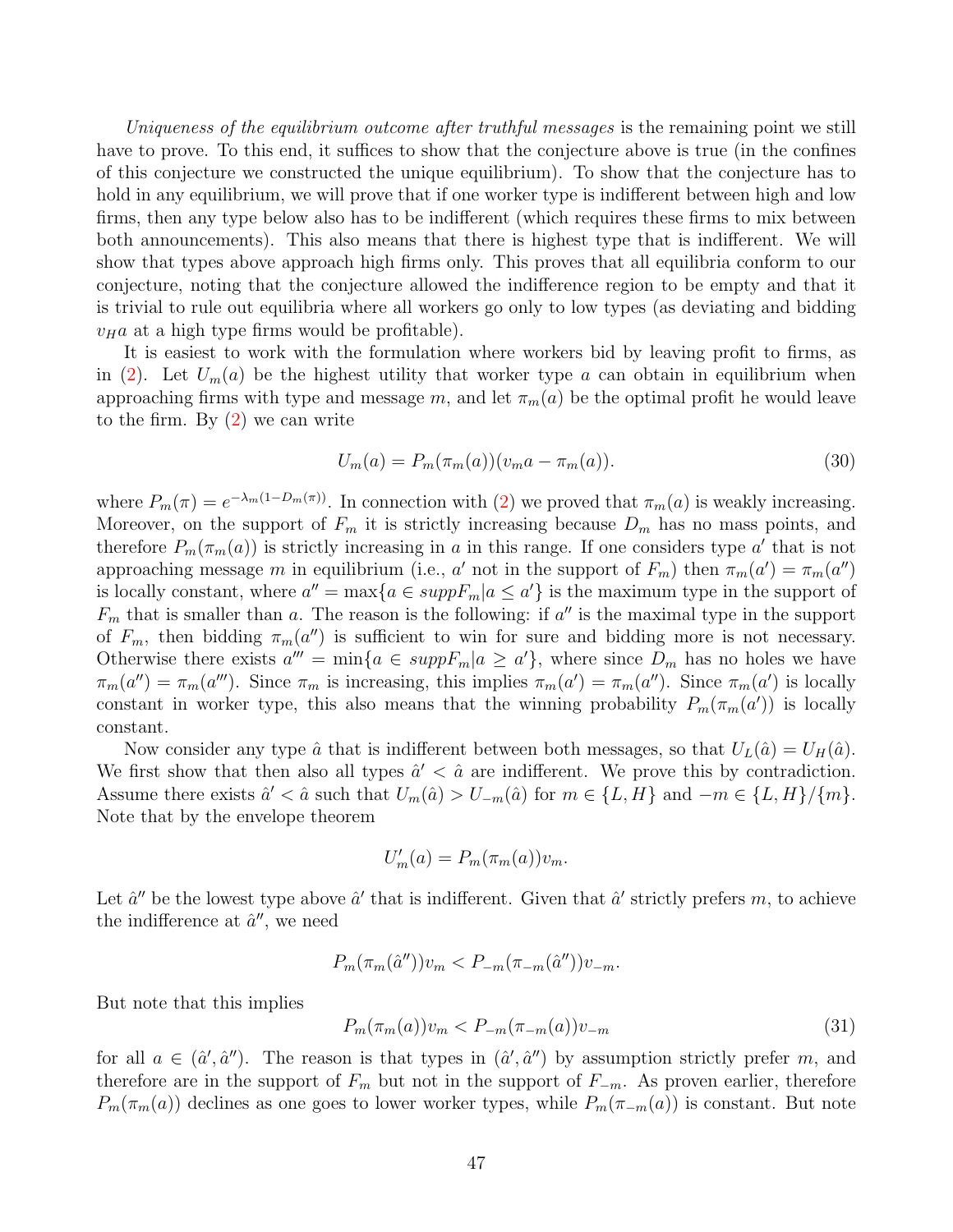that [\(33\)](#page-49-0) means that  $U'_m(a) < U'_{-m}(a)$  for  $a \in (\hat{a}', \hat{a}'')$ . Since we have  $U_m(\hat{a}'') = U_{-m}(\hat{a}'')$ , this means that  $U_m(a) < U_{-m}(a)$  for  $a \in (\hat{a}', \hat{a}'')$ , which contradicts our initial assumption that these types prefer message  $m$ . This establishes that if one type is indifferent between the messages, then all lower types will also be indifferent.

This immediately establishes that there exists a highest worker type that is indifferent between both messages (as are all types below it). For notational convenience call this type  $\hat{a}$ . Types above this either all strictly prefer message L or all strictly prefer message H. It cannot be that there are strictly higher types some of which prefer  $L$  and some  $H$ , as by continuity of  $U_m(a)$  this would imply that some strictly higher type would be indifferent, contradicting that  $\hat{a}$  is the highest type that is indifferent.

We will now rule out that types above  $\hat{a}$  strictly prefer  $L$ . We prove this by contradiction. Assume types above  $\hat{a}$  do strictly prefer L. Since  $\hat{a}$  is indifferent, this requires  $U'_L(\hat{a}'') > U_H(\hat{a}'')$ , or equivalently

$$
P_L(\pi_L(\hat{a}''))v_L > P_H(\pi_H(\hat{a}''))v_H.
$$

But since higher types strictly prefer  $L$  and, therefore, do not approach firms with message  $H$ , we have  $P_H(\pi_H(\hat{a}^{\prime\prime}))=1$ , so this inequality cannot hold. This contradiction establishes that all types above  $\hat{a}$  strictly prefer  $H$ , which establishes that any equilibrium satisfies our conjecture, under which we found a unique equilibrium.  $\Box$ 

### A.2 Proof of Proposition [2](#page-10-0)

*Proof.* Note first that the probability that a firm at message  $m$  has no applicant with qualification above a is  $e^{-\lambda_m(1-F_m(a))}$ . That means that the density that the best applicant is of type a is  $\lambda_m f_m(a) e^{-\lambda_m(1-F_m(a))}$ . So the expected profit at message m for firm type  $v_m$  is

$$
\Pi_m = \int (v_m a - b_m(a)) \lambda_m f_m(a) e^{-\lambda_m (1 - F_m(a))} da.
$$
  
= 
$$
v_m \int (a - g(a)) x(a) e^{-\lambda_m (1 - F_m(a))} da.
$$

It simply integrates the profits over the highest type worker that arrives. Consider first the deviation condition for  $v_H$  firms. We know that  $v_L a - b_L(a)$  is positive and increasing, so we also know that  $v_H a - b_L(a)$  is also positive and increasing. So if a  $v_H$  firm chooses message L, it still wants to hire the highest worker type. Truthtelling now becomes

<span id="page-48-0"></span>
$$
v_H \int (a - g(a))x(a)e^{-\lambda_H(1 - F_H(a))}da \ge \int_{a \le \hat{a}} (v_H a - v_L g(a))x(a)e^{-\lambda_L(1 - F_L(a))}da
$$
  
\n
$$
\iff v_H \int (a - g(a))x(a)e^{-\lambda_H(1 - F_H(a))}da \ge v_H \int_{a \le \hat{a}} (a - \frac{v_L}{v_H} g(a))x(a)e^{-\lambda_H(1 - F_H(a))} \frac{v_H}{v_L}da,
$$
  
\n
$$
\iff \int (a - g(a))x(a)e^{-\lambda_H(1 - F_H(a))}da \ge \int_{a \le \hat{a}} (\frac{v_H}{v_L} a - g(a))x(a)e^{-\lambda_H(1 - F_H(a))}da, \quad (32)
$$

where the second line used the workers indifference condition  $(25)$ . For high firm types the effects of sending an L message are threefold: they loose the best worker types who no longer apply, any given type is asking for less money, and finally the distribution of bids is slightly shifted. So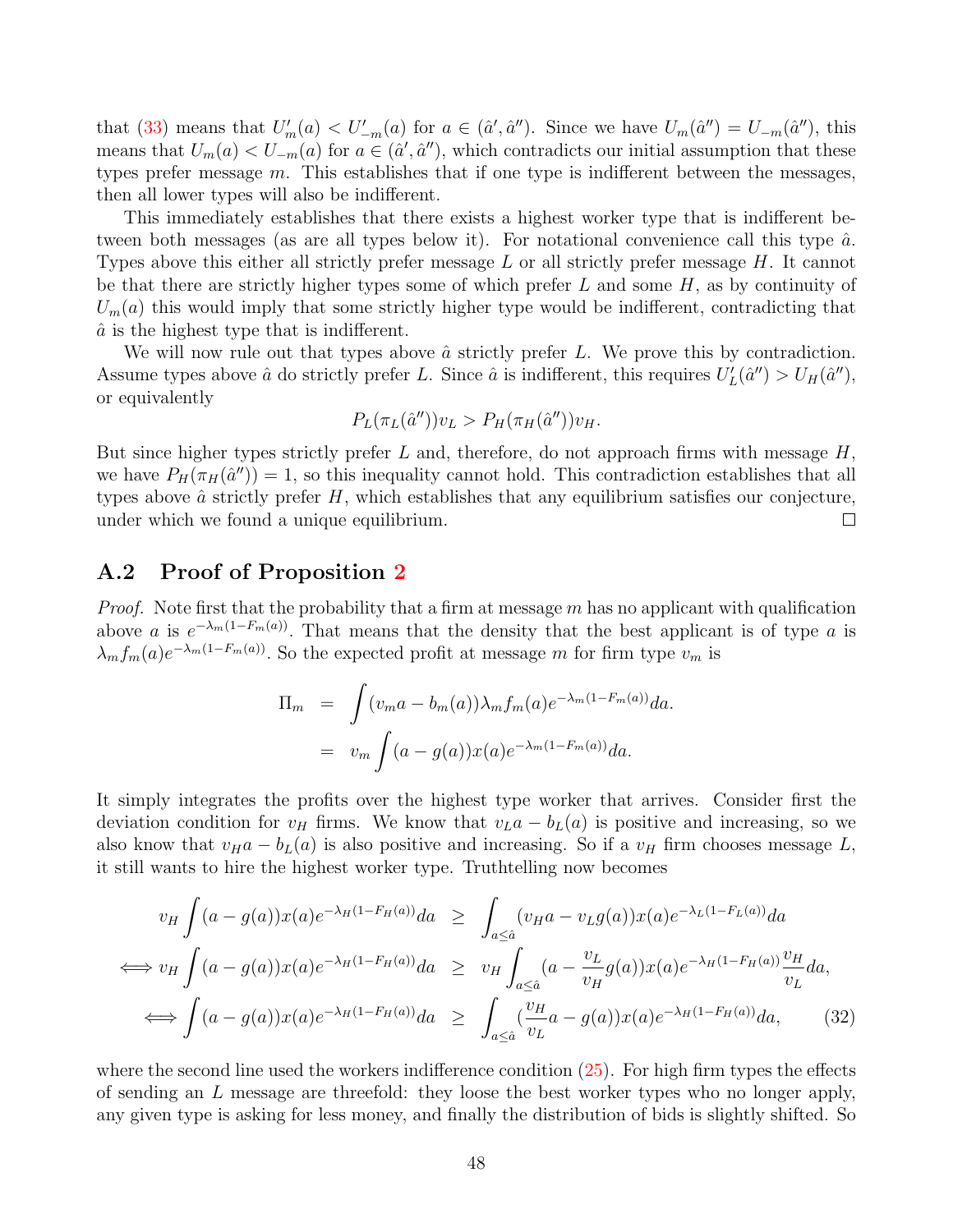in the last line this can be reduced to two effects: they get less of the good applicants, but get more out of each of the applicants that do apply.

Fixing  $v_L, \delta_L$  and  $\delta_H$ , let  $\tilde{v}_H$  be such that  $\delta_H \ln(\tilde{v}_H/v_L) < 1$ . As  $v_H$  approaches  $\tilde{v}_H$  from below, clearly truthtelling condition  $(32)$  is satisfied as the right hand side goes to zero since  $\hat{a}$  goes to  $\underline{a}$ .

Now consider the opposite alternative where  $v_H \approx v_L$ . In particular, take derivatives of both side of [\(32\)](#page-48-0) with respect to  $v_H$ , and evaluate it at  $v_H = v_L$  (and therefore  $\hat{a} = \bar{a}$ ). For truthtelling we need that the right hand side grows weakly less than the left hand side:

$$
0 \ge \frac{\partial \hat{a}}{\partial v_H} (\bar{a} - g(\bar{a})) x(\bar{a}) e^{-\lambda_H} + \int_{a \le \hat{a}} \frac{1}{v_L} a x(a) e^{-\lambda_H (1 - F_H(a))} da.
$$

Recall that  $F(\hat{a}) = 1 - \delta_H \ln(v_H/v_L)$ , so that  $\frac{\partial \hat{a}}{\partial v_H} = -\frac{-\delta_H \frac{v_L}{v_H} \frac{1}{v_L}}{-f(\bar{a})}$  $\frac{H v_H v_L}{-f(\bar{a})}$ . So we can write the inequality as

$$
0 \geq -\delta_H(\bar{a} - g(\bar{a}))x(\bar{a}) + f(\bar{a})\int ax(a)e^{\lambda_H F_H(a))}da.
$$

Clearly for  $f(\bar{a})$  small enough this is satisfied, and clearly one can choose  $f(\bar{a})$  so that this is violated.

Now consider the low types. Studying deviations for low types is much harder, as after a deviation to message H it is no longer obvious that the profit  $v<sub>L</sub>a-b<sub>H</sub>(a)$  is increasing in worker type. If it is not increasing, then they would not necessarily choose the highest worker type who applies to them. We will therefore look at two extreme cases that mirror the previous analysis of high types: the case where  $v_H$  is large, and the case where  $v_H \approx v_L$ . Consider first the part where  $v_H$  is large. We can establish that low types do not want to deviate if  $b_H(a) \ge v_L a$  for all skill levels. In this case the low types can never benefit from deviating. Note that this is clearly the case at  $a = \underline{a}$ , as  $b_H(\underline{a}) = v_H \underline{a}$ . At higher levels  $v_L a - b_H(a)$  can fall, as long as it always stays positive. We are done if we can show that  $b'_H(a) - v_L \ge 0$  at any a where  $b_H(a) - v_L a = 0$ . This reduces to the requirement that

<span id="page-49-0"></span>
$$
v_H - \lambda_H f_H(a) v_L a - v_L \ge 0
$$
  
\n
$$
\Leftrightarrow v_H - v_L(\lambda_H f_H(a) a + 1) \ge 0
$$
\n(33)

Intuitively this should hold when  $v_H$  becomes large. But to make this formal we have to take into account that  $\lambda_H f_H(a)$  is endogeneous and can vary with  $v_H$ . Moreover,  $v_H$  is only possible when  $\delta_H$  is sufficiently small, as otherwise we are in the uninteresting case where workers do not visit the low signal. So, fix  $v_L$ ,  $\delta_L$  and  $F(a)$ . Then fix  $\delta_H$  sufficiently small. Finally let  $v_H$ be sufficiently large, but still workers mix between both, i.e., below but close to  $\tilde{v}_H(\delta_H)$  which is defined by  $1 = \delta_H \ln(\tilde{v}_H(\delta_H)/v_L)$ . It is useful to note that  $\delta_H \tilde{v}_H(\delta_H)$  goes to infinity as  $\delta_H$ becomes small.

On  $[\hat{a}, \bar{a}]$  where types only visit message H, we have  $\lambda_H f_H(a) = f(a)/\delta_H$ . Insertion into [\(33\)](#page-49-0) readily establishes that the inequality holds when  $\delta_H$  small and  $v_H$  close to  $\tilde{v}_H(\delta_H)$ , precisely since  $\delta_H \tilde{v}_H(\delta_H)$  goes to infinity.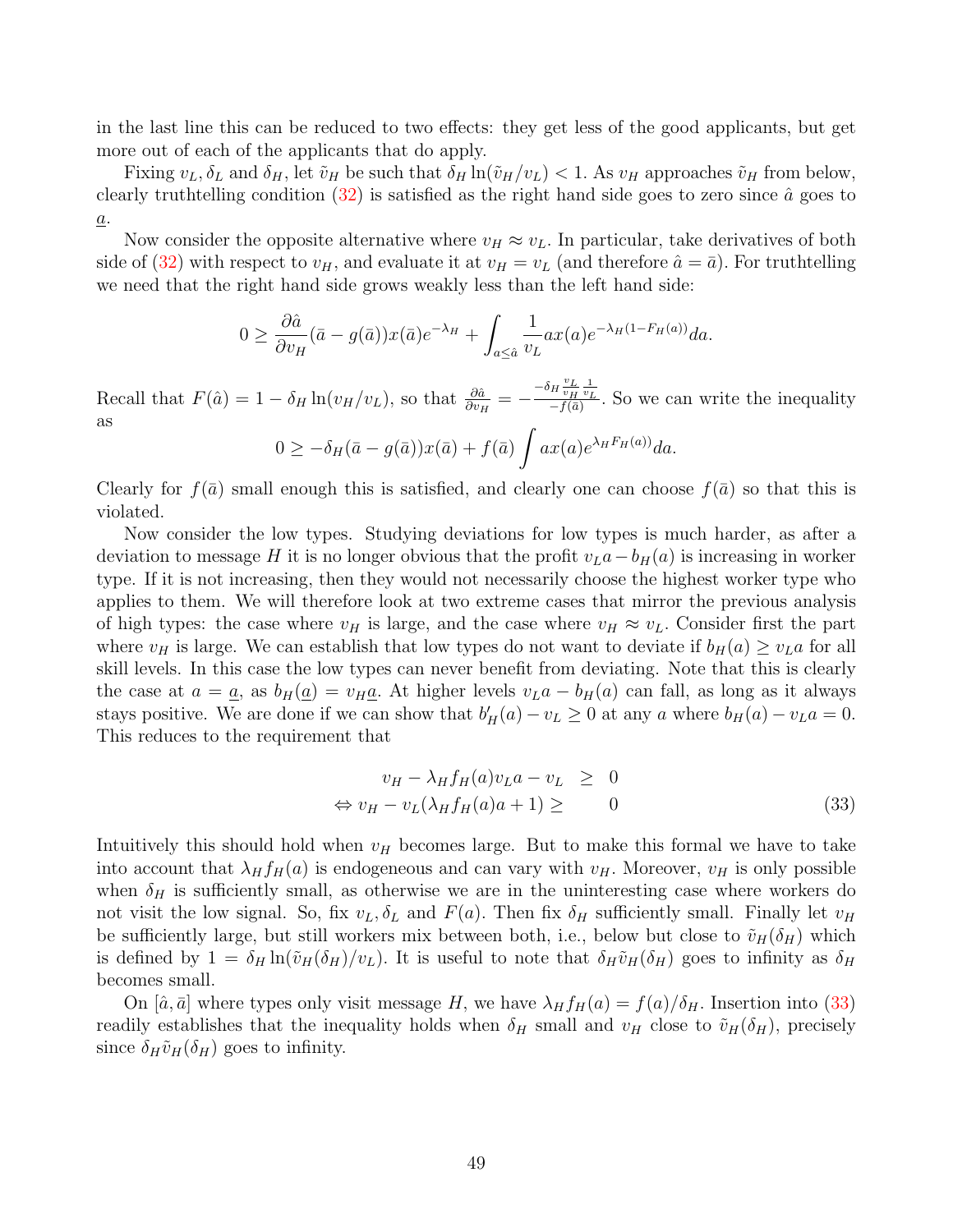On  $[\underline{a}, \hat{a})$  in the area of mixing

$$
\alpha_L f_L(\alpha) + \alpha_H f_H(a) = f(a)
$$
  
\n
$$
\Leftrightarrow \delta_L \lambda_L f_L(\alpha) + \delta_H \lambda_H f_H(a) = f(a)
$$
  
\n
$$
\Leftrightarrow \delta_L \lambda_H f_H(\alpha) + \delta_H \lambda_H f_H(a) = f(a)
$$
  
\n
$$
\Leftrightarrow \lambda_H f_H(a) = \lambda f(a) = \lambda_L f_L(a).
$$

where  $\lambda = 1/(\delta_H + \delta_L)$ . Clearly  $\lambda_H f_H(a)$  remains bounded even for vanishing  $\delta_H$ , and so [\(33\)](#page-49-0) holds when  $\delta_H$  small and  $v_H$  large. So we have established that all wage bids at the high message are above the valuation of low types, and deviation to the high message is strictly unprofitable.

Consider now the case where  $v_H$  is close to  $v_L$ . In this part the surplus continues to increase, and we can write the truthtelling condition in analogue to the previous one

$$
v_L \int_{a \leq \hat{a}} (a - g(a))x(a)e^{-\lambda_L(1 - F_L(a))}da \geq \int (v_L a - v_H g(a))x(a)e^{-\lambda_H(1 - F_H(a))}da
$$
  
\n
$$
\iff v_L \int_{a \leq \hat{a}} (a - g(a))x(a)e^{-\lambda_L(1 - F_L(a))}da \geq v_L \int (a - \frac{v_H}{v_L} g(a))x(a)e^{-\lambda_L(1 - F_L(a))} \frac{v_L}{v_H}da,
$$
  
\n
$$
\iff \int_{a \leq \hat{a}} (a - g(a))x(a)e^{-\lambda_L(1 - F_L(a))}da \geq \int (\frac{v_L}{v_H} a - g(a))x(a)e^{-\lambda_L(1 - F_L(a))}da, \qquad (34)
$$

Taking derivatives gives

$$
\frac{\partial \hat{a}}{\partial v_H} (\bar{a} - g(\bar{a})) x(\bar{a}) e^{-\lambda_L} \ge -\int \frac{1}{v_L} a x(a) e^{-\lambda_L (1 - F_L(a))} da
$$
  
\n
$$
\Leftrightarrow f(\bar{a}) \int a x(a) e^{\lambda_L F_L(a)} da - \delta_H(\bar{a} - g(\bar{a})) x(\bar{a}) \ge 0.
$$

Note that  $\lambda_L F_L(a) = \lambda_H F_H(a)$ , so that whenever truthtelling for the L type is ensured, it is violated for the H type. Therefore, for small differences in valuation truthtelling cannot be achieved.  $\Box$ 

### A.3 Proof of Proposition [3](#page-11-0)

Proof. Consider the setting without messages, or a babbling equilibrium in the game with messages. In either case messages are uninformative, and we drop the reference to them. Workers therefore approach firms at random, but condition their bid on the signal s that is common to the firm they face.

Consider first workers facing a firm with high signal  $s = H$ . With sufficient signal precision workers are nearly sure to face a high value firm. Therefore their bids are mostly targeted to them, and one can prove that a supermodularity condition in analog to that associated with [\(2\)](#page-7-0) applies when  $\psi$  is sufficiently large. This assures that for high value firms  $\pi_{H,s=H}(a) = v_H a - b_{s=H}(a)$ is increasing in a. In analogy to the previous proofs, let  $\alpha_{H,s=H}$  be the inverse of  $\pi_H$ . It will become clear that firms only want to cater high types. Assume that all workers submit bids only acceptable to the high value firms. Then the equilibrium payoff of workers a bidding  $b$  and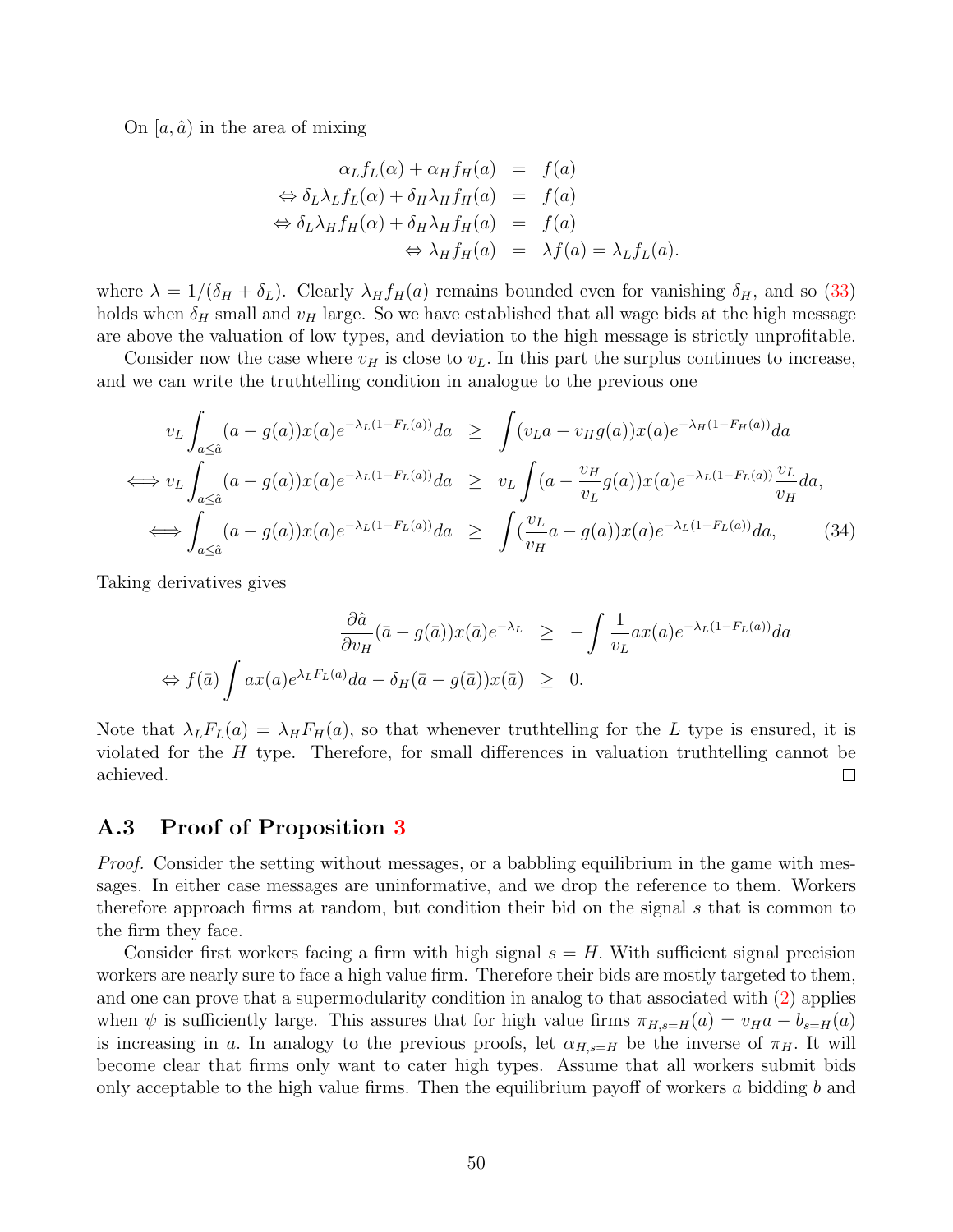facing a firm with signal  $s = H$  is

$$
\left(\Psi_{H,s=H}e^{-\lambda(1-F(\alpha_{H,s=H}(va-b)))}\right)b,
$$

since  $e^{-\lambda(1-F(\alpha_{H,s=H}(va-b)))}$  is the probability that no other bidder is present that offers a better value to high type firms, with probability  $\Psi_{H,s=H}$  the firm is actually of high type and accepts (see definition [\(9\)](#page-11-1)) in which case the return is b. The first order condition evaluated at  $b = b_{s=H}$ is [\(10\)](#page-12-0). From the first order condition it is again clear that  $\pi_m$  is increasing, as mentioned. This means that the lowest type can only win if no other bidder is present, in which case he can demand the whole surplus if high types, given the boundary condition in [\(10\)](#page-12-0). It remains to be verified that low firms would not accept any of the bids, i.e.,  $b_{s=H}(a) > v<sub>L</sub>a$  for all  $a \in [a, \bar{a}]$ . The bidding function here is identical to the bidding function at the high message in the separating equilibrium since  $\lambda_H f_H(a) = \lambda f(a)$ , and so the proof that bids outpace the valuation of low firms in [\(33\)](#page-49-0) applies also here. Finally, we have to check that firms never want to attract low types: since bids are bounded away by some  $\Delta$  from the valuation of low types implies that this would substantially lower the payoff at least by  $\Psi_{H,s=He}^{-\lambda} \triangle$  while the gains are vanishing as  $\psi$ goes to one.

Now consider workers facing a firm with low signal  $s = L$ . When signal precision is high workers are nearly fully convinced that they face a low type firm, and it is easy to show that it is strictly profitable to make bids that low types will accept. And since high types value the service even more all firm types will accept. One can also again prove a single crossing condition in analogue to [\(2\)](#page-7-0) on the profit for low types when the signal is sufficiently precise, so  $\pi_{L,s=H}(a) = v_{L}a - b_{s=L}(a)$  is again strictly increasing. Then  $\pi_{H,s=L} = v_{H}a - b_{s=L}(a)$  is also strictly increasing. Let  $\alpha_{L,s=L}$  and  $\alpha_{H,s=H}$  be the inverse of them, respectively.

The lowest worker type  $\underline{a}$  can only win if no other worker is present. So he will extract the surplus from low firms  $b_{s=L}(\underline{a}) = v_L \underline{a}$ , and obtain utility  $e^{-\lambda} v_L \underline{a}$ . Clearly this exceeds the value increasing his bid further and extracting all value from high types  $(1 - \Psi_{H,s=L})e^{-\lambda}v_H\underline{a}$  as long as signal precision is high. A similar argument holds for all other types. In general the expected utility of a worker of type  $a$  who bids  $b$  is given by

$$
\left(\Psi_{L,s=L}e^{-\lambda(1-F(\alpha_L(v_La-b)))}+\Psi_{H,s=L}e^{-\lambda(1-F(\alpha_H(v_Ha-b)))}\right)b.
$$

That is, he wins if he meets a low type firm (probability  $\Psi_{L,s=L}$ ) and if none of the other workers are ranked higher by this firm, and with complementary probability the same for a high type firm. The first order condition evaluated at  $b = b_{s=L}(a)$  is

$$
\sum_{t \in \{L,H\}} \Psi_{t,s=L} \left( -e^{-\lambda(1-F(a))} \lambda f(a) \alpha'_t(\pi_t(a)) b(a) + e^{-\lambda(1-F(a))} \right) = 0
$$
  

$$
\Leftrightarrow \sum_{t \in \{L,H\}} \Psi_{t,s=L} \lambda f(a) \frac{1}{v_t - b'(a)} b(a) = 1,
$$

where we omitted the subscripts of the bidding function for notational brevity.

 $\Box$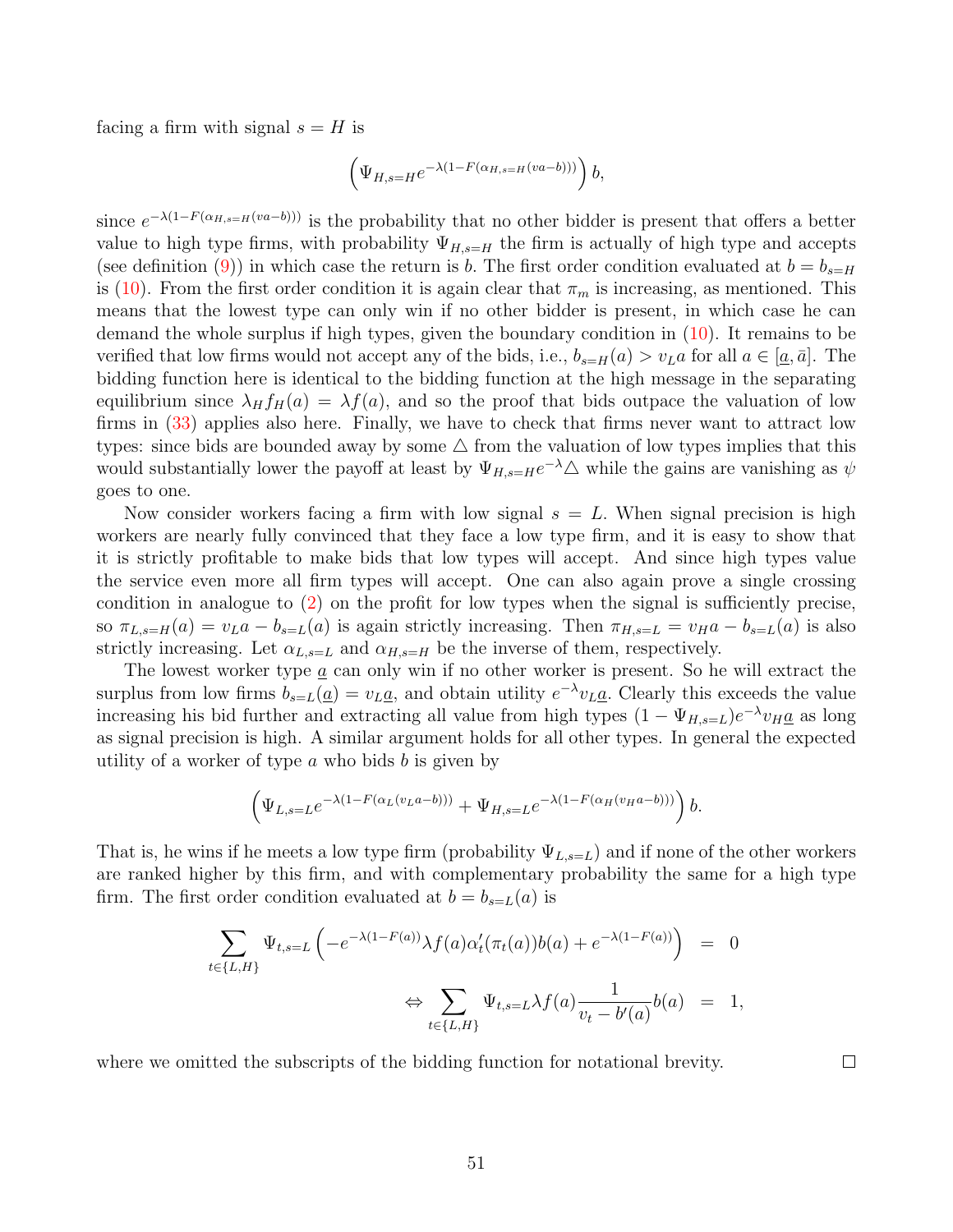|                                     |               | SHOWNPREF=0 SHOWNPREF=1 $\Delta$ |               | %       |
|-------------------------------------|---------------|----------------------------------|---------------|---------|
|                                     |               |                                  |               | Change  |
| <i>Employer attributes</i>          |               |                                  |               |         |
| Prior job openings                  | 4.29(0.12)    | 4.18(0.08)                       | $-0.10(0.13)$ | $-2.44$ |
| Prior spend (log) by employers      | 7.12(0.03)    | 7.11(0.02)                       | $-0.01(0.03)$ | $-0.11$ |
| Num prior workers                   | 4.38(0.15)    | 4.32(0.09)                       | $-0.06(0.16)$ | $-1.45$ |
| Job opening attributes              |               |                                  |               |         |
| Prefered experiance in hours        | 30.63(0.80)   | 31.67(0.75)                      | 1.04(1.10)    | 3.40    |
| Estimated job duration in weeks     | 15.35(0.14)   | 15.40(0.12)                      | 0.04(0.18)    | 0.27    |
| Job description length (characters) | 553.29 (3.94) | 556.64 (3.45)                    | 3.35(5.23)    | 0.61    |
|                                     |               |                                  |               |         |

<span id="page-52-3"></span>Table 2: Employer and job opening characteristics by whether tier choice was shown, with job openings pooled from both arms of the experiment

Notes: This table reports means for a number of pre-randomization characteristics for the employer and job opening by ShownPref status. The data are pooled to include employers from both the ambiguous and explicit arms. Standard errors are reported next to the estimate, in parentheses. The far right column also reports the percentage change in the SHOWNPREF  $= 1$  group, relative to the mean in the control group. Significance indicators:  $\dagger: p < 0.10, *: p < 0.05, **: p < 0.01, **: p \leq 0.001.$ 

# <span id="page-52-0"></span>B Balance

To assess the effectiveness of randomization, in Table [2](#page-52-3) we report the mean values for various pre-randomization attributes of employers (the top panel) and their job openings (the bottom panel), for both the ambiguous and explicit arms pooled, by whether preferences were shown. We can see there is excellent balance on pre-treatment characteristics, both for employers and job openings. Balance is unsurprising, as the platform has used the software for randomization many times in previous experiments.

# C Additional empirical results

### <span id="page-52-1"></span>C.1 Effects on wage bidding

In the bottom panel of Figure [12](#page-54-0) (which also shows the quantile means for the wage bid and profile rate), we can see that markups were higher in the high tier and lower in the low tier following signal revelation. There is some evidence that revelation has little effect on markups for all tiers around the 80th percentile. But outside of this range, we can see clear effects on markups in the expected direction. The effect of revelation on the markup shows us that compositional changes do not explain all of the change in wage bids.

### <span id="page-52-2"></span>C.2 Do wage bids reflect compensating differentials?

A high type employer might also be a more demanding employer, expecting greater effort from their hires. Anticipating these great expectations, workers might bid more, as they know their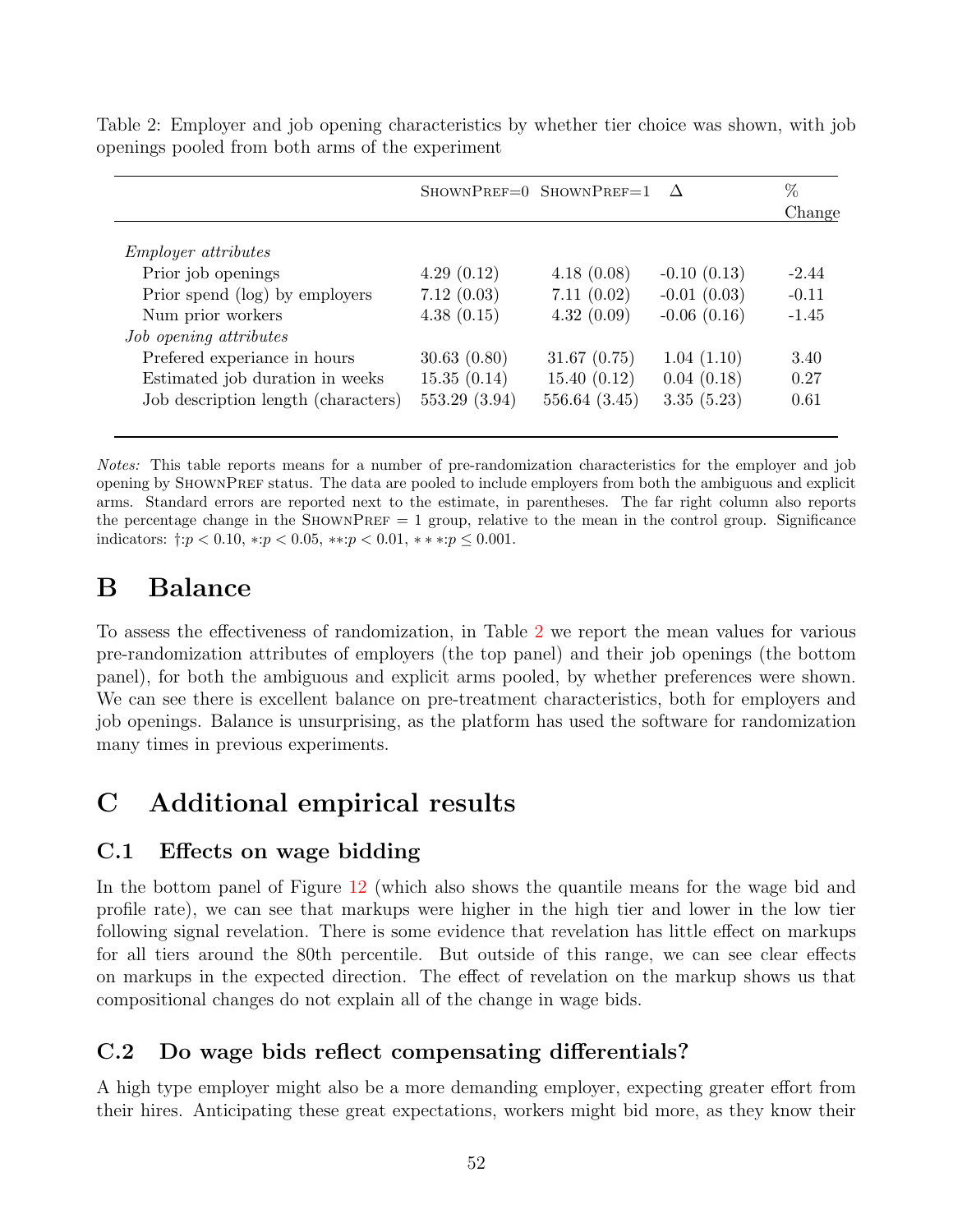![](_page_53_Figure_0.jpeg)

Figure 11: Comparison of outcomes using applicant-level regression in the ambiguous arm with extensive pre-treatment job level controls

Notes: This figure plots coefficients from estimates of  $(12)$ . The outcome in both panels is the applicant's cumulative prior hourly earnings at the time of application. The sample in the left panel is all applicants in the ambiguous arm of the experiment, whereas in the right panel, the sample is hired workers in the ambiguous arm. When posting a job opening, employers had to select from one of three "tiers" to describe the kinds of applicants they were most interested in: (1) Entry level: "I am looking for [workers] with the lowest rates."; (2) Intermediate: "I am looking for a mix of experience and value."; (3) Expert: "I am willing to pay higher rates for the most experienced [workers]." We refer to these tiers as "low," "medium," and "high," respectively. Employers in the ambiguous arm were told that the platform might reveal their preferences to workers; whether workers were shown employer vertical preferences was randomly determined ex post. The error bars indicate the 95% confidence interval for the conditional mean.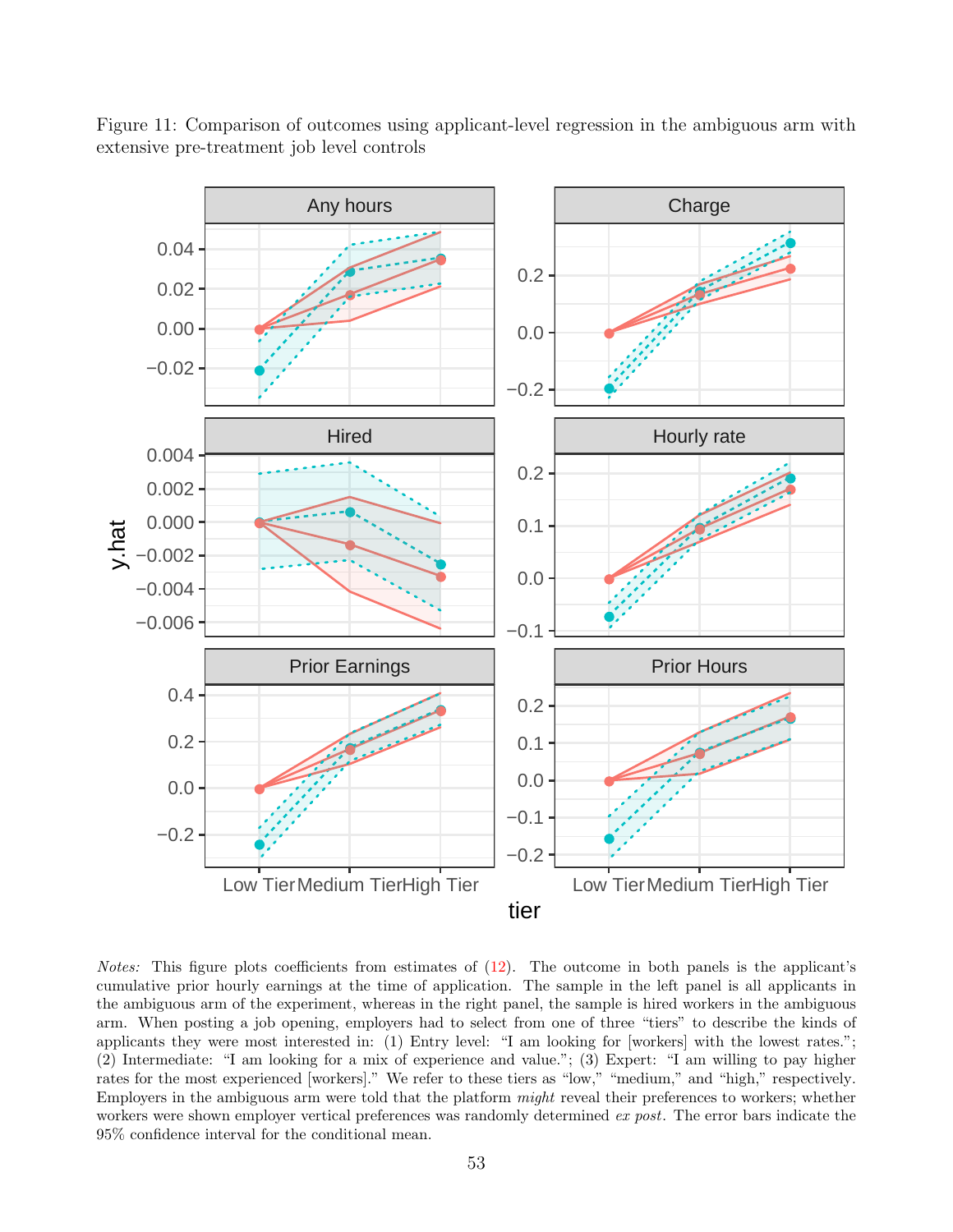![](_page_54_Figure_0.jpeg)

<span id="page-54-0"></span>Figure 12: Effects of showing employer vertical preferences,  $SHOWNPREF = 1$ , on applicant pool composition with respect to wage bidding in the ambiguous arm

Notes: The figure shows the effects of vertical preference revelation on the composition of applicant pools with respect to wage bidding and profile rates. The sample is the ambiguous arm of the experiment. Each point is the mean effect of revelation on some applicant attribute at that quantile of the pool. For example, in the top facet, the effect of signal revelation for a high tier employer on the median applicant's wage bid is about 10 log points, of 10%. The error bars indicate the 95% confidence interval for the conditional mean.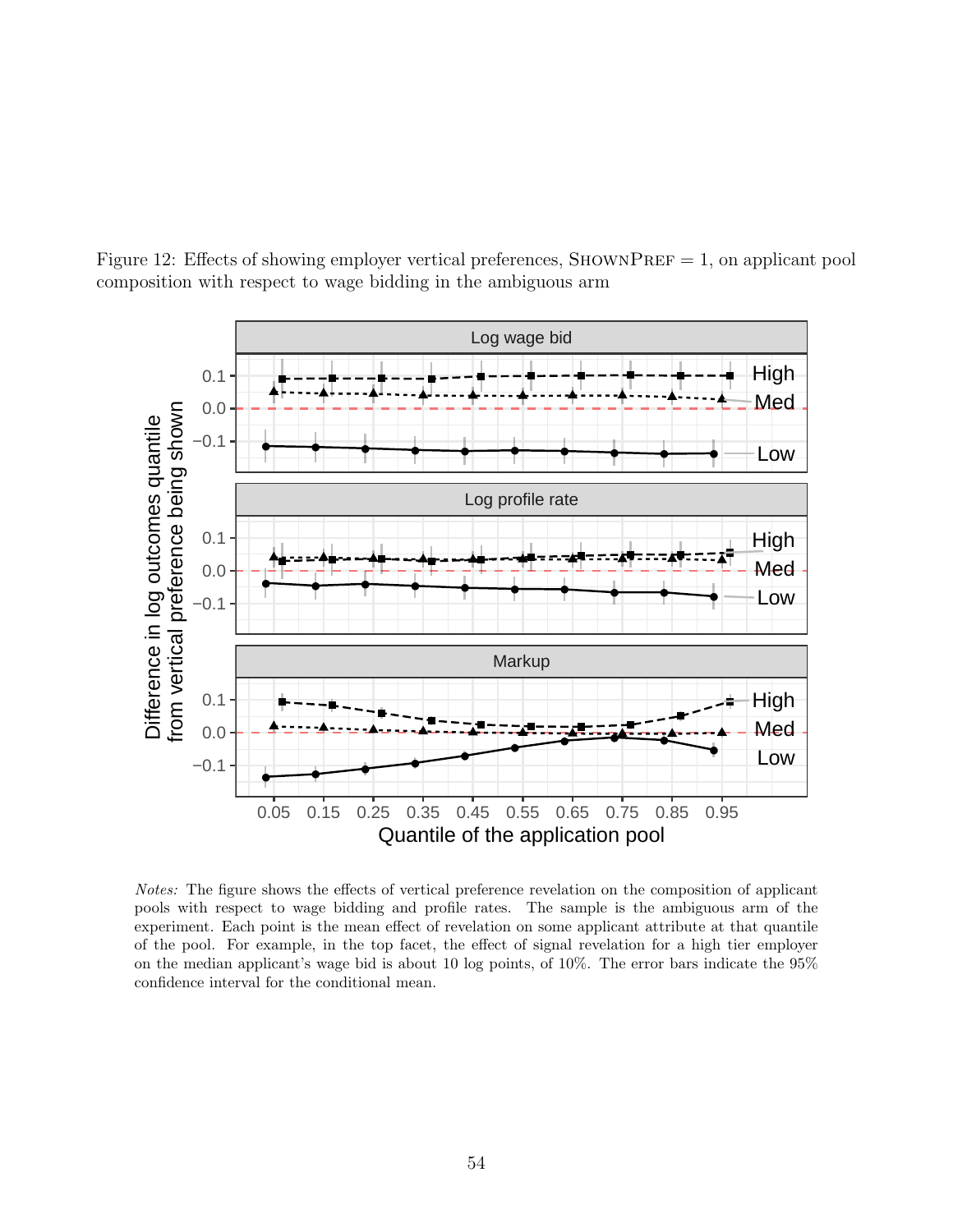costs will higher, either from greater effort or perhaps the greater probability of receiving bad feedback. As such, part of the higher wage bid observed in the high tier could reflect this anticipated greater, costly effort. Although we have no direct test of this hypothesis, several pieces of evidence make this compensating differential explanation relatively improbable relative to the straightforward perceived willingness to pay argument.

First, the pattern of results in Figure [2](#page-20-0) is suggestive that employers selecting a high tier are not looking for harder work that would require more effort, but rather "smarter" work. A high tier selection is commonplace in highly skilled categories such as web and software development, whereas in categories like a support—which is largely data entry—the most common selection is low tier. Second, there is little empirical evidence for the notion that vertical preferences reflect higher employer expectations that might manifest in bad feedback if not met.

Among employers selecting a high tier in the ambiguous arm but not having their preferences revealed, there is no evidence that high tier employers are harsher evaluators. In Column (1) of Table [3,](#page-56-0) the outcome is the z-score of feedback (on a 1 to 5 point scale). Controls are included for the job category. The key independent variable are indicators for the employers (un-revealed) vertical preference—the sample is restricted to the SHOWNPREF  $= 0$  cell in the ambiguous arm. There is no evidence of systematically better or worse feedback scores by tier.

In Column (2), we report the same regression, but use the z-score of the employer's net promoter score (NPS) for the platform. Employers are randomly sampled to give a score, so the sample is smaller. Again, there is no evidence of a tier-related difference. In Columns (3) and (4), we still use the NPS measure but expand the sample. There is no overall effect of revelation on NPS, though there is some evidence of improved scores for employers that had medium- and high-vertical preferences revealed.

In addition to lack of empirical evidence that workers should "fear" high tier employers because of increased expectations, there is little evidence that employers would justifiably think that paying higher wages would have anything but a selection effect: [Gilchrist et al.](#page-40-12) [\(2016\)](#page-40-12) shows via a field experiment in an online labor market that higher wages do not lead to greater measurable productivity. This is consistent with the relatively poor empirical support for persistent gift-exchange effects in labor settings [\(Gneezy and List,](#page-41-13) [2006\)](#page-41-13).

### C.3 Should workers consider changed applicant pool size when bidding?

As we saw, signal revelation had some effect on applicant pool size, particularly in the low tier. A natural question is whether these different pool sizes influenced wage bids. If workers thought they faced less competition, all else equal, they have an incentive to bid up. In settings where it can be examined, endogenous entry has proven empirically important (Bajari and Hortaçsu, [2003\)](#page-39-7). However, in contrast to common value auctions, there is presumably a much greater role of idiosyncratic worker-specific surplus in the case of hiring, muting the effects.

Whether this consideration is important in practice is an empirical question—the competition effects might be sufficiently small that the worker does not have to consider them from a worker's perspective. To test whether anticipated pool size "matters," we can test what workers do naturally, in the sense that we could consider how they adjust their bidding behavior on a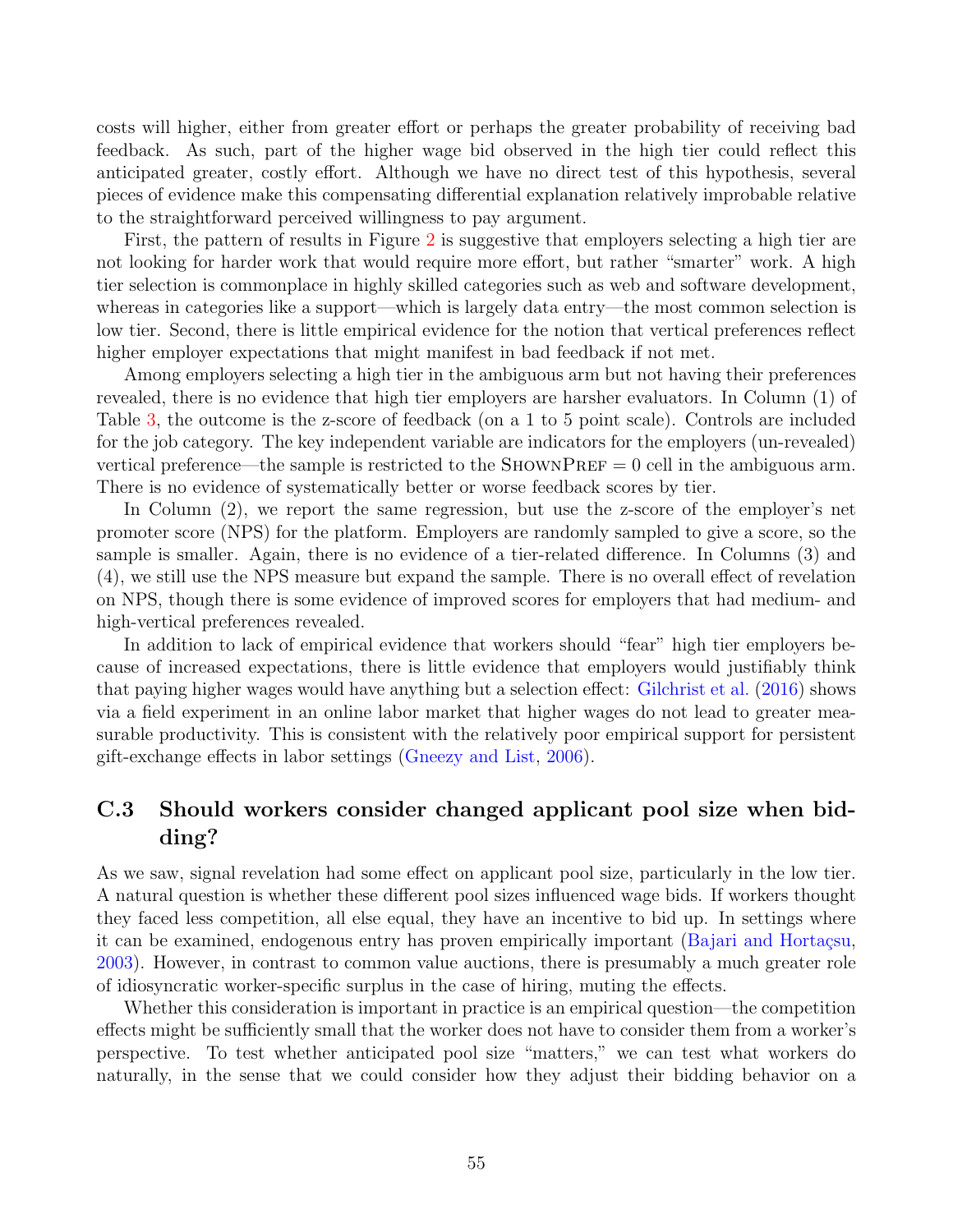|                      | Dependent variable:  |                      |         |           |
|----------------------|----------------------|----------------------|---------|-----------|
|                      | $FB$ to worker $(z)$ | Promotor score $(z)$ |         |           |
|                      | (1)                  | (2)                  | (3)     | (4)       |
| <b>MEDTIER</b>       | 0.031                | $-0.040$             | 0.019   | $-0.039$  |
|                      | (0.027)              | (0.043)              | (0.025) | (0.041)   |
| <b>HIGHTIER</b>      | 0.0004               | $-0.072$             | 0.019   | $-0.066$  |
|                      | (0.034)              | (0.053)              | (0.030) | (0.051)   |
| <b>SHOWNPREF</b>     |                      |                      | 0.028   | $-0.046$  |
|                      |                      |                      | (0.021) | (0.042)   |
| MEDTIER x SHOWNPREF  |                      |                      |         | $0.087*$  |
|                      |                      |                      |         | (0.050)   |
| HIGHTIER x SHOWNPREF |                      |                      |         | $0.128**$ |
|                      |                      |                      |         | (0.061)   |
| Observations         | 8,441                | 3,482                | 10,432  | 10,432    |
| $\mathbf{R}^2$       | 0.018                | 0.027                | 0.017   | 0.017     |

<span id="page-56-0"></span>Table 3: Measures of employer satisfaction by whether the firm's vertical preferences were revealed

Notes: This table reports regressions where the outcome variable is some measure of employer satisfaction afte the conclusion of a contract. The outcome in Column (1) is the feedback to the hired worker, normalized to a z-score (it is actually given on a 1 to 5 star scale). The outcome in the remaining columns is the normalized promotion score for the platform. Employers are not always asked for a promotor score at the conclusion of a contract, so it offers a smaller sample than the feedback sample. Significance indicators:  $\dagger: p < 0.10, * : p < 0.05, ** : p < 0.01, ** : p \leq 0.001$ .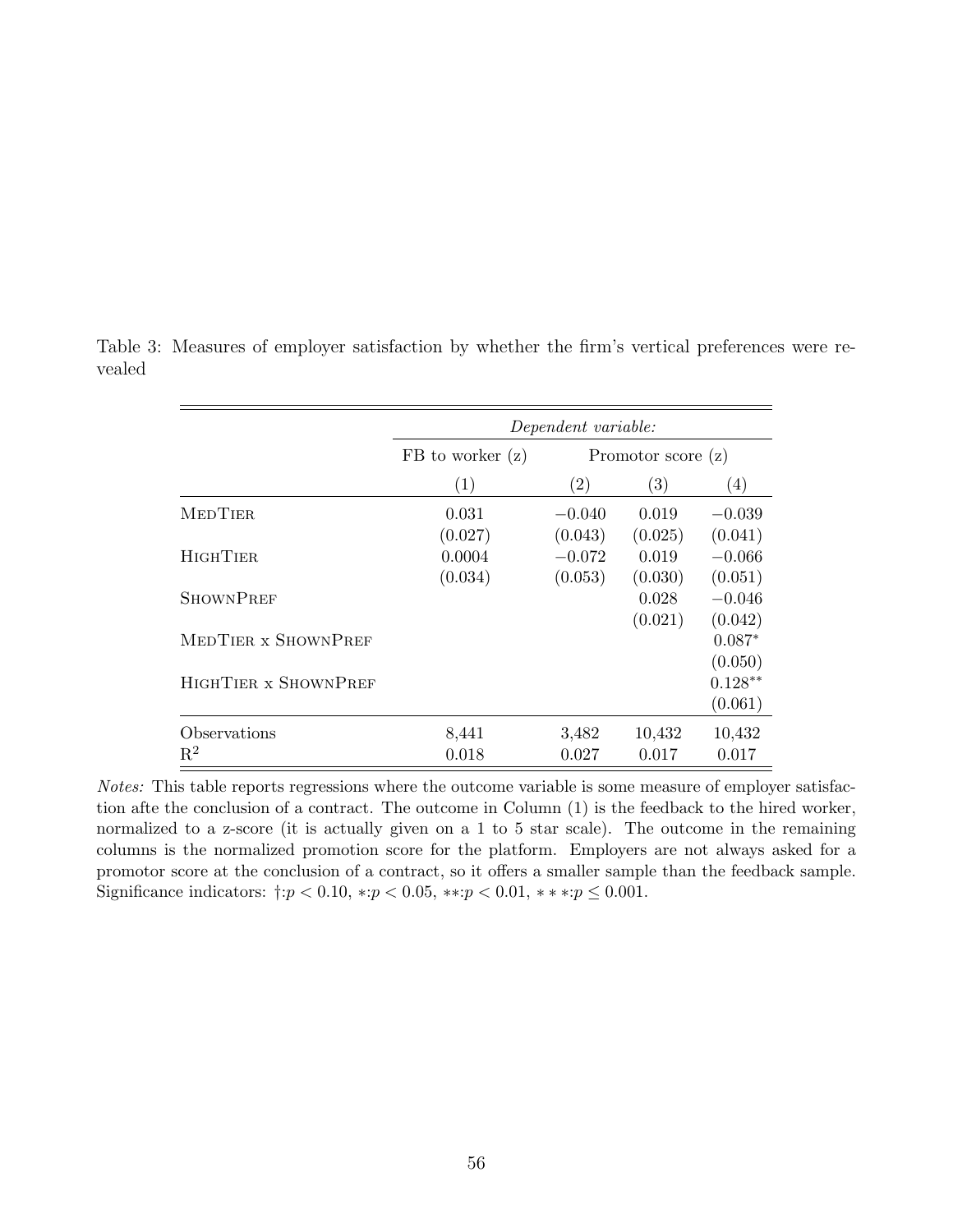job-to-job basis. Ideally we would estimate a regression of the form

<span id="page-57-0"></span>
$$
\log w_{ij} = \alpha_i + \beta_1 \log A_j + \epsilon \tag{35}
$$

where w is the individual wage bid of worker i to job opening j,  $\alpha_i$  is an individual worker fixed effect and  $A_j$  is the number of applications opening j will receive, which is determined at random. Of course, in practice,  $A_j$  is very likely to be correlated with other factors that could affect the wage bid, such as how attractive or unattractive the job opening is to workers or how quickly a job opening is filled. However, there are factors that affect how many applications a job opening is likely to receive that is plausibly exogenous with respect to other opening characteristics, and so an instrumental variables approach is feasible.

To start, we ignore the endogeneity of  $A_i$  and simply estimate  $(35)$ , reporting the results in Column (1) of Table [4.](#page-57-1) This regression uses the full set of applications to job openings in the ambiguous arm of the experiment. We can see that a larger applicant pool is associated with a lower wage bid—a worker bids about 0.36% less when facing a 10% larger applicant pool.

<span id="page-57-1"></span>Table 4: Effects of applicant pool size on individual wage bidding behavior

|                             | Dependent variable:              |                   |             |  |
|-----------------------------|----------------------------------|-------------------|-------------|--|
|                             | Wage Bid<br>Log Apps<br>Wage Bid |                   |             |  |
|                             | (1)                              | $\left( 2\right)$ | (3)         |  |
| Log num apps                | $-0.036***$<br>(0.001)           |                   |             |  |
| IV                          |                                  | $0.780***$        |             |  |
|                             |                                  | (0.004)           |             |  |
| Log num apps (instrumented) |                                  |                   | $-0.127***$ |  |
|                             |                                  |                   | (0.003)     |  |
| Worker FE                   | Y                                | Y                 |             |  |
| Observations                | 583,492                          | 583,303           | 583,303     |  |
| $\mathrm{R}^2$              | 0.919                            | 0.555             | 0.915       |  |

Notes: This table reports regressions that explore the relationship between applicant pool size and individual wage bidding. In Column (1), the OLS estimate of log wage bids on log pool size is reported, with a worker-specific fixed effect. In Column (2), the first stage of an IV regression regression is reported, where the IV is the mean log number of applications received by job openings posted the same day, and in the same work category, as the "focal" job opening (but not including that opening). In Column (3), the second stage of the IV regression is reported. The sample consists of all applications to exeriment job openings that received at least two applications. Significance indicators:  $\ddagger: p < 0.10, \dotsc p < 0.05, \dotsc p < 0.01$ , ∗ ∗ ∗:p ≤ 0.001.

To account of the endogeneity in  $A_j$ , we construct an instrument. We use the mean log applicant pool size of other job openings in that same category, posted on that same day. $21$  We

 $^{21}$ This is conceptually similar to the instrument used by [Camerer et al.](#page-40-13) [\(1997\)](#page-40-13).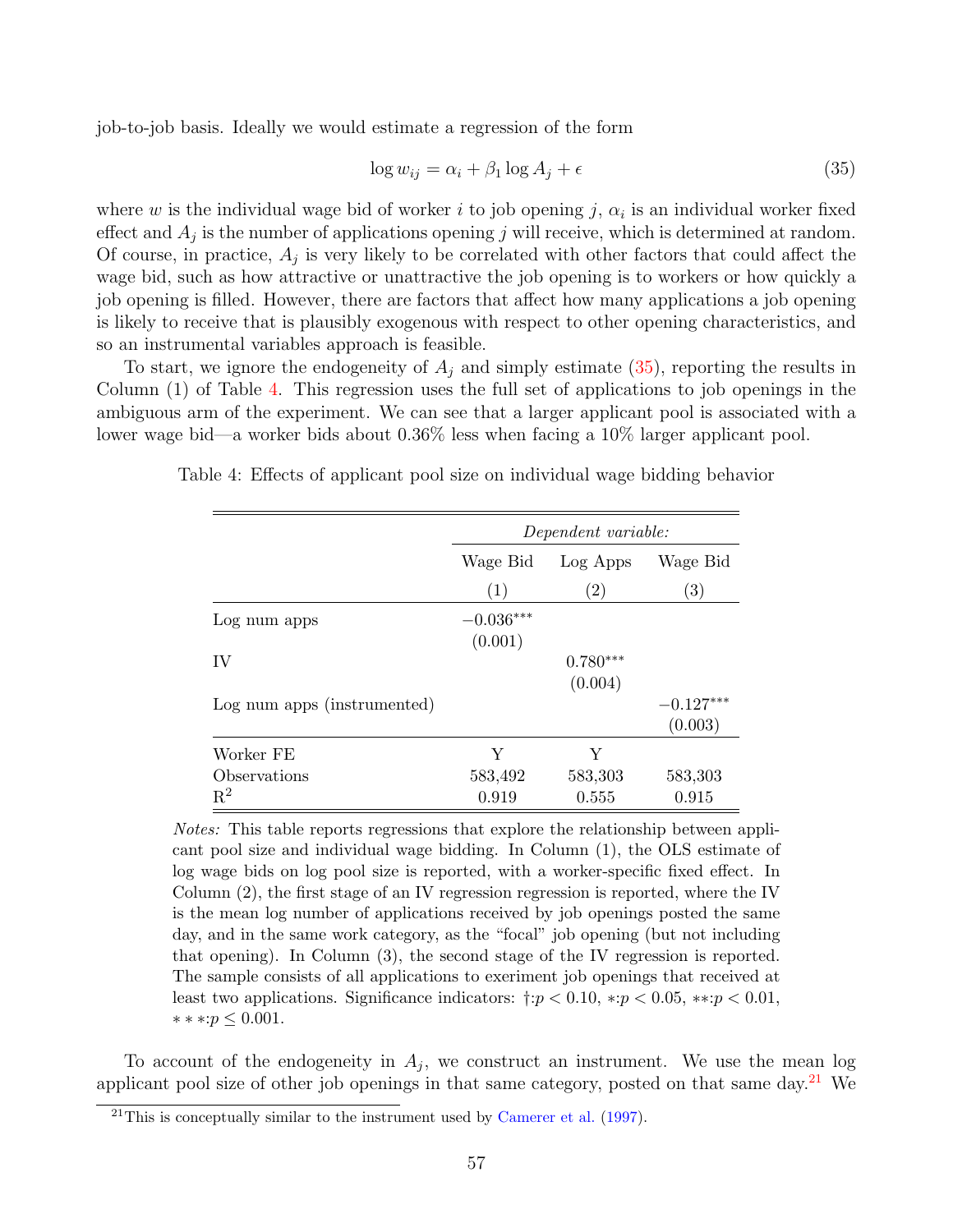|                                     |              | SHOWNPREF=0 SHOWNPREF=1 $\Delta$ |               | %       |
|-------------------------------------|--------------|----------------------------------|---------------|---------|
|                                     |              |                                  |               | Change  |
| <i>Employer attributes</i>          |              |                                  |               |         |
| Prior job openings                  | 5.50(0.16)   | 5.77(0.15)                       | 0.26(0.22)    | 4.80    |
| Prior spend (log) by employers      | 7.22(0.04)   | 7.21(0.03)                       | $-0.01(0.05)$ | $-0.19$ |
| Num prior workers                   | 5.61(0.17)   | 6.01(0.17)                       | 0.40(0.24)    | 7.09    |
| Job opening attributes              |              |                                  |               |         |
| Prefered experiance in hours        | 34.75(1.39)  | 35.38(1.28)                      | 0.63(1.90)    | 1.82    |
| Estimated job duration in weeks     | 13.36(0.22)  | 13.73(0.20)                      | 0.37(0.29)    | 2.75    |
| Job description length (characters) | 572.52(6.45) | 563.74 (5.43)                    | $-8.78(8.37)$ | $-1.53$ |
|                                     |              |                                  |               |         |

<span id="page-58-1"></span>Table 5: Employer and job opening characteristics for filled job openings, by whether tier choice was shown, with job openings pooled from both arms of the experiment

Notes: This table reports means for a number of pre-randomization characteristics for the employer and job opening by ShownPref status. The data are pooled to include employers from both the ambiguous and explicit arms. Standard errors are reported next to the estimate, in parentheses. The far right column also reports the percentage change in the SHOWNPREF  $= 1$  group, relative to the mean in the control group. Significance indicators:  $\dagger: p < 0.10, *: p < 0.05, **: p < 0.01, **: p \leq 0.001.$ 

include day-specific fixed effects in the second stage. The identifying assumption is that there is day-to-day variation in the number of jobs posted and the number of workers active that changes the number of applicants per job for exogenous reasons. In Column (2), we report the first stage of the IV estimate. We can see that is a powerful instrument, with a conditional F-statistic of 24156.93.

In Column (3) report the 2SLS estimate. We can see that the larger the pool, the lower the wage bid, with an effect size of -12.7%. As expected, when the applicant pool is larger for plausibly exogenous reasons, a worker bids less. Despite being negative, the point estimate from Column (3) implies that that the equilibrium adjustment would be minuscule: for the low tier, where pool size dropped about 5%, workers would bid up by a bit more than  $1/2$  of  $1\%$ . The implication of these point estimates is that the change in bidding to perceived pool size—while in the expected theoretical direction—is relatively unimportant.

### <span id="page-58-0"></span>C.4 Selection on observables for filled openings

Table [5](#page-58-1) compares the pre-randomization attributes of filled job openings, by SHOWNPREF. The sample consists of all job openings pooled over the ambiguous and explicit arms of the experiment. Three is perhaps some slight evidence that more experienced employers were more likely to fill their job openings when their preferences were revealed, though the differences are not conventionally statistically significant.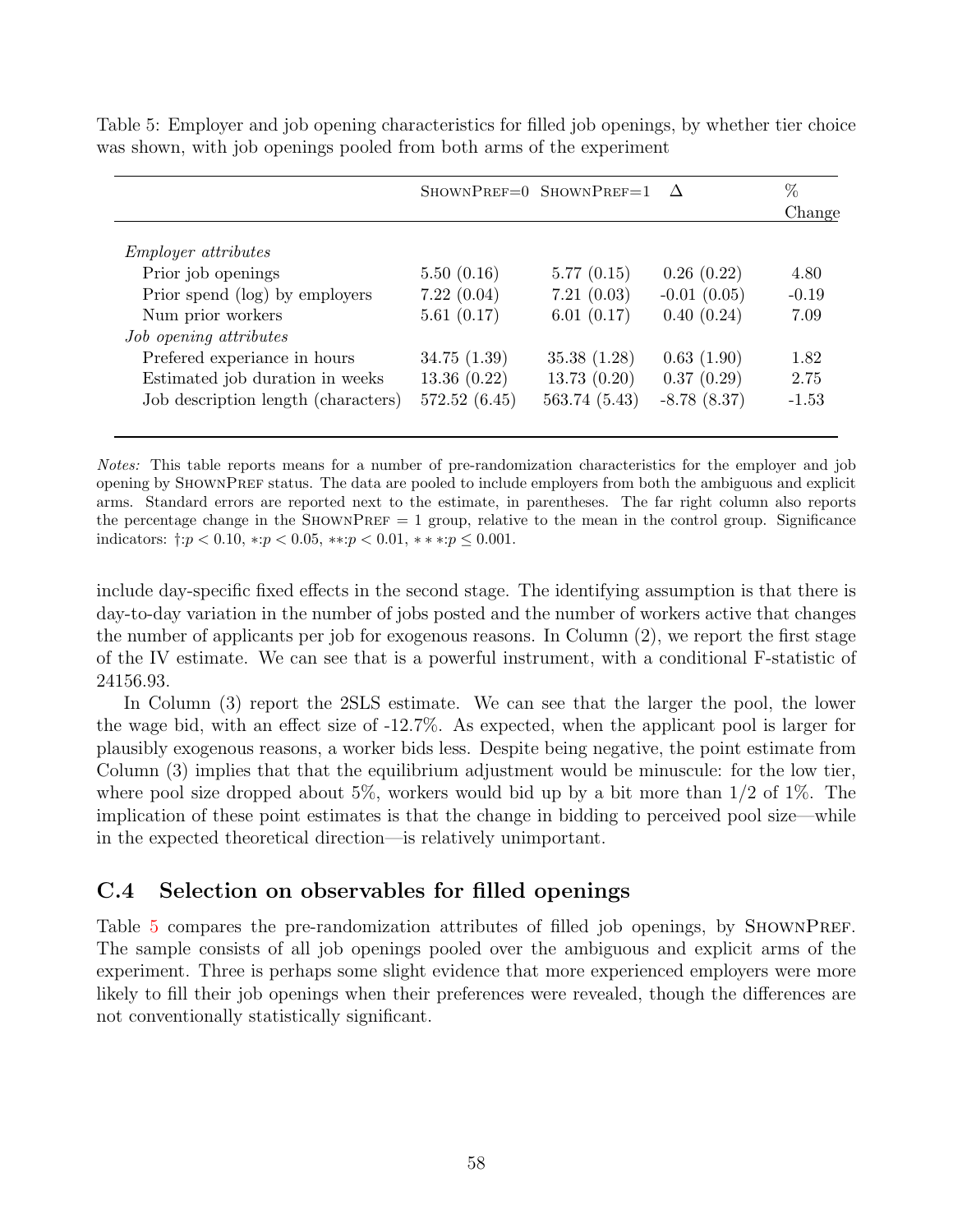### <span id="page-59-1"></span>C.5 Worker welfare

The overall effect of the signaling equilibrium on workers is challenging to estimate. For one, workers applied to both kinds of job openings, so it is not the case that we have treated and control workers whose outcomes we can compare. We can see, however, measure with applications had a higher expected value, on average, when they were sent to those employers whose preferences were shown. In Table [6,](#page-59-3) we report application level regressions in which the independent variable is the treatment assignment of the job opening. In Column (1), the outcome is an indicator for whether the worker was hired. In Column (2), the outcome is the indicator for whether the worker was hired times their wage bid, in levels.

|                  | Dependent variable: |                  |  |  |
|------------------|---------------------|------------------|--|--|
|                  | Hired               | Expected wage    |  |  |
|                  | (1)                 | (2)              |  |  |
| <b>SHOWNPREF</b> | 0.001<br>(0.001)    | 0.006<br>(0.009) |  |  |
| Worker FE        | Y                   | Y                |  |  |
| Observations     | 461,852             | 461,852          |  |  |
| $R^2$            | 0.305               | 0.444            |  |  |

<span id="page-59-3"></span>Table 6: The effect of revelation on win probability and expected wage

*Notes:* The unit of analysis is the individual job application. Significance indicators:  $\dagger: p <$ 0.10,  $\ast : p < 0.05$ ,  $\ast : p < 0.01$ ,  $\ast * : p \leq 0.001$ .

From Column (1), we see evidence of an increase in per-application win rate, which is consistent with the overall decline in the quantity of applications and no reduction in the probability a match was formed. This coefficient on the SHOWNPREF indicator implies a  $3.1\%$  increase relative to the mean application success probability. In Column (2), the point estimate is positive, though fairly imprecise. At the mean value, this point estimate corresponds to a 2.2% increase. The average effect on workers was to increase in application success probability, leave the expected wage per-application the same or perhaps slightly higher.

### <span id="page-59-0"></span>C.6 Match outcome result robustness to sample definition

Figure [13](#page-60-0) reports results for a number of outcomes using different sample definitions.

### <span id="page-59-2"></span>C.7 Tier choice over time

As employers can and do post multiple job openings during the experiment, we can observe if their tier choices change over time. Note that we only use the first observation for our experimental analysis. Table [7](#page-61-0) reports estimates where the outcome is an indicator for a particular tier choice, and the key explanatory variable is the ordering of the opening, or ORDERRANK. The regressions show no change in probability of selecting low tier over time.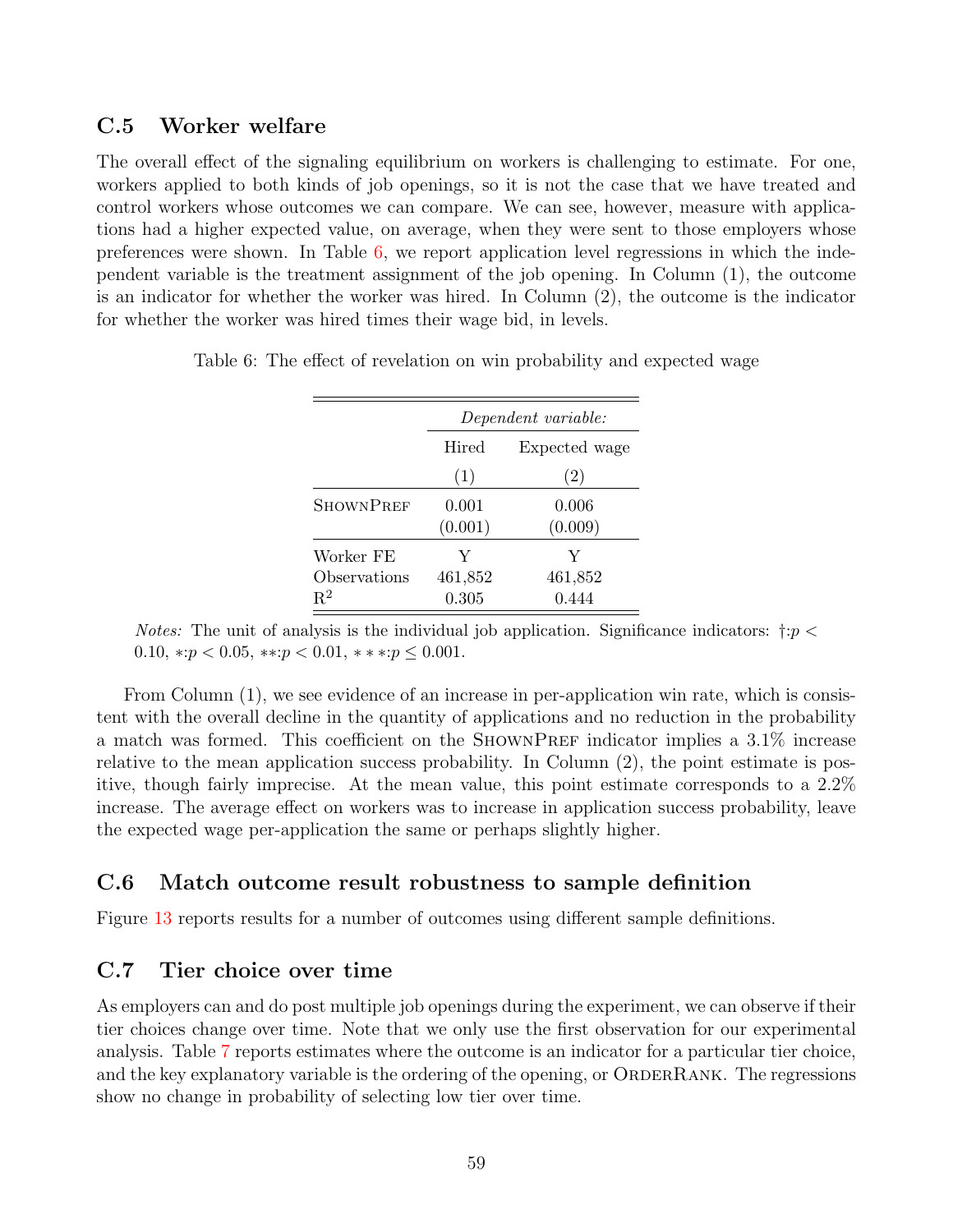![](_page_60_Figure_0.jpeg)

<span id="page-60-0"></span>Figure 13: Effects of revealing employer vertical preferences on job opening outcomes

Notes: This figure shows the effects of revealing employer preferences, SHOWNPREF = 1, on a number of outcomes, for several different samples. Each point estimate is surrounded by at a 95% CI.